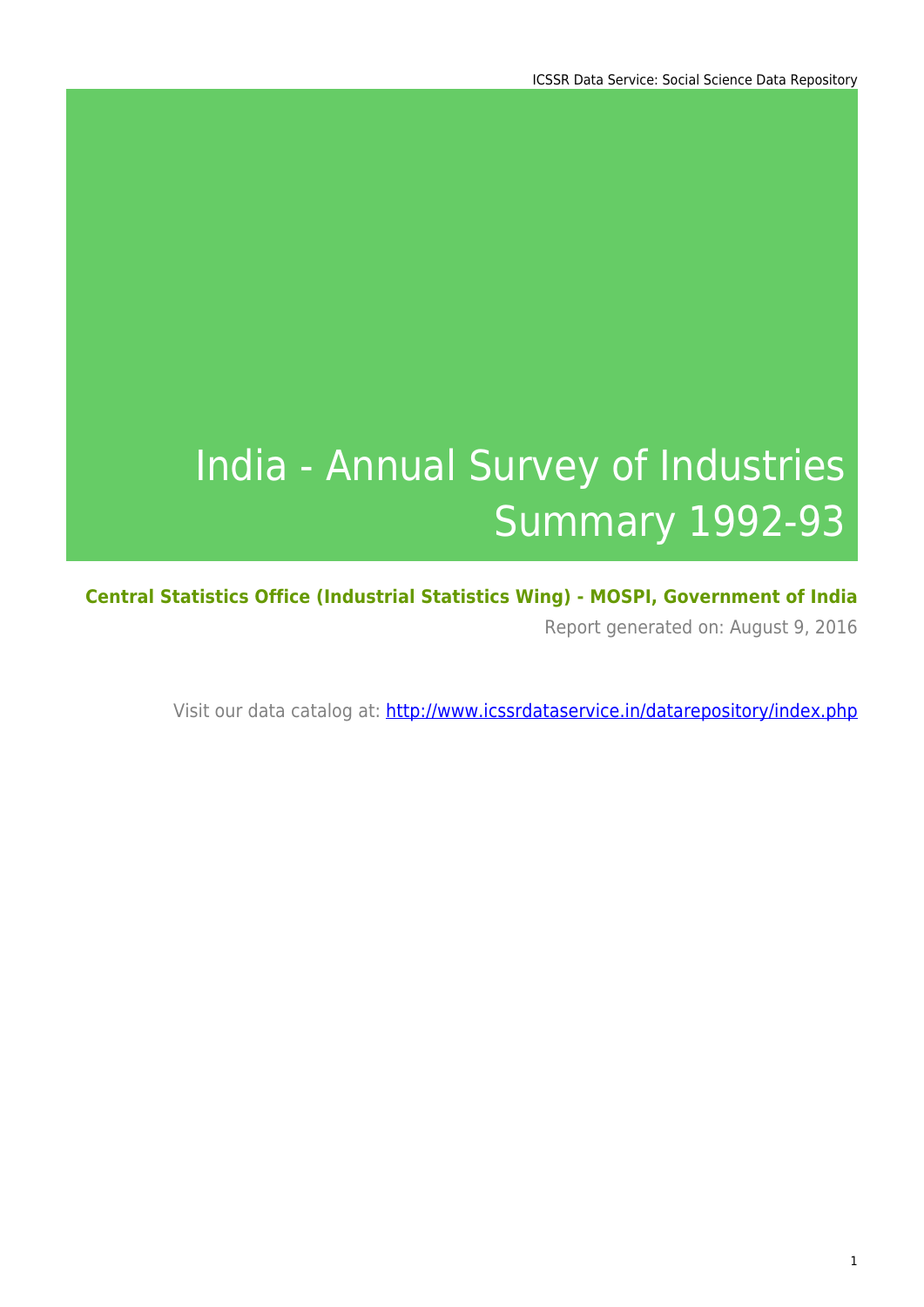### **Overview**

### **Identification**

ID NUMBER IND-CSO-ASI-SUMMARY-92-93

### **Version**

VERSION DESCRIPTION Version1.00: Reorganised Anonymized dataset for publication

PRODUCTION DATE 2012-06-01

### **Overview**

#### **ABSTRACT** Introduction

The Annual Survey of Industries (ASI) is the principal source of industrial statistics in India. It provides statistical information to assess changes in the growth, composition and structure of organised manufacturing sector comprising activities related to manufacturing processes, repair services, gas and water supply and cold storage. Industrial sector occupies an important position in the State economy and has a pivotal role to play in the rapid and balanced economic development. The Survey is conducted annually under the statutory provisions of the Collection of Statistics Act 1953, and the Rules framed there-under in 1959, except in the State of Jammu & Kashmir where it is conducted under the State Collection of Statistics Act, 1961 and the rules framed there-under in 1964.

KIND OF DATA Census and Sample survey data [cen/ssd]

#### UNITS OF ANALYSIS

The primary unit of enumeration in the survey is a factory in the case of manufacturing industries, a workshop in the case of repair services, an undertaking or a licensee in the case of electricity, gas & water supply undertakings and an establishment in the case of bidi & cigar industries. The owner of two or more establishments located in the same State and pertaining to the same industry group and belonging to same scheme (census or sample) is, however, permitted to furnish a single consolidated return. Such consolidated returns are common feature in the case of bidi and cigar establishments, electricity and certain public sector undertakings.

### **Scope**

#### NOTES

The survey covers all the factories registered under Sections 2(m)(i) and 2(m)(ii) of the Factories Act, 1948, i.e. 10 or more workers with the aid of power or 20 or more workers without the aid of power. The survey also covers bidi and cigar manufacturing establishments registered under the Bidi and Cigar Workers (Conditions of Employment) Act 1966. All electricity undertakings engaged in generation, transmission and distribution of electricity, but not registered with the Central Electricity Authority (CEA) are also covered under ASI.

TOPICS

| <b>Topic</b>            | <b>Vocabulary</b> | URI                                  |  |
|-------------------------|-------------------|--------------------------------------|--|
| Macroeconomics & Growth | World Bank        | http://www.surveynetwork.org/toolkit |  |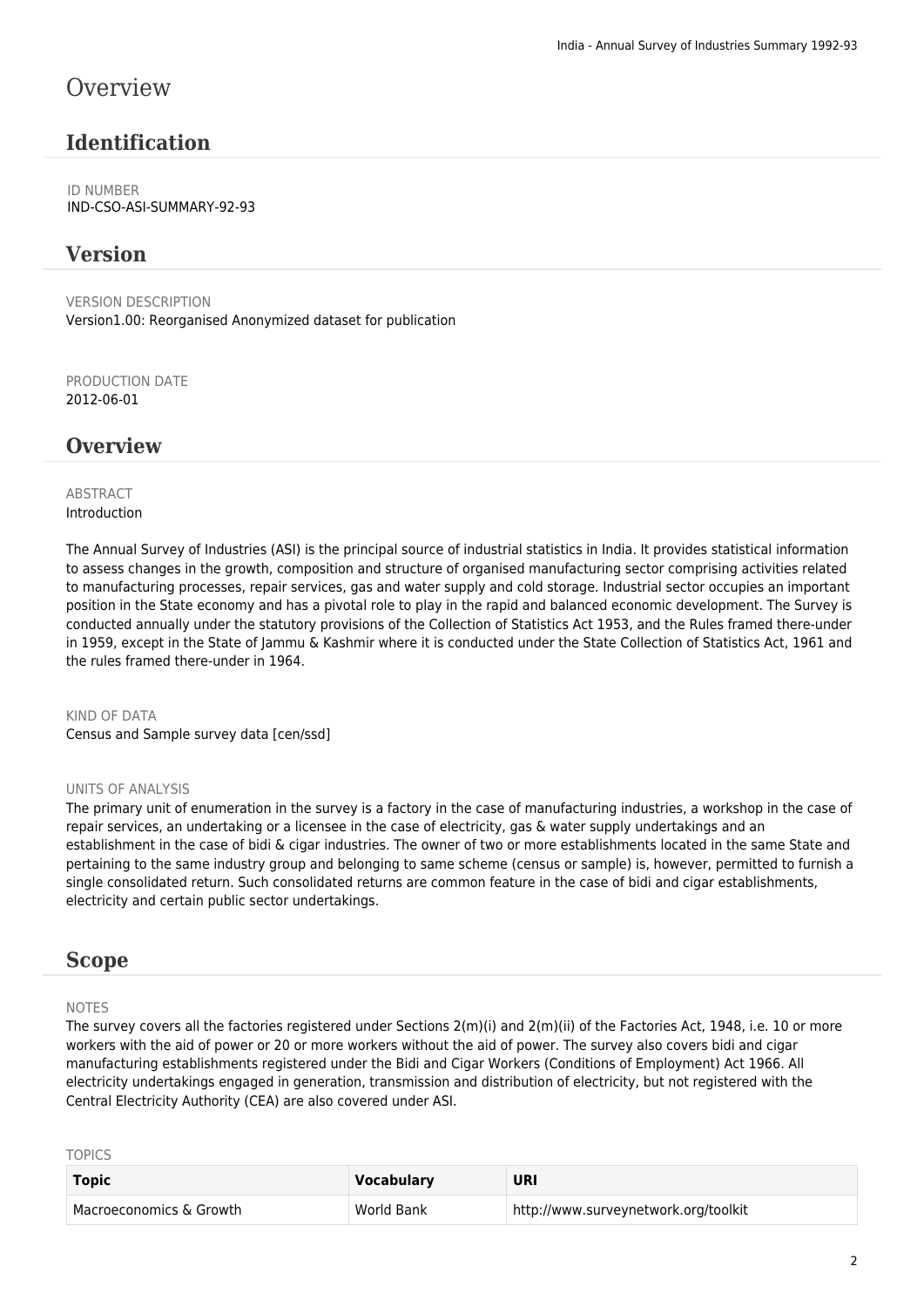| <b>Topic</b>                    | <b>Vocabulary</b> | URI                                 |
|---------------------------------|-------------------|-------------------------------------|
| <b>Private Sector and Trade</b> | World Bank        | http://www.surveynetwork.org/toolki |
| Public Sector                   | World Bank        |                                     |

#### KEYWORDS

FIXED CAPITAL, BONUS, WORKING CAPITAL, EMPLOYEES, WAGES AND SALARIES, TOTAL EMOLUMENTS, FUELS CONSUMED, DEPRECIATION, GROSS OUTPUT, NET VALUE ADDED, FINISHED GOODS, PHYSICAL WORKING CAPITAL, TOTAL INPUT, TOTAL OUTPUT, Ownership Code, RENT, Gross Value of Plant & Machinery, Working Capital, Invested Capital, Stock Of Semi-Finished Goods, Outstanding Loans, Material Consumed, Stock Of Materials fuels Stores etc., Own Construction, Electricity Purchased, Consumed and sold, Net Income, Profits

### **Coverage**

#### GEOGRAPHIC COVERAGE

Coverage of the Annual Survey of Industries extends to the entire Factory Sector, comprising industrial units (called factories) registered under section 2(m)(i) and 2(m)(ii) of the Factories Act.1948, wherein a "Factory", which is the primary statistical unit of enumeration for the ASI is defined as:-

"Any premises" including the precincts thereof:-

(i) wherein ten or more workers are working or were working on any day of the preceding twelve months, and in any part of which a manufacturing process is being carried on with the aid of power or is ordinarily so carried on,

or

(ii) wherein twenty or more workers are working or were working on any day of the preceding twelve months, and in any part of which a manufacturing process is being carried on without the aid of power. In addition to section 2(m)(i) & 2(m)(ii) of the Factories Act, 1948, electricity units registered with the Central Electricity Authority and Bidi & Cigar units, registered under the Bidi & Cigar Workers (Conditions of Employment) Act,1966 are also covered in ASI.

#### UNIVERSE

The survey cover factories registered under the Factory Act 1948.

Establishments under the control of the Defence Ministry,oil storage and distribution units, restaurants and cafes and technical training institutions not producing anything for sale or exchange were kept outside the coverage of the ASI.

The geographical coverage of the Annual Survey of Industries, 1992-93 has been extended to the entire country except the states of Arunachal Pradesh, Mizoram and Sikkim and Union Territory of Lakshadweep.

### **Producers and Sponsors**

#### PRIMARY INVESTIGATOR(S)

| <b>Name</b>                                            | <b>Affiliation</b>         |
|--------------------------------------------------------|----------------------------|
| Central Statistics Office (Industrial Statistics Wing) | MOSPI, Government of India |

#### OTHER PRODUCER(S)

| <b>Name</b>                    | <b>Affiliation</b> | Role                                 |
|--------------------------------|--------------------|--------------------------------------|
| CSO(IS Wing), Kolkata          | MOSPI              | Analysis, Design and data processing |
| Field Operation Division, NSSO | MOSPI              | Data Collection                      |
| <b>Computer Centre</b>         | MOSPI              | Data dissemination                   |

```
FUNDING
```

|  | <b>Name</b> | <b>Abbreviation</b> | Role |
|--|-------------|---------------------|------|
|--|-------------|---------------------|------|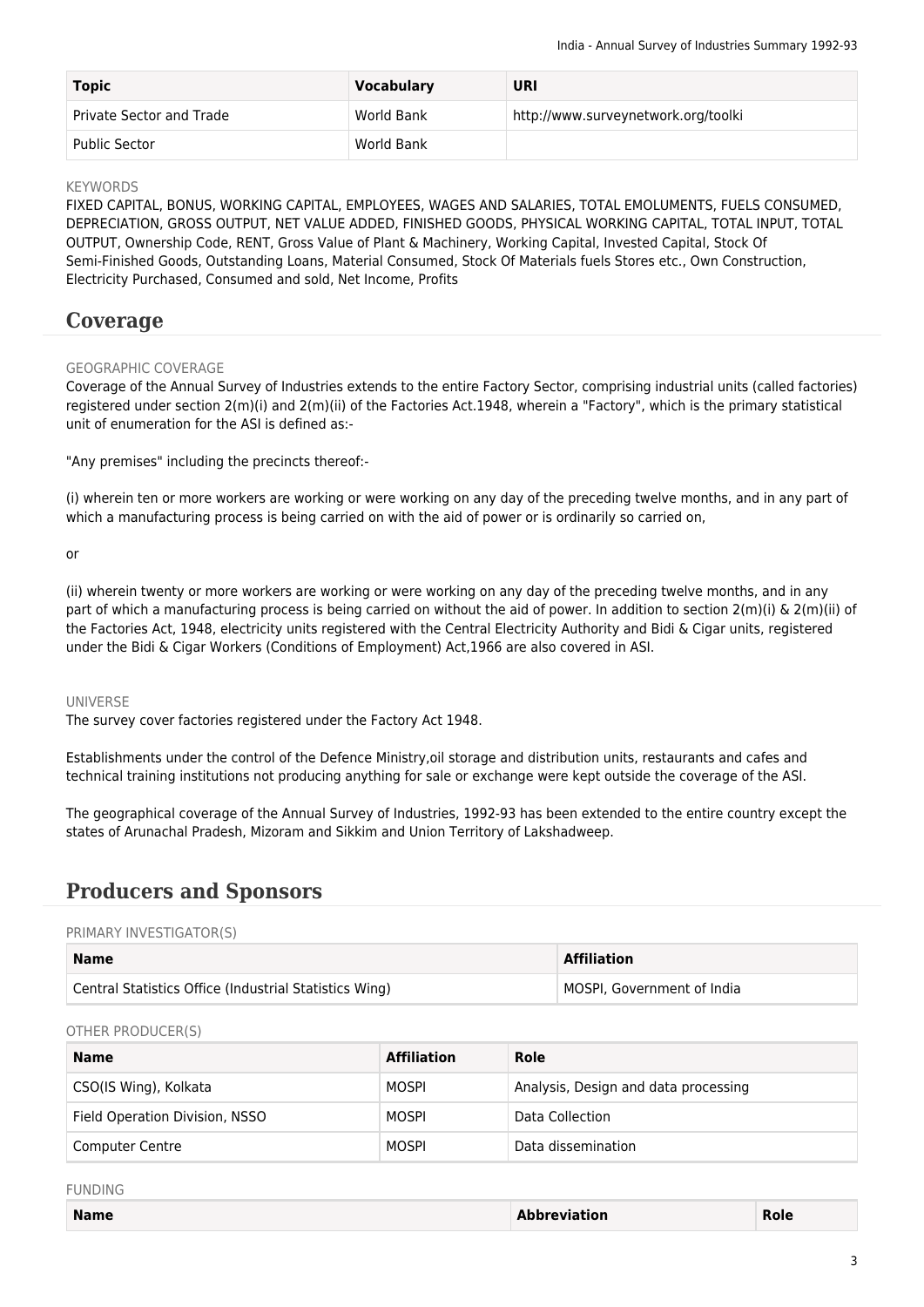| <b>Name</b>                | <b>Abbreviation</b> | Role |
|----------------------------|---------------------|------|
| MOSPI. Government of India | GO.                 |      |

OTHER ACKNOWLEDGEMENTS

| <b>Name</b>                                 | <b>Affiliation Role</b> |                                                  |
|---------------------------------------------|-------------------------|--------------------------------------------------|
| Standing Committee on Industrial Statistics | GOI                     | Formulation and Finalisation of the survey study |
| Computer Centre                             | MOSPI                   | Dissemination and web hosting                    |

### **Metadata Production**

METADATA PRODUCED BY

| <b>Name</b>            | <b>Abbreviation</b> | <b>Affiliation</b>                            | Role                       |
|------------------------|---------------------|-----------------------------------------------|----------------------------|
| <b>Computer Centre</b> | MOSPI, CC           | $\blacksquare$ Ministry of Statistics and P I | Documentation of the study |

DATE OF METADATA PRODUCTION 2012-06-01

DDI DOCUMENT VERSION version1.00 (June,2012)

DDI DOCUMENT ID DDI-IND-CSO-ASI-SUMMARY-92-93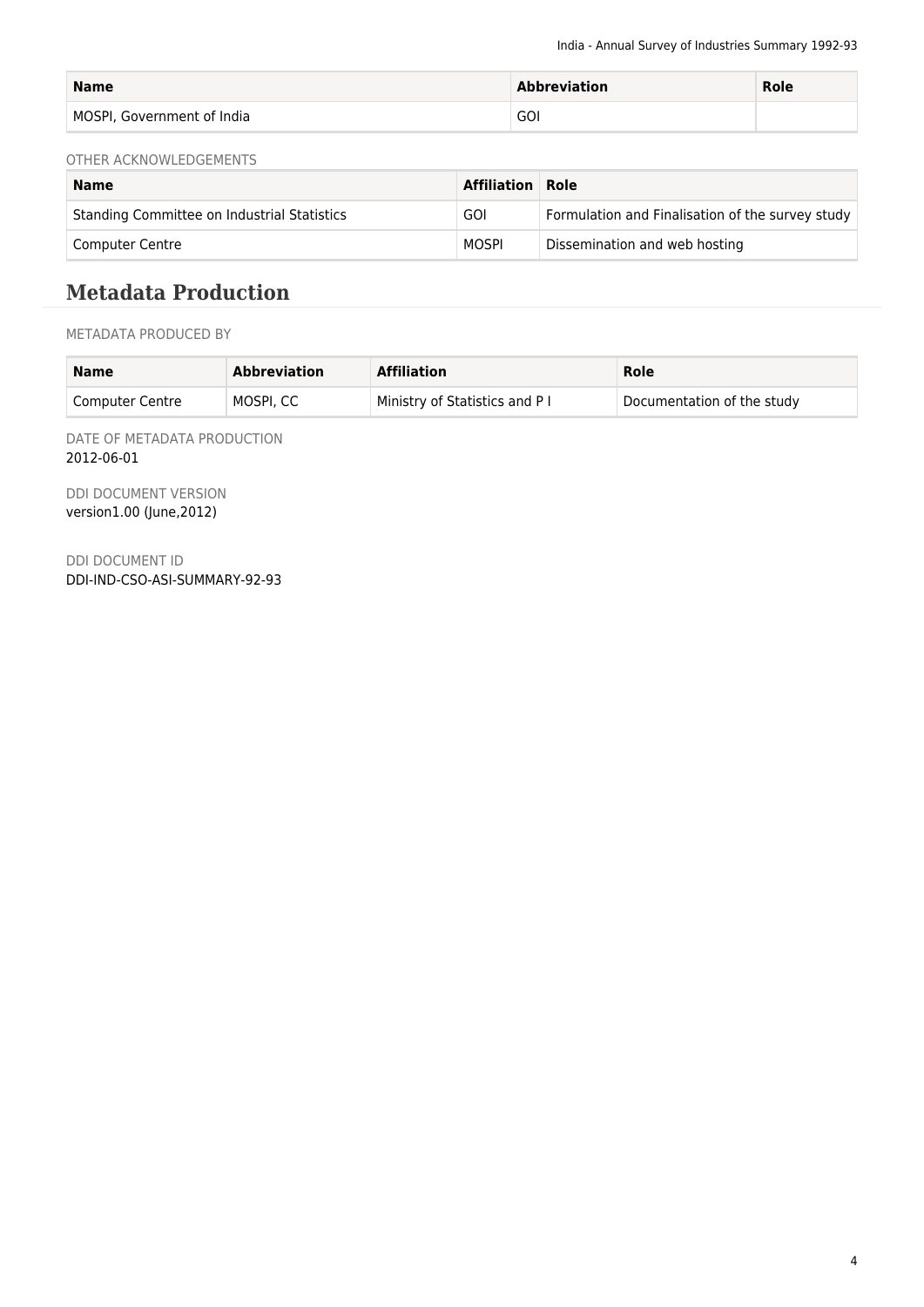### Sampling

### **Sampling Procedure**

#### Sampling Procedure

The sampling design followed in ASI 1992-93 is a circular systematic one. All the factories in the updated frame (universe) are divided into two sectors, viz., Census and Sample.

Census Sector: Census Sector is defined as follows:

a) All industrial units belonging to the 12 less industrially developed states/ UT's viz. Goa, Himachal Pradesh,J & K, Chandigarh, Dadra & nagar Haveli, Daman & Diu, Pondicherry, Manipur, Meghalaya, Nagaland, Tripura, Sikkim and Andaman & Nicobar Islands etc.

b) For the rest of the states/ UT's., (i) units having 100 or more workers irrespective of their operation with or without power and all electricity undertakings and (ii) all factories covered under Joint Returns.

c) After excluding the Census Sector units as defined above, all units belonging to the strata (State by 4-digit of NIC-04) having less than or equal to 4 units are also considered as Census Sector units.

Remaining units, excluding those of Census Sector, called the sample sector, are covered on sampling basis through an efficient sampling design adopting State X 3 digit industry group as stratum so as to cover all the units in a span of three years. In any stratum, if the number of units was less than 20 , then the entire stratum was enumerated completely along with census factories. In any stratum if the units is between 21 and 60, a minimum sample of size 20 was selected by Circular Systematic Sampling. For all other units a uniform sampling fraction of 1/3 was adopted.

The sample design in the sample sector was stratified unit stage one. Grouping factories in each state did formation of strata, by industry. The factories in an industry were arranged in the ascending order of district codes and within each district in the descending order of employmernt size. Thus, in each state, each industry group consituted a stratum.

### **Deviations from Sample Design**

There was no deviation from sample design in ASI 1992-93

### **Weighting**

Please note that an inflation factor (Multiplier) WGT is available for each unit against records belonging for ASI Summary 1992-93 data. The multiplier is calculated for each stratum (i.e. State X NIC-04 (4 Digit) after adjusting for non-response cases.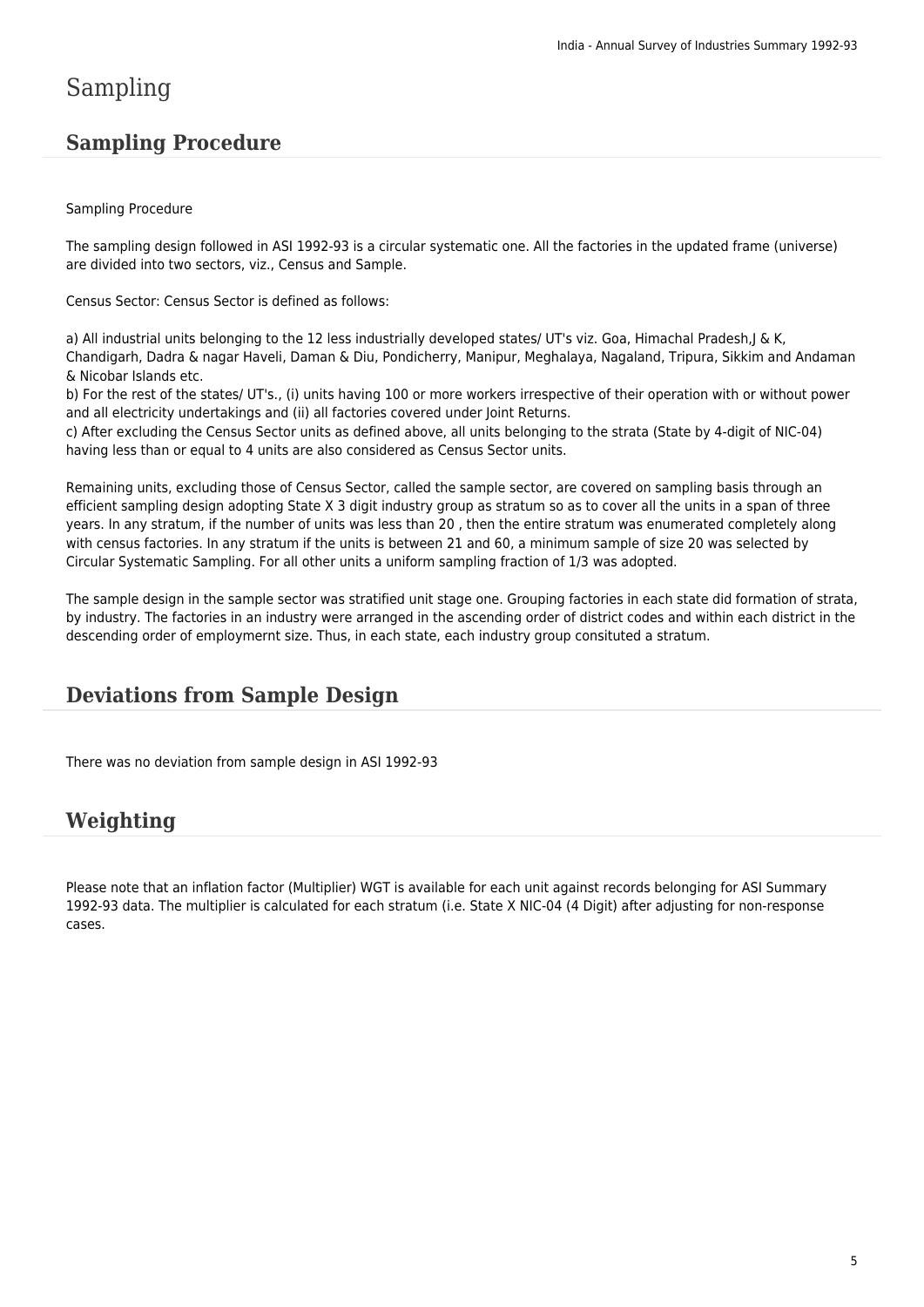## Questionnaires

### **Overview**

Annual Survey of Industries 1992-93 Questionnaire is divided into different blocks : (However only Summarised data is available for processing and analysis). The Summary Results are based on the information provided in the Summary block of ASI survey schedule.

Therefore, there is only one data file in ASI Summary 1992-93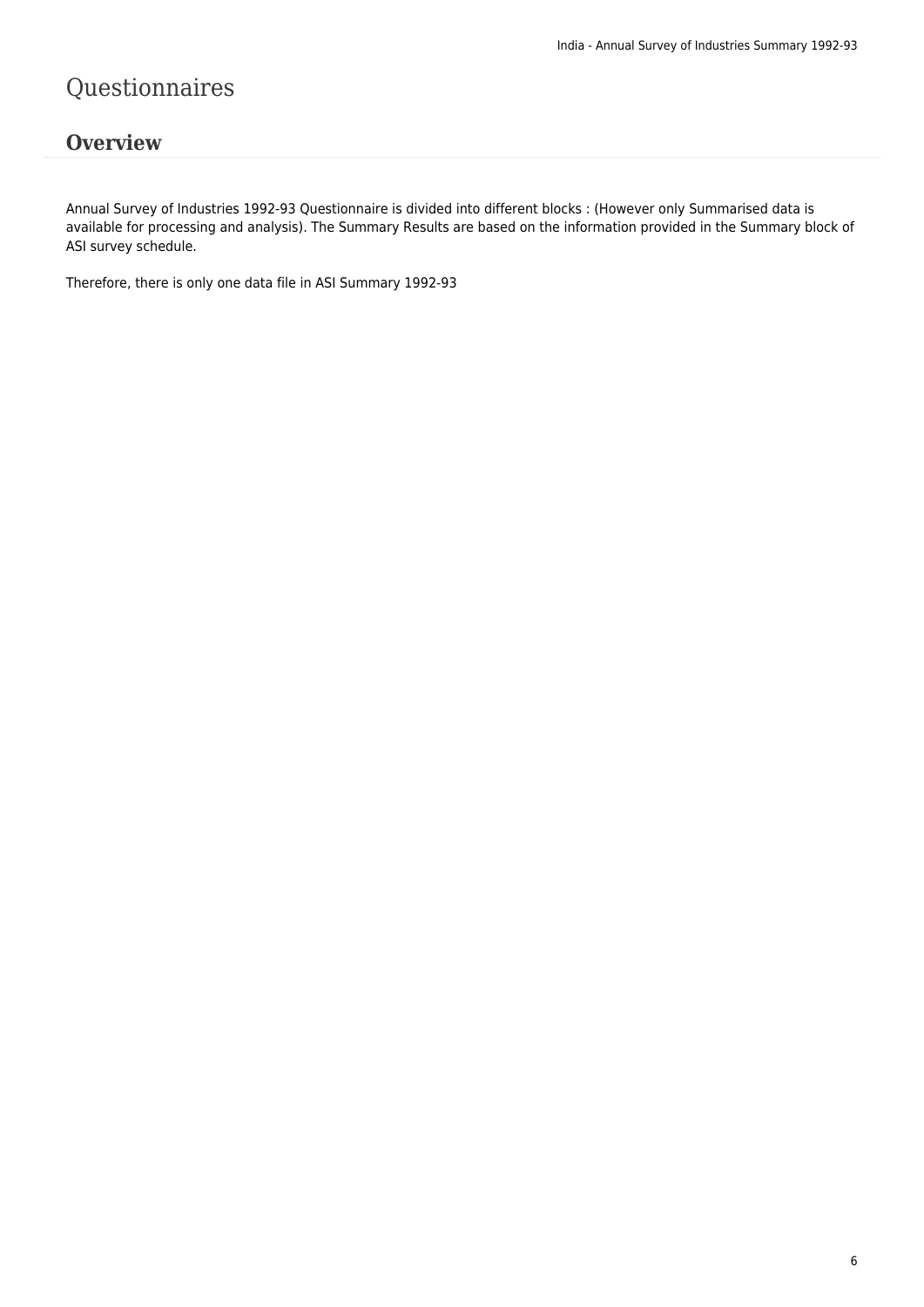## Data Collection

### **Data Collection Dates**

| Start      | End        | Cycle |
|------------|------------|-------|
| 1993-07-01 | 1994-06-30 | N/A   |

### **Data Collection Mode**

Statutory return submitted by factories as well as Face to face

### **Data Collection Notes**

ASI Schedule has two parts: Part-I and Part-II. Part-I of ASI schedule aims to collect data on assets and liabilities, employment and labour cost, receipts, expenses, input items - indigenous and imported, products and by-products, distributive expenses etc. Part-II of ASI schedule aims to collect data on different aspects of labour statistics, namely, working days, mandays worked, absenteeism, labour turnover, man-hours worked, earning and social security benefits.

General Remarks regarding filling up of ASI schedules

The ASI work involves a number of stages. There are some general procedural aspects.

A separate return for each registered factory/electricity supply undertaking should be submitted as a rule. In following this, the aspects to be taken note of are:

Unless ownership has changed during the reference year, only one return is to be compiled for one factory.

If a part of a registered factory has been operated by the owner and another part by the occupier the total manufacturing activities of both the owner and the occupier should be duly recorded in one return.

If the factory as a whole has been rented out, the return for the factory may be filled from the occupier's point of view. If for a factory, which is served with notice, is found that its products are meant for training of inmates and has no sale value and are produced as a product during training, the facts may be reported to the Statistics Authority and data need not be collected This is normally applicable to Training Centers and Jails which are registered as factories. Further, workshop in jails registered under factories Act should be canvassed for ASI only when the products of the workshop are meant for sale. In case the products are not sold but are incidental to training to the convicts engaged at the workshop, such a workshop is outside the purviews of ASI.

Submission of Joint Returns

Although, as per rules for such registered unit of inquiry a separate return should be furnished, in special circumstances, where the accounts of two or more registered units cannot be bifurcated factory wise a joint return may be accepted in a particular ASI if all the following conditions are fulfilled:

They are located in the same State.

They belong to the Census Scheme i.e. 100 or more workers only.

They belong to the same industry at the ultimate NIC code level.

There will be no joint return in sample sector. Also there will be no joint return with Census and Sample. In such cases appropriate apportions should be done to avoid any complications in estimation different parameters. In census sector also appropriate apportions should be made if some changes occur in joint returns.

### **Questionnaires**

Annual Survey of Industries 1992-93 Questionnaire is divided into different blocks : (However only Summarised data is available for processing and analysis). The Summary Results are based on the information provided in the Summary block of ASI survey schedule.

Therefore, there is only one data file in ASI Summary 1992-93

### **Data Collectors**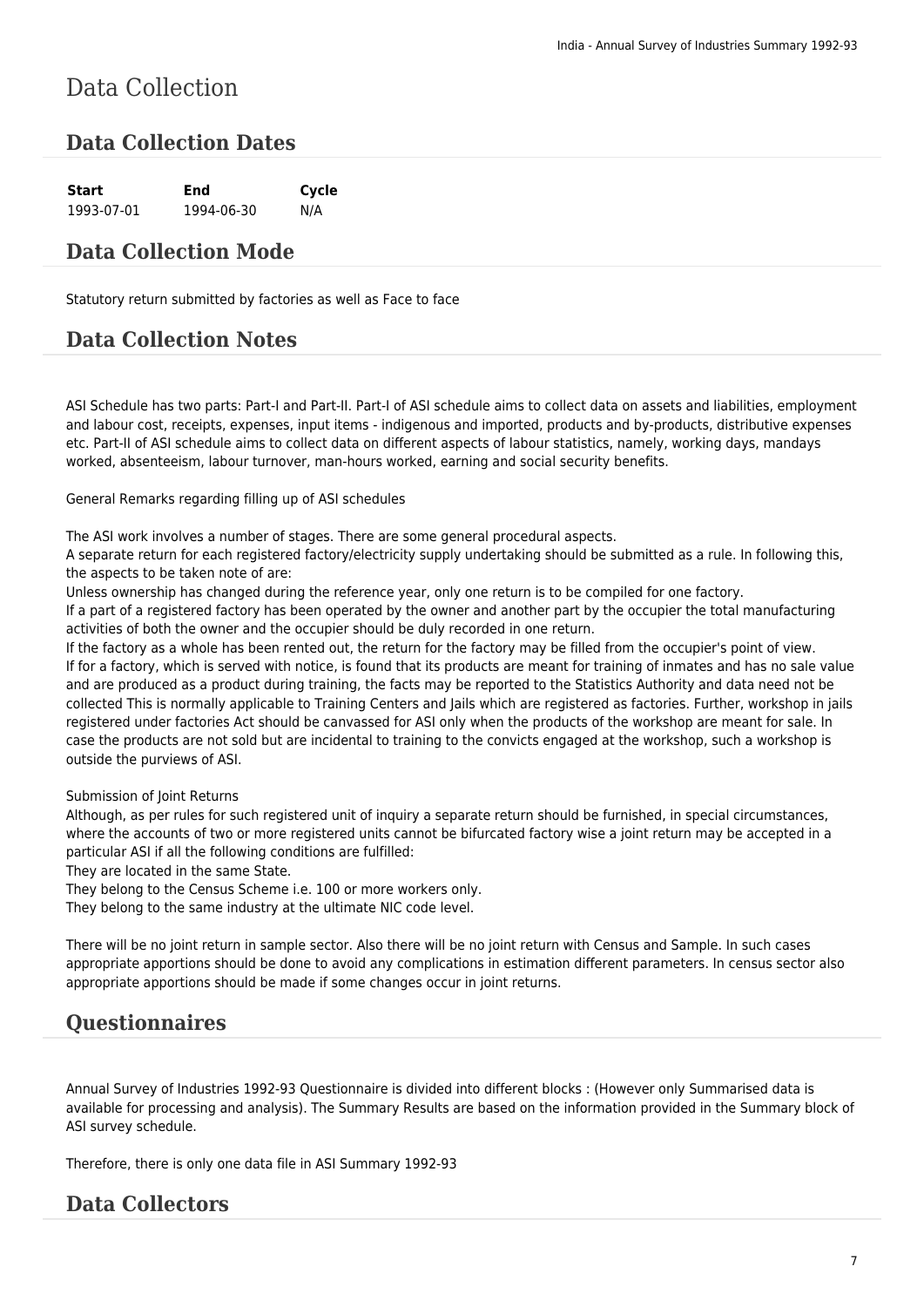| <b>Name</b>                    | <b>Abbreviation</b> | <b>Affiliation</b>                                  |
|--------------------------------|---------------------|-----------------------------------------------------|
| NSSO(Field Operation Division) | NSSO(FOD)           | Ministry of Statistics and Programme Implementation |

## **Supervision**

NSSO under the Ministry of Statistics and PI, Government of India is responsible for supervision of data collection.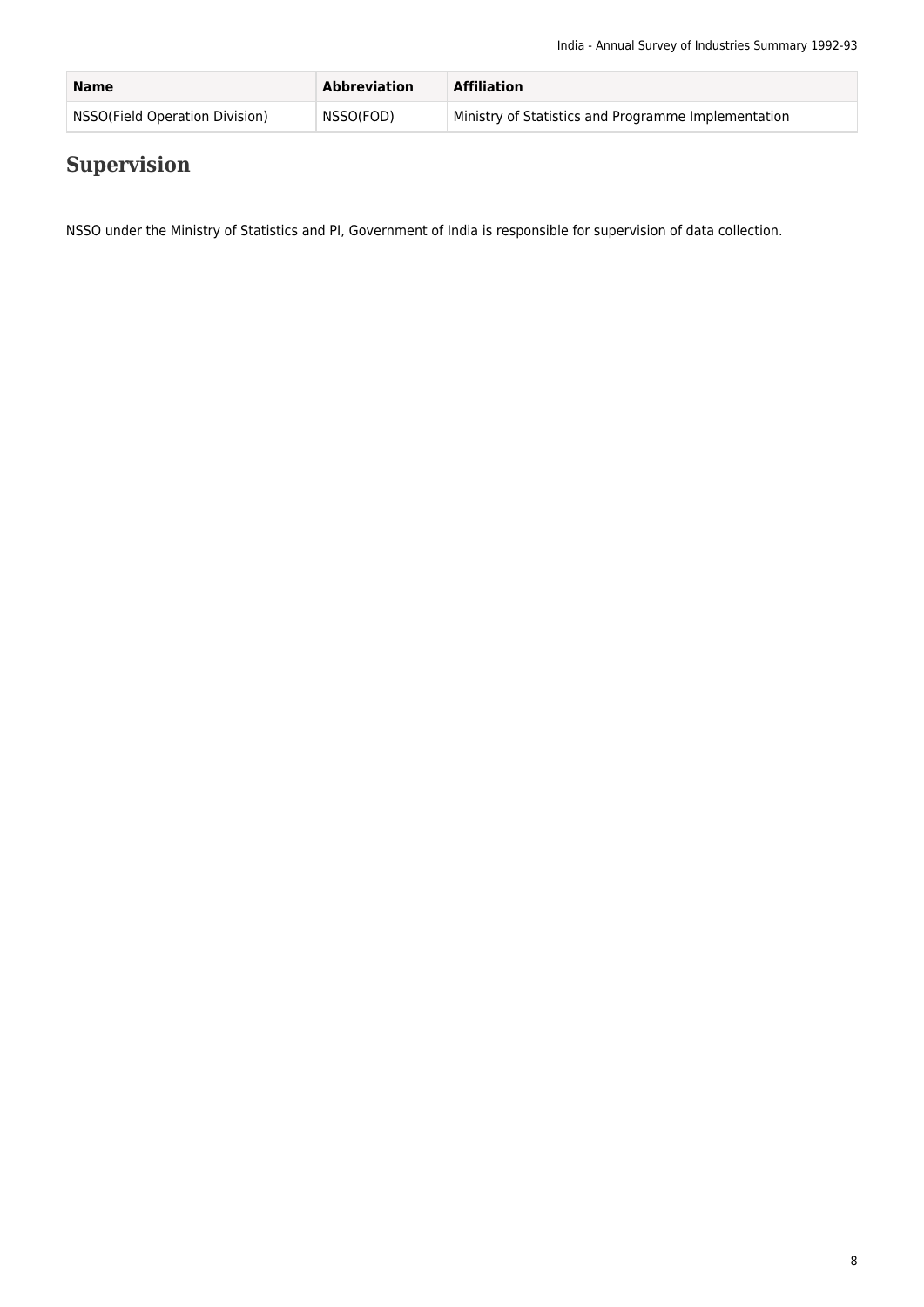## Data Processing

### **Data Editing**

Pre-data entry scrutiny was carried out on the schedules for inter and intra block consistency checks. Such editing was mostly manual, although some editing was automatic. But, for major inconsistencies, the schedules were referred back to NSSO (FOD) for clarifications/modifications.

Code list, State code list, NIC 70, NIC 87, Concordance Table and ASICC code may be refered in the External Resources which are used for editing and data processing as well..

### **Other Processing**

After pre-data entry scrutiny, all the scrutinised schedules were entered by manual typing through data entry software which was prepared in house. CSO has full fledged Data Processing Centre with technical staff to take up all the processing activities. After data entry, verification of the schedules was also done programmatically. After all kinds of coverage checks and verification, logical validation was done and then the SUMMARISED Data was created for the purpose of tabulation.

The results of ASI are produced in the form of two volumes. Apart from the main reports on the Summary Results, a second report entitiled Supplement to ASI : Summary Results for Factory Sector by State X Industry furnished data at state bt 3 - Digit levels. It contains state-wise information at 3-Digit level unlike the Summary Results, which gives only at 2-Digit level.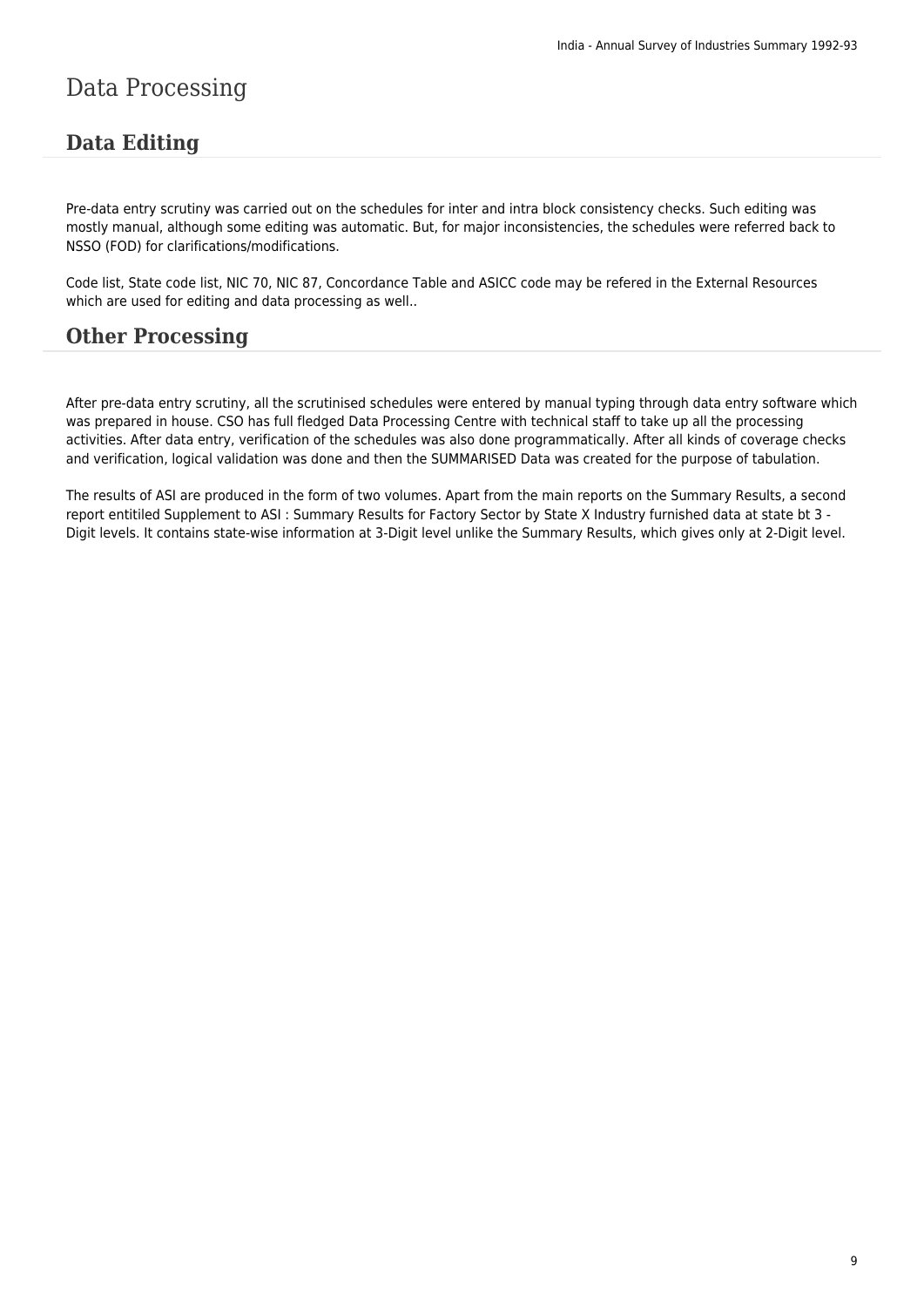## Data Appraisal

### **Estimates of Sampling Error**

Relative Standard Error (RSE) is calculated in terms of worker, wages to worker and GVA using the formula. Programs developed in Visual Foxpro are used to compute the RSE of estimates.

### **Other forms of Data Appraisal**

To check for consistency and reliability of data the same are compared with the NIC-2digit level growth rate at all India Index of Production (IIP) and the growth rates obtained from the National Accounts Statistics at current and constant prices for the registered manufacturing sector.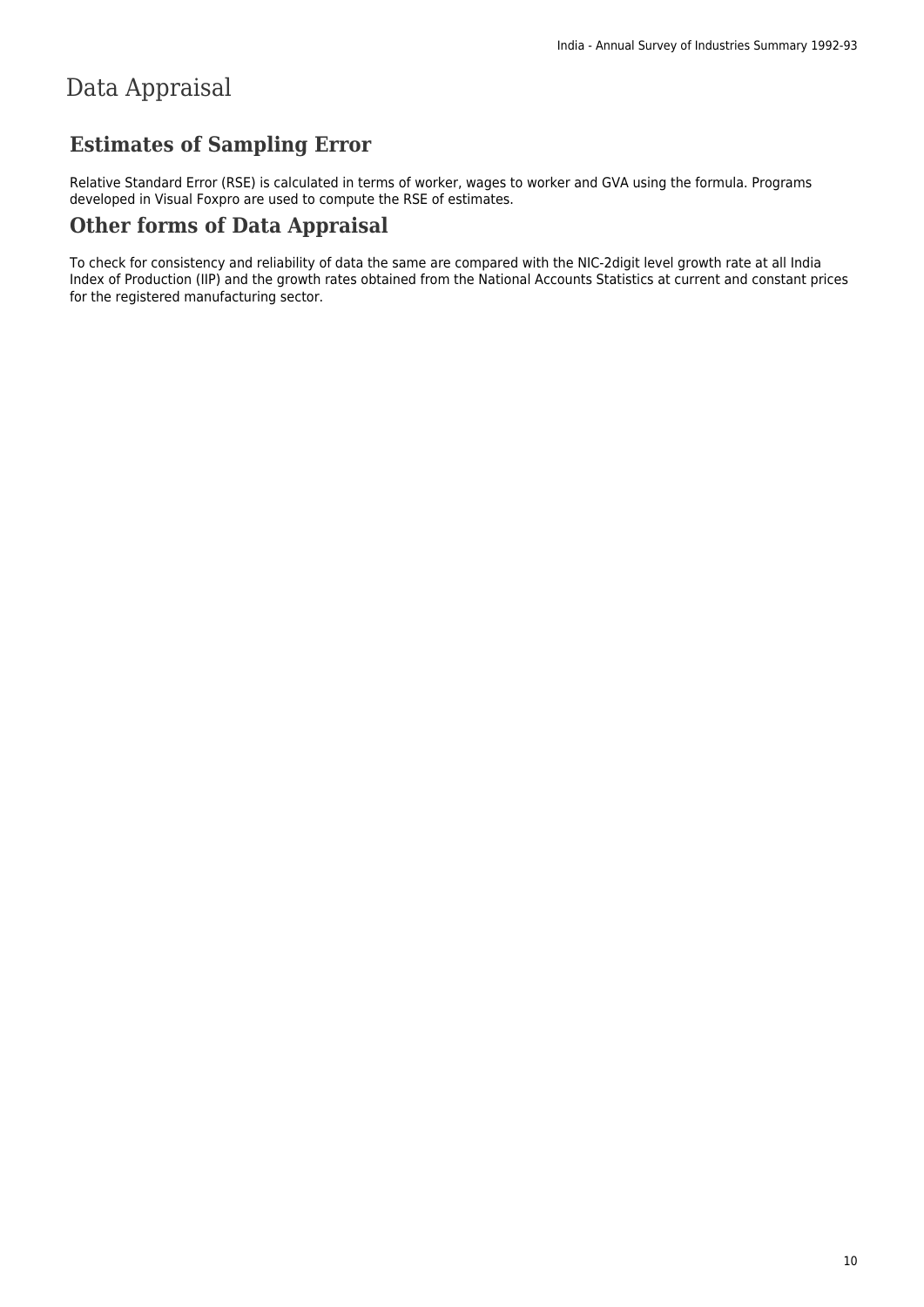## **File Description**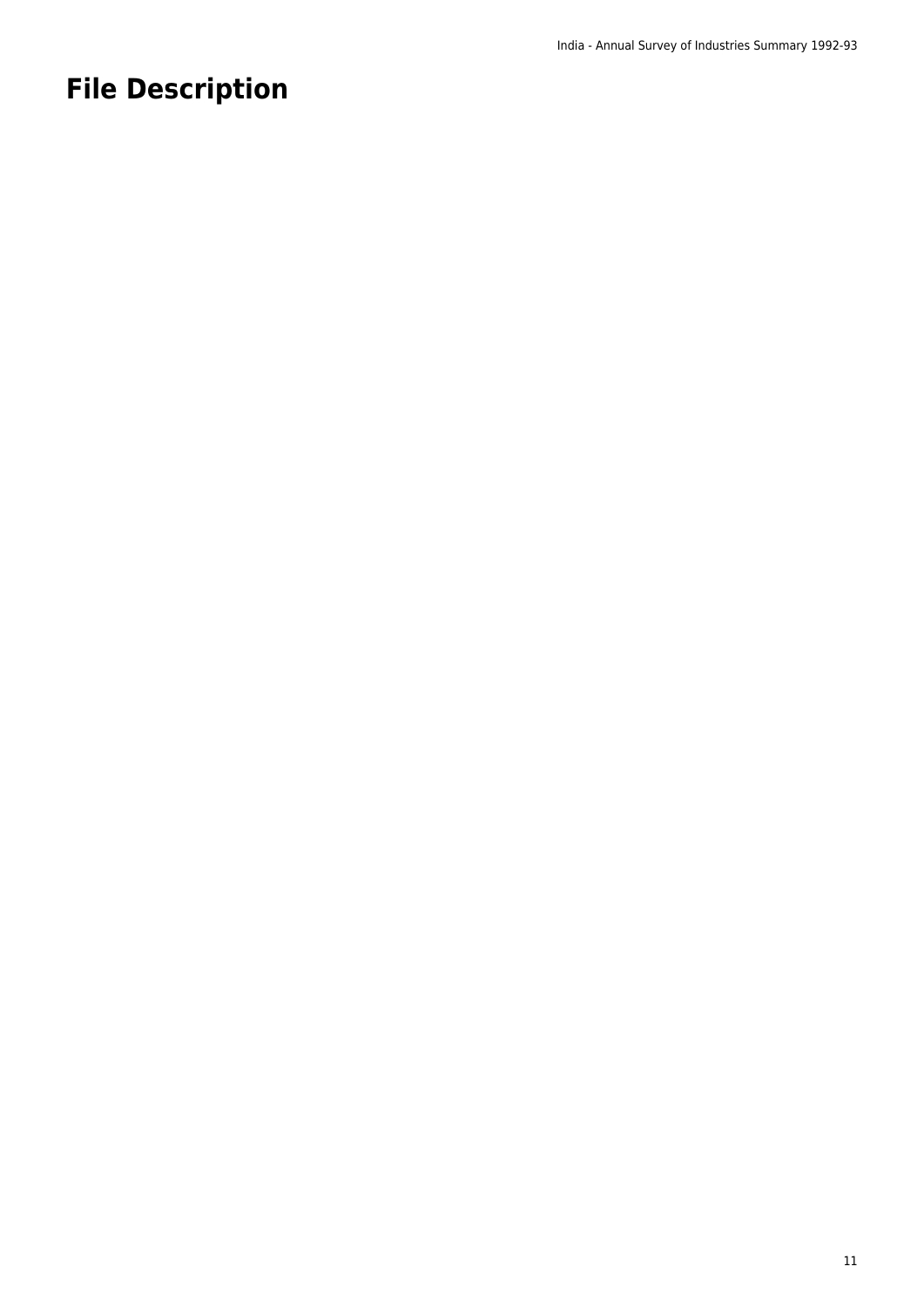## **Variable List**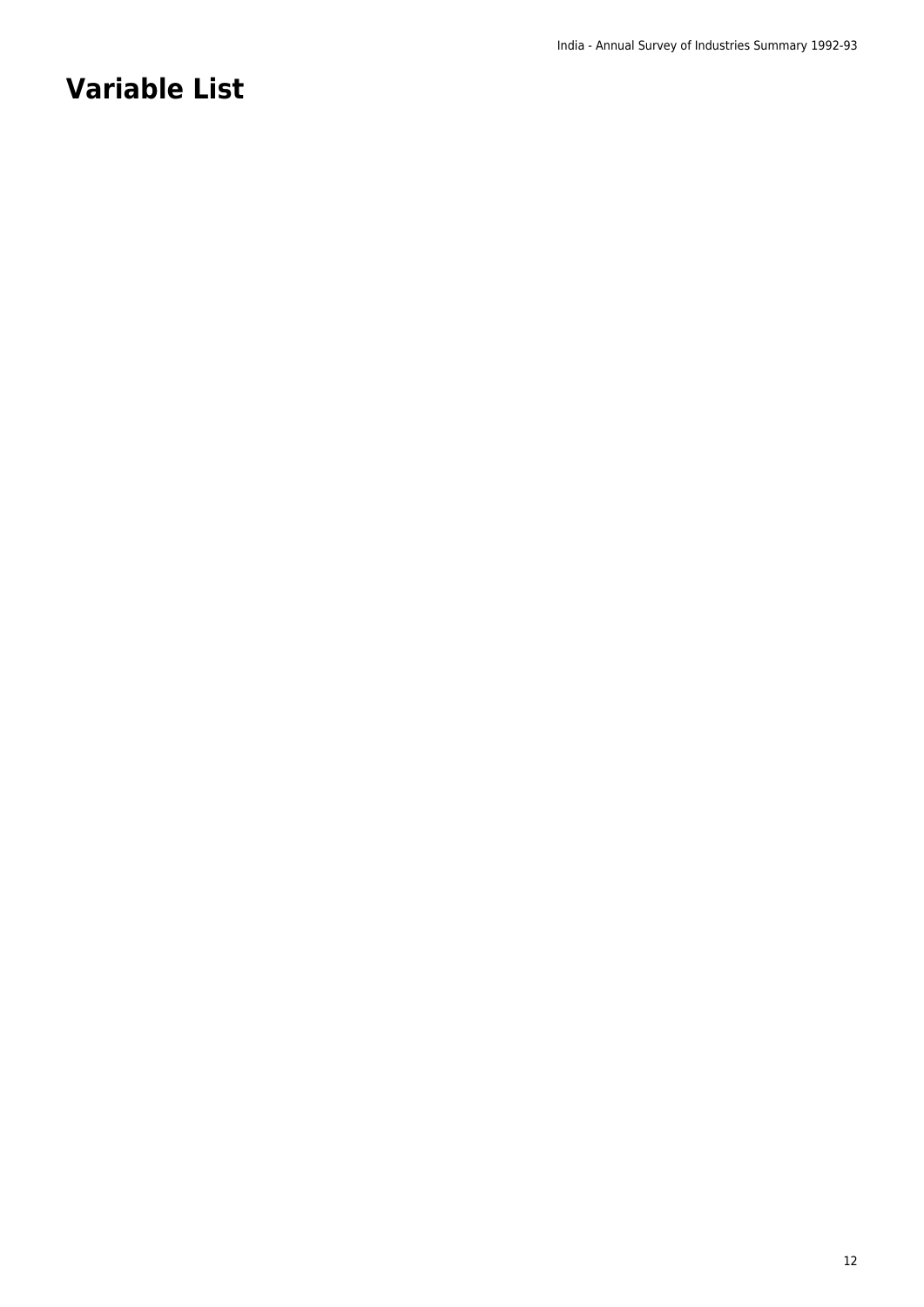## **ASI\_Summary\_92\_93**

| Content      | ASI SUMMARY 1993-94 :Summarised data is available only for processing and analysis). The Summary<br>Results are based on the information provided in the Summary block of ASI survey schedule. Therefore,<br>there is only on data file in ASI Summary 1994-95. This data is used for processing as per requirement<br>of the user. |
|--------------|-------------------------------------------------------------------------------------------------------------------------------------------------------------------------------------------------------------------------------------------------------------------------------------------------------------------------------------|
| Cases        | 53825                                                                                                                                                                                                                                                                                                                               |
| Variable(s)  | 94                                                                                                                                                                                                                                                                                                                                  |
| Structure    | Type:<br>Keys: ()                                                                                                                                                                                                                                                                                                                   |
| Version      |                                                                                                                                                                                                                                                                                                                                     |
| Producer     |                                                                                                                                                                                                                                                                                                                                     |
| Missing Data |                                                                                                                                                                                                                                                                                                                                     |
|              |                                                                                                                                                                                                                                                                                                                                     |

### **Variables**

| ID              | <b>Name</b>      | Label                                             | <b>Type</b> |         | <b>Format Question</b>                            |
|-----------------|------------------|---------------------------------------------------|-------------|---------|---------------------------------------------------|
| V1              | <b>State</b>     | <b>State Code</b>                                 | discrete    | numeric | <b>State Code</b>                                 |
| V <sub>2</sub>  | S No             | Running Serial No                                 | contin      | numeric | Running Serial No                                 |
| V3              | ltm1             | NIC-87(1) Original NIC87                          | contin      | numeric | NIC-87(1) Original NIC-87                         |
| V <sub>4</sub>  | ltm <sub>2</sub> | NIC-87(2) as per Merger Plan AI X 2 Digit         | contin      | numeric | NIC-87(2) as per Merger Plan AI X 2 Digit         |
| V <sub>5</sub>  | Itm <sub>3</sub> | NIC-87(2) as per Merger Plan AI X 3 Digit         | contin      | numeric | NIC-87(2) as per Merger Plan AI X 3 Digit         |
| V <sub>6</sub>  | Itm4             | NIC-87(2) as per Merger Plan ST X Ind(2)<br>Digit | contin      | numeric | NIC-87(2) as per Merger Plan ST X Ind(2)<br>Digit |
| V <sub>7</sub>  | Itm <sub>5</sub> | NIC-87(2) as per Merger Plan ST X Ind(3)<br>Digit | contin      | numeric | -87(2) as per Merger Plan ST X Ind(3) Digit       |
| V <sub>8</sub>  | Itm <sub>6</sub> | Year of Survey                                    | discrete    | numeric | Year of Survey recorded as 9293                   |
| V <sub>9</sub>  | ltm7             | NIC-87(9) Frame Industry                          | contin      | numeric | NIC-87(9) Frame Industry code of Sample -<br>1.   |
| V11             | Itm9             | Region Code                                       | discrete    | numeric | Region Code                                       |
| V12             | Itm10            | Ownership Code                                    | discrete    | numeric | Type of ownership (code)                          |
| V13             | Itm11            | Organisation Code                                 | discrete    | numeric | Type of Organisation (code)                       |
| V14             | ltm12            | Management Code                                   | discrete    | numeric | Scheme Code                                       |
| V15             | Itm13            | Scheme Code                                       | discrete    | numeric | Type of management (code)                         |
| V16             | ltm14            | <b>District Code</b>                              | contin      | numeric | <b>District Code</b>                              |
| V17             | Itm15            | <b>Block Code</b>                                 | contin      | numeric | <b>Block Code</b>                                 |
| V18             | ltm16            | Serial No. as given in Schedules                  | contin      | numeric | Serial No. as given in Schedules                  |
| V19             | ltm17            | Permanent Serial No                               | contin      | numeric | Permanent Serial No                               |
| V20             | ltm18            | <b>Location Code</b>                              | discrete    | numeric | <b>Location Code</b>                              |
| V <sub>21</sub> | ltm19            | Area Code                                         | discrete    | numeric | <b>Location Code</b>                              |
| V <sub>22</sub> | Itm20            | Year of Initial Production                        | contin      | numeric | Year of Initial Production                        |
| V <sub>23</sub> | Itm21            | Year of Initial Production Code                   | discrete    | numeric | Year of Initial Production Code                   |
| V34             | Itm33            | Fixed Capital (Opening)                           | contin      | numeric | <b>Fixed Capital (Opening)</b>                    |
| V24             | Itm22            | Open-Close Code                                   | discrete    | numeric | Whether Opened/Closed                             |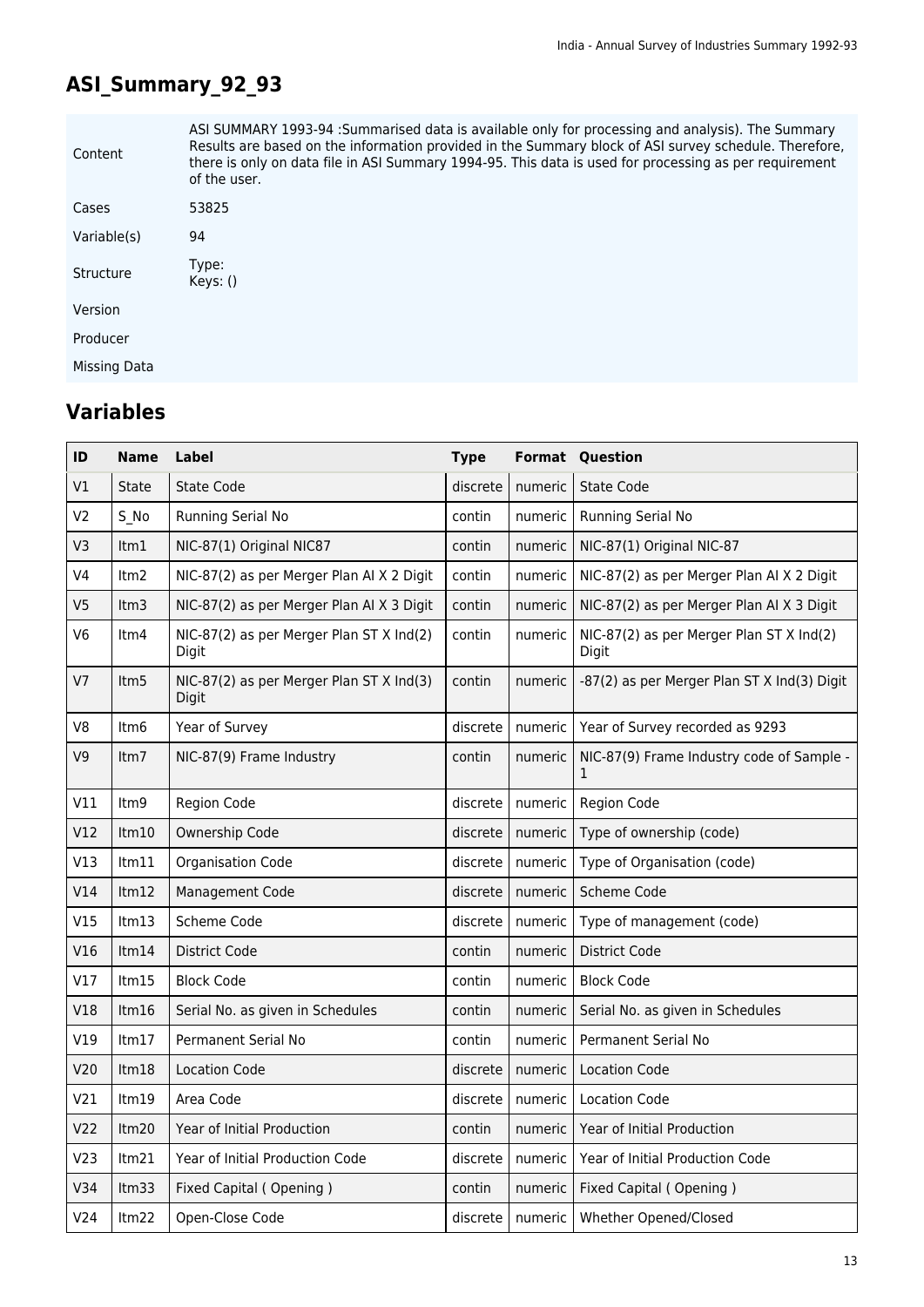| ID              | <b>Name</b> | Label                                             | <b>Type</b> |         | <b>Format Question</b>                            |
|-----------------|-------------|---------------------------------------------------|-------------|---------|---------------------------------------------------|
| V <sub>25</sub> | Itm23       | Power Code                                        | discrete    | numeric | Type of power used (code)                         |
| V30             | Itm28       | Ancillary Code                                    | discrete    | numeric | Ancillary Code                                    |
| V101            | <b>WGT</b>  | Multiplier                                        | contin      | numeric | WGT is the Multiplier Factor                      |
| V32             | Itm30       | No. of Factories                                  | contin      | numeric | No. of Factories                                  |
| V35             | Itm34       | Fixed Capital (Closing)                           | contin      | numeric | Fixed Capital (Closing)                           |
| V36             | Itm36       | <b>Total Rent</b>                                 | contin      | numeric | <b>Total Rent</b>                                 |
| V37             | Itm37       | Gross Value of Plant & Machinery                  | contin      | numeric | Gross Value of Plant & Machinery                  |
| V38             | Itm38       | Total Inventory (Opening)                         | contin      | numeric | Total Inventory (Opening)                         |
| V39             | Itm39       | Total Inventory (Closing)                         | contin      | numeric | Total Inventory (Closing)                         |
| V40             | Itm40       | Working Capital (Opening)                         | contin      | numeric | Working Capital (Opening)                         |
| V41             | ltm41       | <b>Working Capital ( Closing )</b>                | contin      | numeric | Working Capital (Closing)                         |
| V42             | Itm42       | Outstanding Loans (Opening)                       | contin      | numeric | Outstanding Loans (Opening)                       |
| V43             | Itm43       | Outstanding Loans (Closing)                       | contin      | numeric | Outstanding Loans (Closing)                       |
| V44             | Itm44       | Mandays Employees                                 | contin      | numeric | Mandays Employees                                 |
| V45             | Itm45       | Workers (Nos.)                                    | contin      | numeric | Workers (Nos.)                                    |
| V46             | Itm46       | <b>Total Persons Engaged</b>                      | contin      | numeric | <b>Total Persons Engaged</b>                      |
| V47             | Itm47       | <b>Wages to Workers</b>                           | contin      | numeric | Wages to Workers                                  |
| V48             | Itm48       | Salaries to Employees                             | contin      | numeric | Salaries to Employees                             |
| V49             | Itm49       | Bonus to Employees                                | contin      | numeric | Bonus to Employees                                |
| V50             | Itm50       | Addition due to Revaluation                       | contin      | numeric | Addition due to Revaluation                       |
| V51             | ltm51       | <b>Total value of Benefits</b>                    | contin      | numeric | <b>Total value of Benefits</b>                    |
| V <sub>52</sub> | Itm52       | <b>Fuels Consumed</b>                             | contin      | numeric | <b>Fuels Consumed</b>                             |
| V <sub>53</sub> | Itm53       | <b>Material Consumed</b>                          | contin      |         | numeric   Material Consumed                       |
| V <sub>54</sub> | Itm54       | Other Expenditure                                 | contin      | numeric | Other Expenditure                                 |
| V <sub>55</sub> | Itm56       | <b>Total Input</b>                                | contin      | numeric | <b>Total Input</b>                                |
| V56             | Itm57       | Interest                                          | contin      | numeric | Interest                                          |
| V <sub>57</sub> | Itm58       | Receipts from Services rendered to<br>others      | contin      | numeric | Receipts from Services rendered to others         |
| V58             | Itm59       | Product                                           | contin      | numeric | Product                                           |
| V59             | Itm60       | Other Output/receipts                             | contin      | numeric | Other Output/receipts                             |
| V60             | Itm61       | <b>Total Output</b>                               | contin      | numeric | <b>Total Output</b>                               |
| V61             | Itm62       | Depreciation                                      | contin      | numeric | Depreciation                                      |
| V62             | Itm63       | Value Added                                       | contin      | numeric | Value Added                                       |
| V63             | Itm64       | Stock Of Material fuels Stores etc.<br>(Opening)  | contin      | numeric | Stock Of Material fuels Stores etc.<br>(Opening)  |
| V64             | Itm65       | Stock Of Materials fuels Stores etc.<br>(Closing) | contin      | numeric | Stock Of Materials fuels Stores etc.<br>(Closing) |
| V65             | Itm66       | Stock Of Semi-Finished Goods (Opening)            | contin      | numeric | Stock Of Semi-Finished Goods (Opening)            |
| V66             | Itm67       | Stock Of Semi-Finished Goods (Closing)            | contin      | numeric | Stock Of Semi-Finished Goods (Closing)            |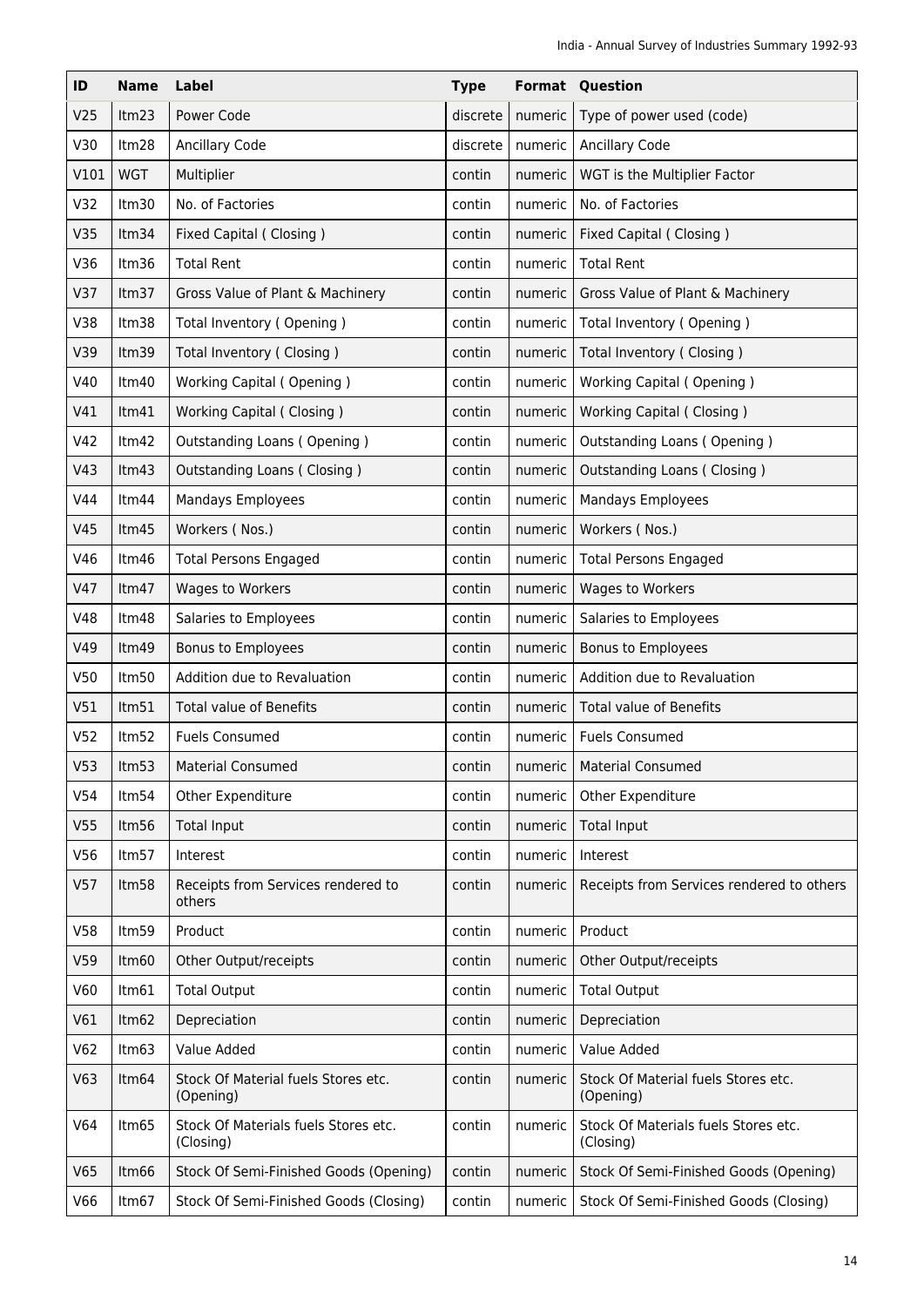| ID              | <b>Name</b> | Label                                                          | <b>Type</b> |         | <b>Format Question</b>                                  |
|-----------------|-------------|----------------------------------------------------------------|-------------|---------|---------------------------------------------------------|
| V67             | Itm68       | Stock Of Finished Goods (Opening)                              | contin      | numeric | Stock Of Finished Goods (Opening)                       |
| <b>V68</b>      | Itm69       | Stock Of Finished Goods (Closing)                              | contin      | numeric | Stock Of Finished Goods (Closing)                       |
| V69             | Itm70       | Increase in Stock of Finished Goods                            | contin      | numeric | Increase in Stock of Finished Goods                     |
| V70             | ltm71       | All Workers Mandays                                            | contin      | numeric | All Workers Mandays                                     |
| V71             | Itm72       | <b>Bonus Paid to Workers</b>                                   | contin      | numeric | <b>Bonus Paid to Workers</b>                            |
| V72             | Itm73       | All Employees (Nos.)                                           | contin      | numeric | All Employees (Nos.)                                    |
| V <sub>73</sub> | Itm75       | Labour Cost                                                    | contin      | numeric | Labour Cost                                             |
| V74             | Itm76       | Contribution to Provident & Other Funds                        | contin      | numeric | Contribution to Provident & Other Funds                 |
| V75             | Itm77       | Sub-Total                                                      | contin      | numeric | Sub-Total                                               |
| V76             | Itm79       | Workmen and Staff Welfare Expenses                             | contin      | numeric | Workmen and Staff Welfare Expenses                      |
| <b>V77</b>      | Itm81       | <b>Invested Capital</b>                                        | contin      | numeric | <b>Invested Capital</b>                                 |
| V78             | Itm82       | Wages to Workers (Including Bonus to<br>Workers)               | contin      | numeric | Wages to Workers (Including Bonus to<br>Workers)        |
| V79             | Itm83       | <b>Total Emoluments</b>                                        | contin      | numeric | <b>Total Emoluments</b>                                 |
| V80             | Itm84       | Other Input                                                    | contin      | numeric | Other Input                                             |
| V81             | Itm85       | Net Income                                                     | contin      | numeric | Net Income                                              |
| V82             | Itm86       | Value of addition to Fixed Capital                             | contin      | numeric | Value of addition to Fixed Capital                      |
| V83             | Itm87       | Variation in Stock of Semi-Finished Goods                      | contin      | numeric | Variation in Stock of Semi-Finished Goods               |
| V84             | Itm88       | Profits                                                        | contin      | numeric | Profits                                                 |
| <b>V85</b>      | Itm89       | <b>Gross Fixed Capital</b>                                     | contin      | numeric | <b>Gross Fixed Capital</b>                              |
| V86             | Itm90       | Addition in Stock of Materials                                 | contin      | numeric | Addition in Stock of Materials                          |
| <b>V87</b>      | Itm91       | <b>Addition in Stock of Materials</b><br>(Semi-Finished Goods) | contin      | numeric | Addition in Stock of Materials<br>(Semi-Finished Goods) |
| <b>V88</b>      | Itm92       | Addition in Stock of Finished Goods                            | contin      | numeric | Addition in Stock of Finished Goods                     |
| V89             | Itm93       | <b>Gross Capital Formation</b>                                 | contin      | numeric | <b>Gross Capital Formation</b>                          |
| V90             | Itm94       | Quantity of Electricity consumed                               | contin      | numeric | Quantity of Electricity consumed                        |
| V91             | Itm95       | <b>Productive Capital</b>                                      | contin      | numeric | Productive Capital                                      |
| V92             | Itm96       | Own Construction                                               | contin      | numeric | Own Construction                                        |
| V93             | Itm97       | Gross Sale value                                               | contin      | numeric | Gross Sale value                                        |
| V94             | Itm98       | Quantity of Electricity Purchased                              | contin      | numeric | Quantity of Electricity Purchased                       |
| V95             | Itm99       | Distributive Expenses                                          | contin      | numeric | Distributive Expenses                                   |
| V96             | Itm100      | Value of Electricity Sold                                      | contin      | numeric | Value of Electricity Sold                               |
| V97             | Itm101      | Quantity of Electricity Produced (K.W.H.)                      | contin      | numeric | Quantity of Electricity Produced (K.W.H.)               |
| V98             | Itm102      | Quantity of Electricity Sold (K.W.H.)                          | contin      | numeric | Quantity of Electricity Sold (K.W.H.)                   |
| V99             | Itm103      | Quantity of Electricity Consumed (K.W.H.)                      | contin      | numeric | Quantity of Electricity Consumed (K.W.H.)               |
| V100            | Itm104      | Code ( if required is taken into account)                      | contin      | numeric | Code ( if required is taken into account)               |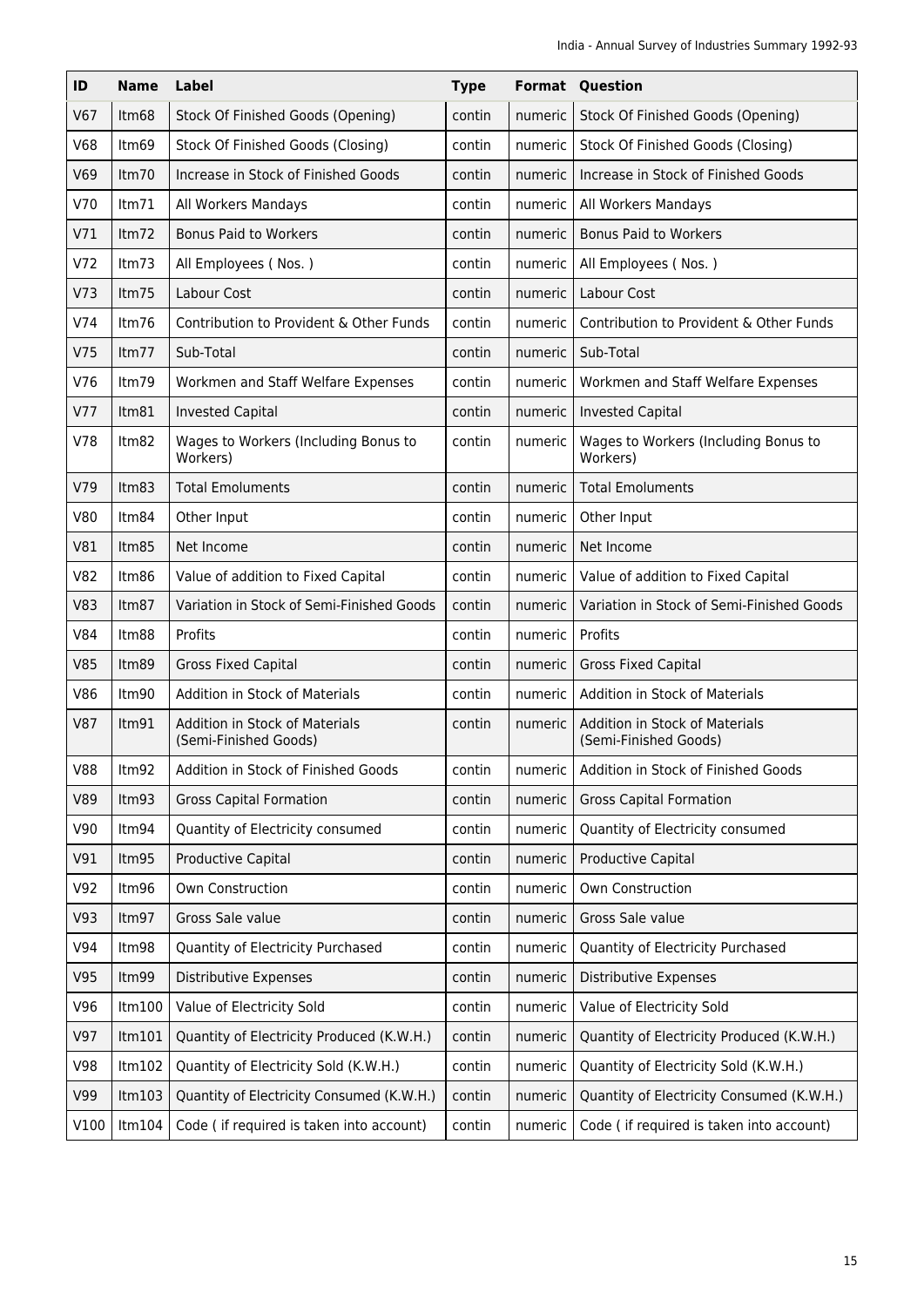India - Annual Survey of Industries Summary 1992-93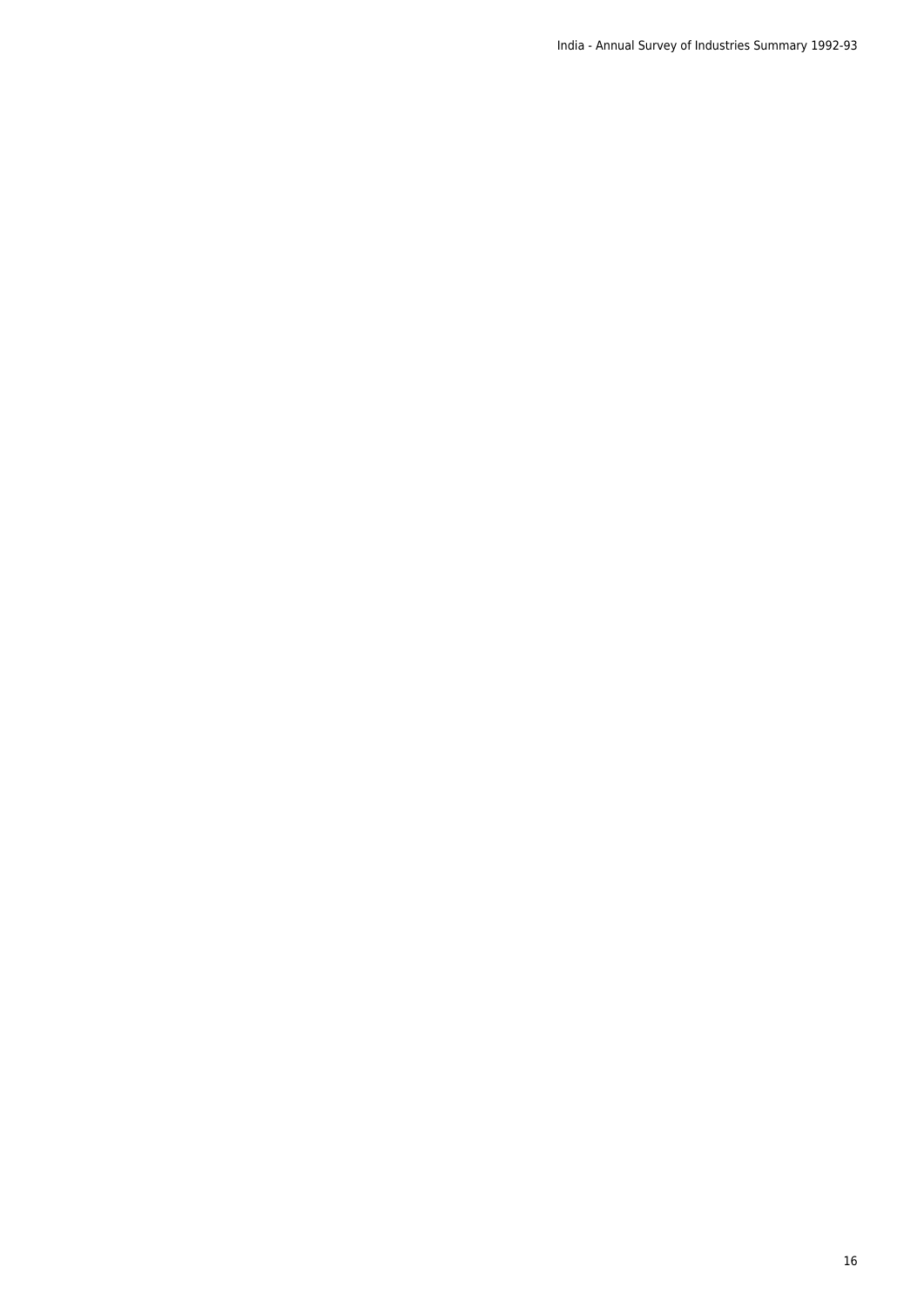## State Code (State) File: ASI\_Summary\_92\_93

#### **Overview**

Type: Discrete Format: numeric Width: 2 Decimals: 0 Range: 2-33

#### **Literal question**

State Code

### Running Serial No (S\_No) File: ASI\_Summary\_92\_93

#### **Overview**

Type: Continuous Format: numeric Width: 5 Decimals: 0 Range: 1-86286

#### **Literal question**

Running Serial No

#### Invalid: 0 Minimum: 1 Maximum: 85687 Mean: 42003.2 Standard deviation: 23409.1

Valid cases: 53825

Valid cases: 53825

Invalid: 0 Minimum: 2 Maximum: 33

### NIC-87(1) Original NIC87 (Itm1) File: ASI\_Summary\_92\_93

#### **Overview**

Type: Continuous Format: numeric Width: 4 Decimals: 0 Range: 2001-9918

Valid cases: 53825 Invalid: 0 Minimum: 2001 Maximum: 9790 Mean: 3095.5 Standard deviation: 1160.7

#### **Literal question**

NIC-87(1) Original NIC-87

### NIC-87(2) as per Merger Plan AI X 2 Digit (Itm2) File: ASI\_Summary\_92\_93

#### **Overview**

Type: Continuous Format: numeric Width: 4 Decimals: 0 Range: 2001-9918

#### **Literal question**

NIC-87(2) as per Merger Plan AI X 2 Digit

Valid cases: 53825 Invalid: 0 Minimum: 2001 Maximum: 9790 Mean: 3095.5 Standard deviation: 1160.7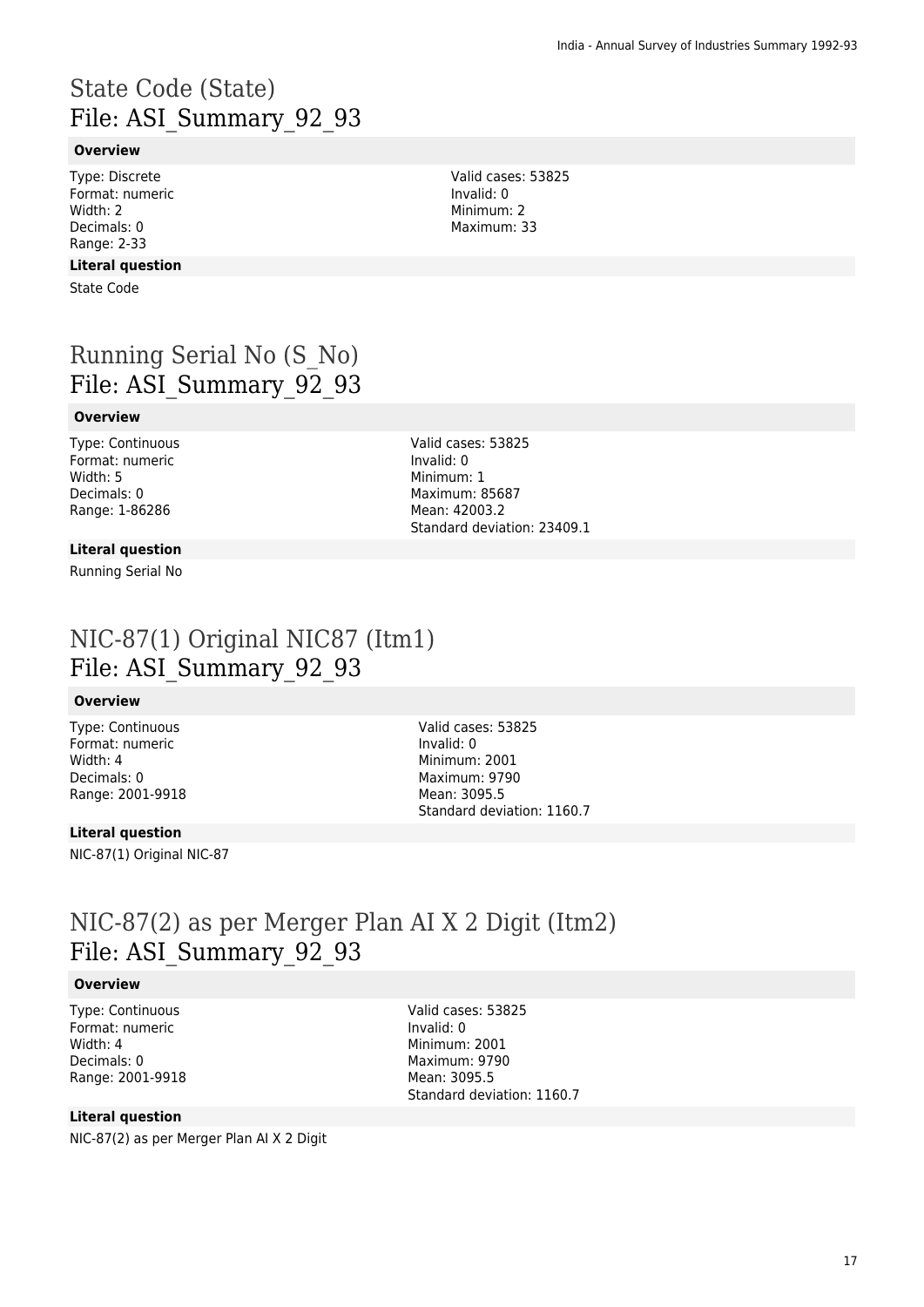### NIC-87(2) as per Merger Plan AI X 3 Digit (Itm3) File: ASI\_Summary\_92\_93

#### **Overview**

Type: Continuous Format: numeric Width: 4 Decimals: 0 Range: 2001-9918 Valid cases: 53825 Invalid: 0 Minimum: 2001 Maximum: 9790 Mean: 3095.5 Standard deviation: 1160.7

#### **Literal question**

NIC-87(2) as per Merger Plan AI X 3 Digit

## NIC-87(2) as per Merger Plan ST X Ind(2) Digit (Itm4) File: ASI\_Summary\_92\_93

#### **Overview**

Type: Continuous Format: numeric Width: 4 Decimals: 0 Range: 2001-9918 Valid cases: 53825 Invalid: 0 Minimum: 2001 Maximum: 9790 Mean: 3095.5 Standard deviation: 1160.7

#### **Literal question**

NIC-87(2) as per Merger Plan ST X Ind(2) Digit

### NIC-87(2) as per Merger Plan ST X Ind(3) Digit (Itm5) File: ASI\_Summary\_92\_93

#### **Overview**

Type: Continuous Format: numeric Width: 4 Decimals: 0 Range: 2001-9918 Valid cases: 53825 Invalid: 0 Minimum: 2001 Maximum: 9790 Mean: 3095.5 Standard deviation: 1160.7

#### **Literal question**

-87(2) as per Merger Plan ST X Ind(3) Digit

### Year of Survey (Itm6) File: ASI\_Summary\_92\_93

#### **Overview**

Type: Discrete Format: numeric Width: 4 Decimals: 0 Range: 0-9495

#### **Literal question**

Year of Survey recorded as 9293

Valid cases: 53825 Invalid: 0 Minimum: 9293 Maximum: 9293 Mean: 9293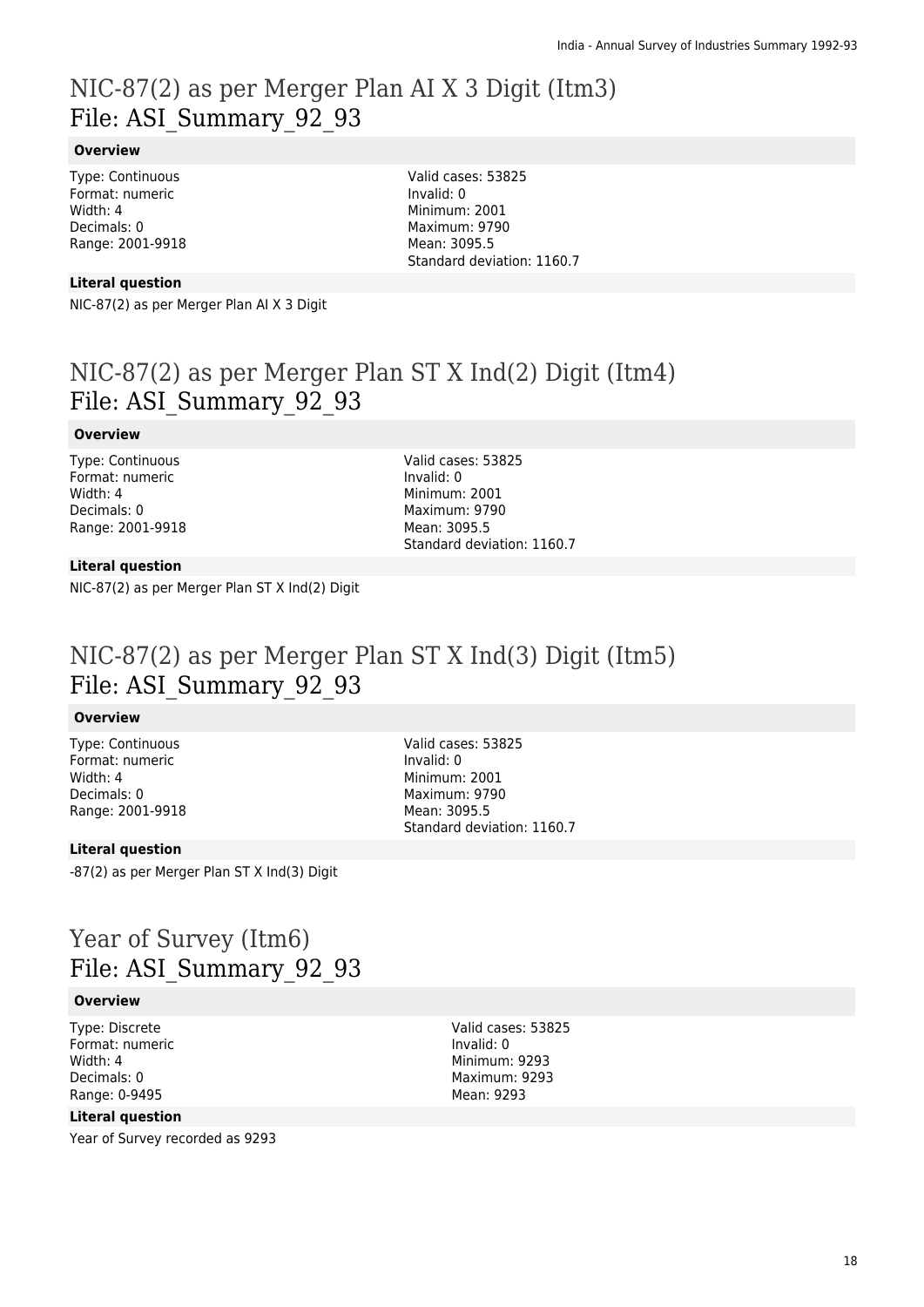### NIC-87(9) Frame Industry (Itm7) File: ASI\_Summary\_92\_93

#### **Overview**

Type: Continuous Format: numeric Width: 4 Decimals: 0 Range: 0-9878

#### **Literal question**

NIC-87(9) Frame Industry code of Sample - 1

### Region Code (Itm9) File: ASI\_Summary\_92\_93

#### **Overview**

Type: Discrete Format: numeric Width: 4 Decimals: 0 Range: 2-2621

#### **Literal question**

Region Code

### Ownership Code (Itm10) File: ASI\_Summary\_92\_93

#### **Overview**

Type: Discrete Format: numeric Width: 1 Decimals: 0 Range: 1-9

#### **Literal question**

Type of ownership (code)

#### Valid cases: 53825 Invalid: 0 Minimum: 1 Maximum: 9 Mean: 5.7

Valid cases: 53825

Invalid: 0 Minimum: 1 Maximum: 3022

## Organisation Code (Itm11) File: ASI\_Summary\_92\_93

#### **Overview**

Type: Discrete Format: numeric Width: 1 Decimals: 0 Range: 1-9

#### **Literal question**

Type of Organisation (code)

### Management Code (Itm12) File: ASI\_Summary\_92\_93

Valid cases: 53825 Invalid: 0 Minimum: 1 Maximum: 9 Mean: 3.4

Valid cases: 53825 Invalid: 0 Minimum: 0 Maximum: 9799 Mean: 1817.9 Standard deviation: 1794.3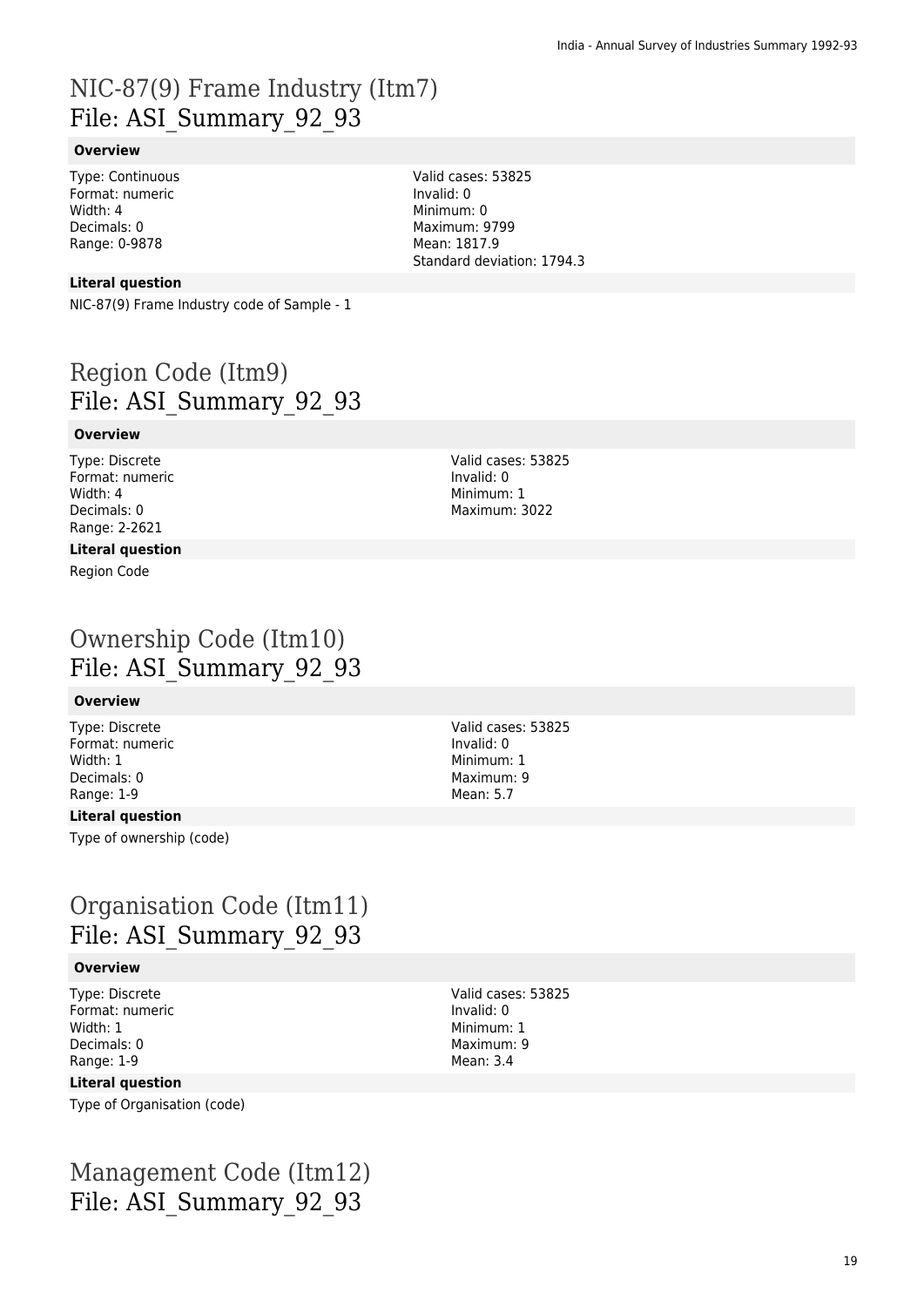## Management Code (Itm12) File: ASI\_Summary\_92\_93

#### **Overview**

Type: Discrete Format: numeric Width: 1 Decimals: 0 Range: 0-9

#### **Literal question**

Scheme Code

### Scheme Code (Itm13) File: ASI\_Summary\_92\_93

#### **Overview**

Type: Discrete Format: numeric Width: 1 Decimals: 0 Range: 1-9

#### **Literal question**

Type of management (code)

### District Code (Itm14) File: ASI\_Summary\_92\_93

#### **Overview**

Type: Continuous Format: numeric Width: 2 Decimals: 0 Range: 1-63

### **Literal question**

District Code

## Block Code (Itm15) File: ASI\_Summary\_92\_93

#### **Overview**

Type: Continuous Format: numeric Width: 2 Decimals: 0 Range: 0-99

#### **Literal question**

Block Code

Valid cases: 53825 Invalid: 0 Minimum: 0 Maximum: 9 Mean: 2.9

Valid cases: 53825 Invalid: 0 Minimum: 1 Maximum: 9 Mean: 3.5

Valid cases: 53825 Invalid: 0 Minimum: 1 Maximum: 91 Mean: 11.7 Standard deviation: 11

Valid cases: 53825 Invalid: 0 Minimum: 0 Maximum: 63 Mean: 0 Standard deviation: 0.3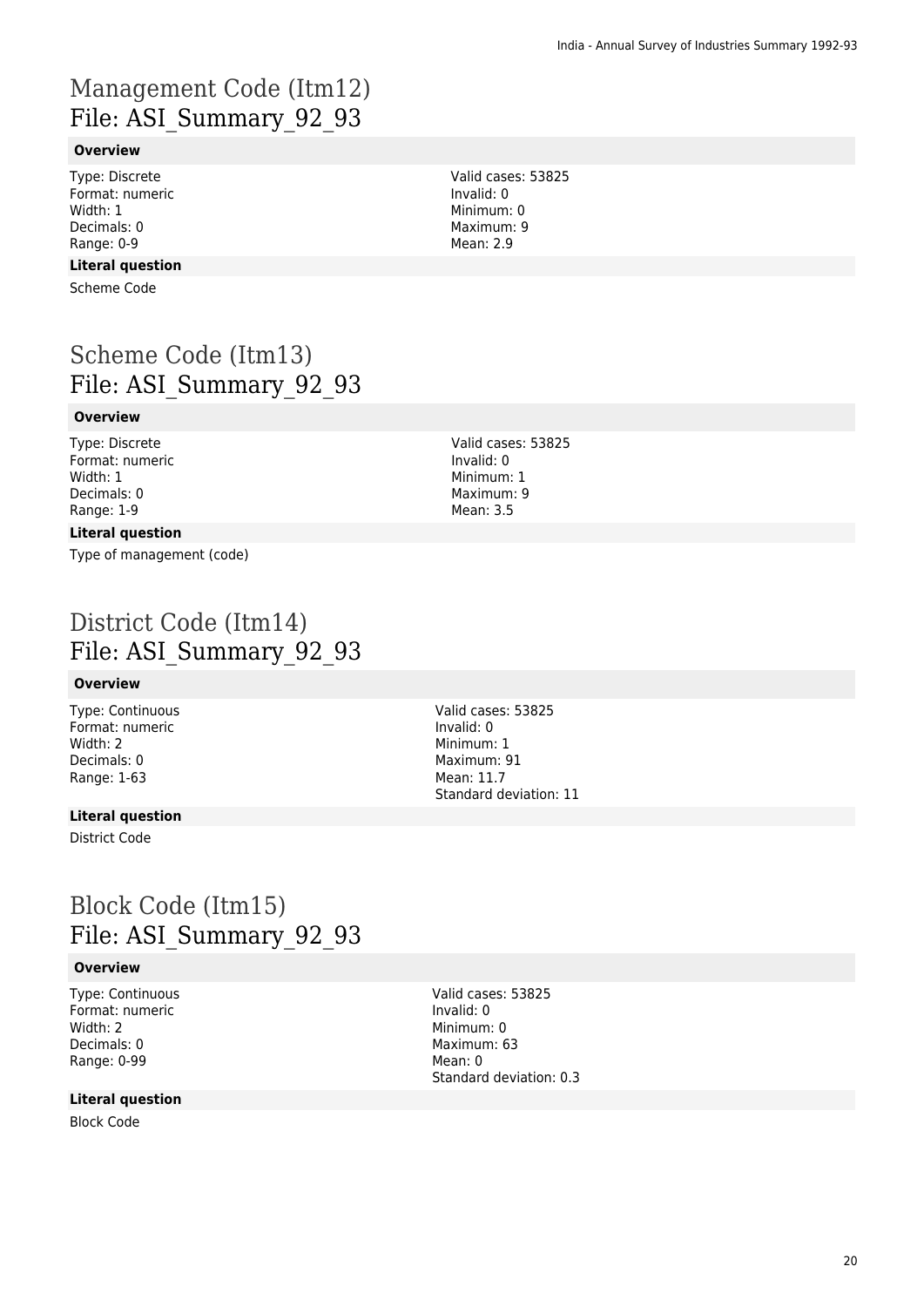### Serial No. as given in Schedules (Itm16) File: ASI\_Summary\_92\_93

#### **Overview**

Type: Continuous Format: numeric Width: 5 Decimals: 0 Range: 100-90457

#### **Literal question**

Serial No. as given in Schedules

## Permanent Serial No (Itm17) File: ASI\_Summary\_92\_93

#### **Overview**

Type: Continuous Format: numeric Width: 5 Decimals: 0 Range: 0-99212

#### **Literal question**

Permanent Serial No

#### **Interviewer instructions**

Valid cases: 53825 Invalid: 0 Minimum: 0 Maximum: 99732 Mean: 12266.7 Standard deviation: 6122.6

This number is provided by FOD offices while collecting the list from CIF and duly numbered list send to CSO (IS Wing), Kolkata for updation of frame. This number is unique in State X NIC X Sector. Number has been provided for all the selected factories both under Census Sector and the Sample Sector and the same is to be reported by the field staff of FOD both in Parts I & II. These items will be copied from the sample list.

Valid cases: 53825

Standard deviation: 1564.8

Invalid: 0 Minimum: 47 Maximum: 94095 Mean: 11628.4

### Location Code (Itm18) File: ASI\_Summary\_92\_93

#### **Overview**

Type: Discrete Format: numeric Width: 1 Decimals: 0 Range: 0-9

### **Literal question**

Location Code

### Area Code (Itm19) File: ASI\_Summary\_92\_93

#### **Overview**

Type: Discrete Format: numeric Width: 1 Decimals: 0 Range: 0-9

Valid cases: 53825 Invalid: 0 Minimum: 0 Maximum: 9 Mean: 1.7

Valid cases: 53825

Invalid: 0 Minimum: 0 Maximum: 9 Mean: 1.8

### **Literal question**

Location Code

21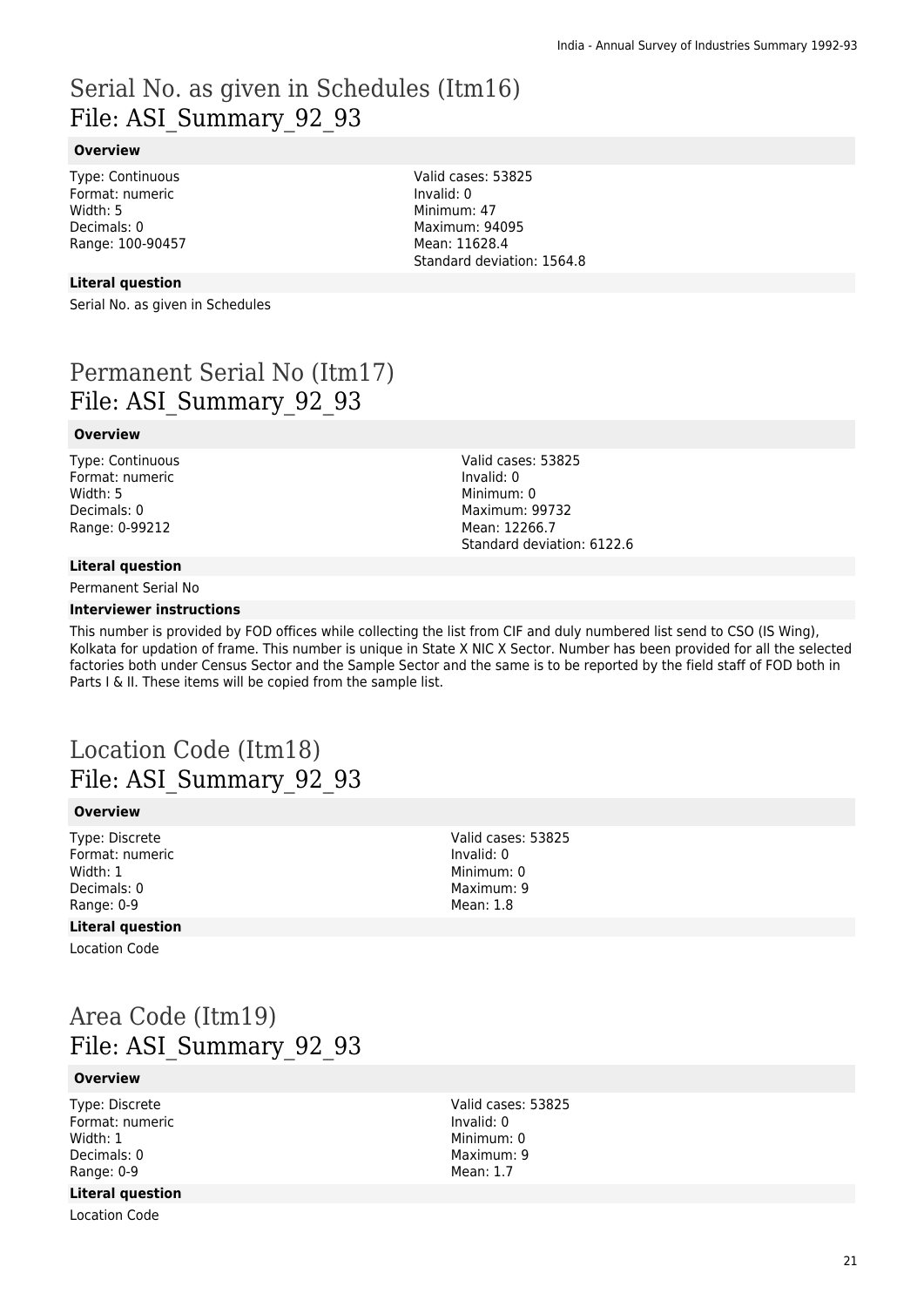### Year of Initial Production (Itm20) File: ASI\_Summary\_92\_93

#### **Overview**

Type: Continuous Format: numeric Width: 4 Decimals: 0 Range: 0-9923

Valid cases: 53825 Invalid: 0 Minimum: 0 Maximum: 9893 Mean: 1967.9 Standard deviation: 257.4

#### **Literal question**

Year of Initial Production

## Year of Initial Production Code (Itm21) File: ASI\_Summary\_92\_93

#### **Overview**

Type: Discrete Format: numeric Width: 1 Decimals: 0 Range: 1-6

#### **Literal question**

Year of Initial Production Code

## Fixed Capital ( Opening ) (Itm33) File: ASI\_Summary\_92\_93

#### **Overview**

Type: Continuous Format: numeric Width: 12 Decimals: 0 Range: 0-105917496862

Valid cases: 53825 Invalid: 0 Minimum: -48919894 Maximum: 82882452008 Mean: 30131083.4 Standard deviation: 822748532.3

#### **Description**

FIXED CAPITAL represents the depreciated value of fixed assets owned by the factory as on the closing day of the accounting year. Fixed assets are those that have a normal productive life of more than one year. Fixed capital includes land including lease- hold land, buildings, plant and machinery, furniture and fixtures, transport equipment, water system and roadways and other fixed assets such as hospitals, schools etc. used for the benefit of factory personnel.

#### **Literal question**

Fixed Capital ( Opening )

## Open-Close Code (Itm22) File: ASI\_Summary\_92\_93

#### **Overview**

Type: Discrete Format: numeric Width: 1 Decimals: 0 Range: 0-9

Valid cases: 53825 Invalid: 0 Minimum: 0 Maximum: 9 Mean: 0.1

**Literal question** Whether Opened/Closed Valid cases: 53825 Invalid: 0 Minimum: 1 Maximum: 9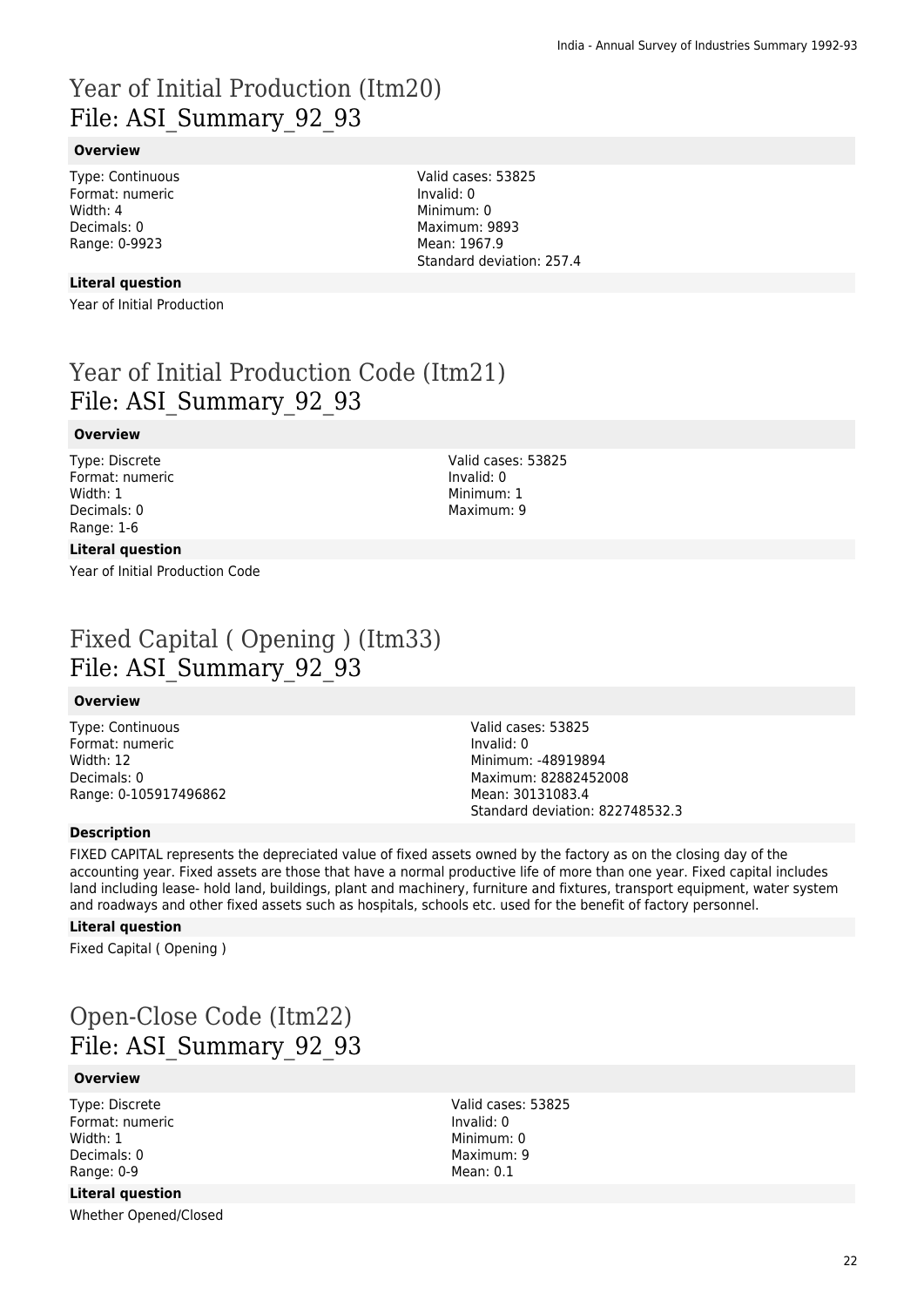## Power Code (Itm23) File: ASI\_Summary\_92\_93

### **Overview**

Type: Discrete Format: numeric Width: 1 Decimals: 0 Range: 0-9

#### **Literal question**

Type of power used (code)

## Ancillary Code (Itm28) File: ASI\_Summary\_92\_93

#### **Overview**

Type: Discrete Format: numeric Width: 1 Decimals: 0 Range: 0-9

#### **Literal question**

Ancillary Code

## Multiplier (WGT) File: ASI\_Summary\_92\_93

#### **Overview**

Type: Continuous Format: numeric Width: 4 Decimals: 2

Valid cases: 53825 Invalid: 0 Minimum: 0 Maximum: 3 Mean: 2 Standard deviation: 1

#### **Literal question**

WGT is the Multiplier Factor

## No. of Factories (Itm30) File: ASI\_Summary\_92\_93

#### **Overview**

Type: Continuous Format: numeric Width: 3 Decimals: 0 Range: 1-843

Valid cases: 53825 Invalid: 0 Minimum: 0 Maximum: 834 Mean: 1.2 Standard deviation: 7.5

#### **Literal question**

No. of Factories

Valid cases: 53825 Invalid: 0 Minimum: 0 Maximum: 9 Mean: 1.5

Valid cases: 53825 Invalid: 0 Minimum: 9 Maximum: 9 Mean: 9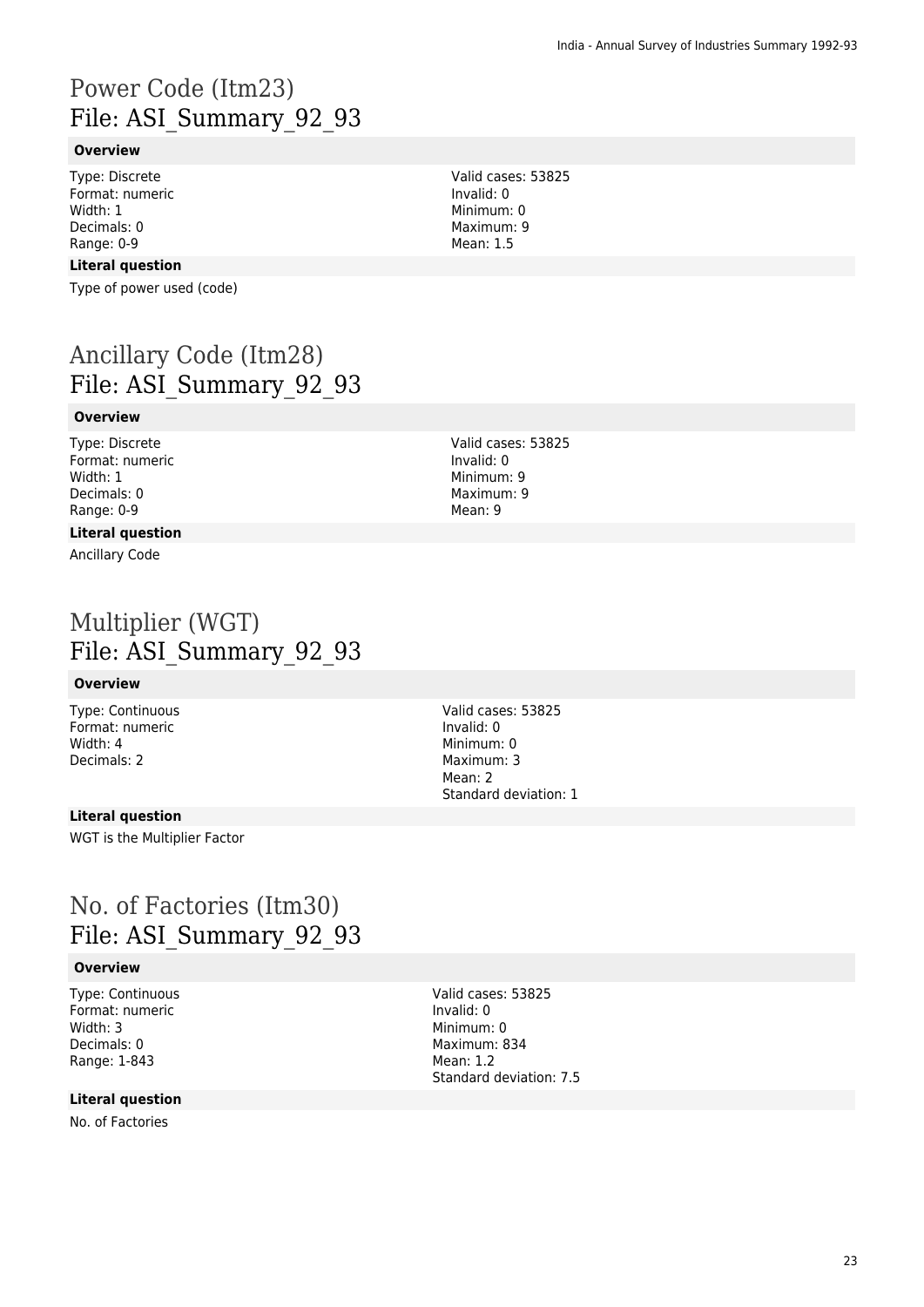## Fixed Capital ( Closing ) (Itm34) File: ASI\_Summary\_92\_93

#### **Overview**

Type: Continuous Format: numeric Width: 12 Decimals: 0 Range: 0-112195782060

#### **Description**

FIXED CAPITAL represents the depreciated value of fixed assets owned by the factory as on the closing day of the accounting year. Fixed assets are those that have a normal productive life of more than one year. Fixed capital includes land including lease- hold land, buildings, plant and machinery, furniture and fixtures, transport equipment, water system and roadways and other fixed assets such as hospitals, schools etc. used for the benefit of factory personnel.

Valid cases: 53825

Minimum: -10574632 Maximum: 95735984606 Mean: 33833531.8

Standard deviation: 903301905.5

Invalid: 0

#### **Literal question**

Fixed Capital ( Closing )

### Total Rent (Itm36) File: ASI\_Summary\_92\_93

#### **Overview**

Type: Continuous Format: numeric Width: 9 Decimals: 0 Range: -12819981-906131872

Valid cases: 53825 Invalid: 0 Minimum: -1760201 Maximum: 558114821 Mean: 214242.4 Standard deviation: 3479579

#### **Literal question**

Total Rent

### Gross Value of Plant & Machinery (Itm37) File: ASI\_Summary\_92\_93

#### **Overview**

Type: Continuous Format: numeric Width: 12 Decimals: 0 Range: 0-350700239510

Valid cases: 53825 Invalid: 0 Minimum: -42741966 Maximum: 59499673547 Mean: 31542172.1 Standard deviation: 580068658.3

#### **Description**

GROSS VALUE OF PLANT OF MACHINERY represents the total original (undepreciated) value of installed plant and machinery at the end of the accounting year. It includes the book value of the newly installed plants and machinery and the approximate value of rented in plants and machinery at the time of renting-in but excludes the value of rented-out plants and machinery. Total value of all the plants and machinery acquired on hire - purchase basis is also included.

#### **Literal question**

Gross Value of Plant & Machinery

Total Inventory ( Opening ) (Itm38) File: ASI\_Summary\_92\_93

#### **Overview**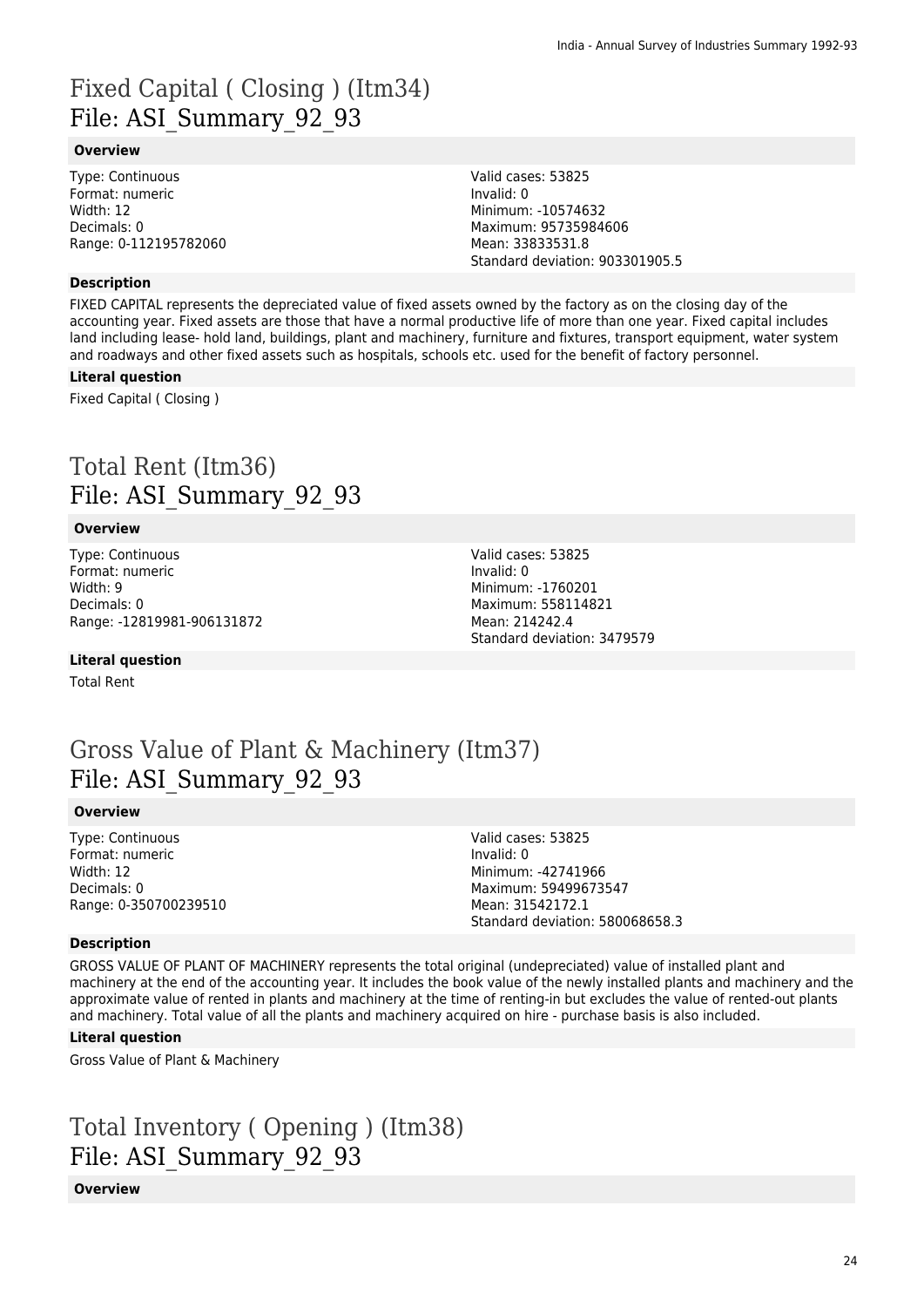### Total Inventory ( Opening ) (Itm38) File: ASI\_Summary\_92\_93

Type: Continuous Format: numeric Width: 11 Decimals: 0 Range: 0-18473277000 Valid cases: 53825 Invalid: 0 Minimum: -3003984 Maximum: 12826237000 Mean: 12000643.8 Standard deviation: 123156866.9

#### **Literal question**

Total Inventory ( Opening )

### Total Inventory ( Closing ) (Itm39) File: ASI\_Summary\_92\_93

#### **Overview**

Type: Continuous Format: numeric Width: 11 Decimals: 0 Range: -5561433-15613888000

#### **Literal question**

Total Inventory ( Closing )

Valid cases: 53825 Invalid: 0 Minimum: -94248751 Maximum: 18053938000 Mean: 13872529.6 Standard deviation: 150337287.6

## Working Capital ( Opening ) (Itm40) File: ASI\_Summary\_92\_93

#### **Overview**

Type: Continuous Format: numeric Width: 12 Decimals: 0 Range: -35583630669-21142146134 Valid cases: 53825 Invalid: 0 Minimum: -49329629086 Maximum: 14663506116 Mean: 7744600.5 Standard deviation: 273462551.7

#### **Description**

WORKING CAPITAL is the sum total of the physical working capital as already defined above and the cash deposits in hand and at bank and the net balance receivable over amounts payable at the end of the accounting year. Working capital, however, excludes unused overdraft facility, fixed deposits irrespective of duration, advances for acquisition of fixed assets, loans and advances by proprietors and partners irrespective of their purpose and duration, long-term loans including interest thereon and investments.

#### **Literal question**

Working Capital ( Opening )

## Working Capital ( Closing ) (Itm41) File: ASI\_Summary\_92\_93

#### **Overview**

Type: Continuous Format: numeric Width: 12 Decimals: 0 Range: -21041893000-24119667675

#### **Description**

Valid cases: 53825 Invalid: 0 Minimum: -3033980566 Maximum: 22840787882 Mean: 10313859.9 Standard deviation: 183782305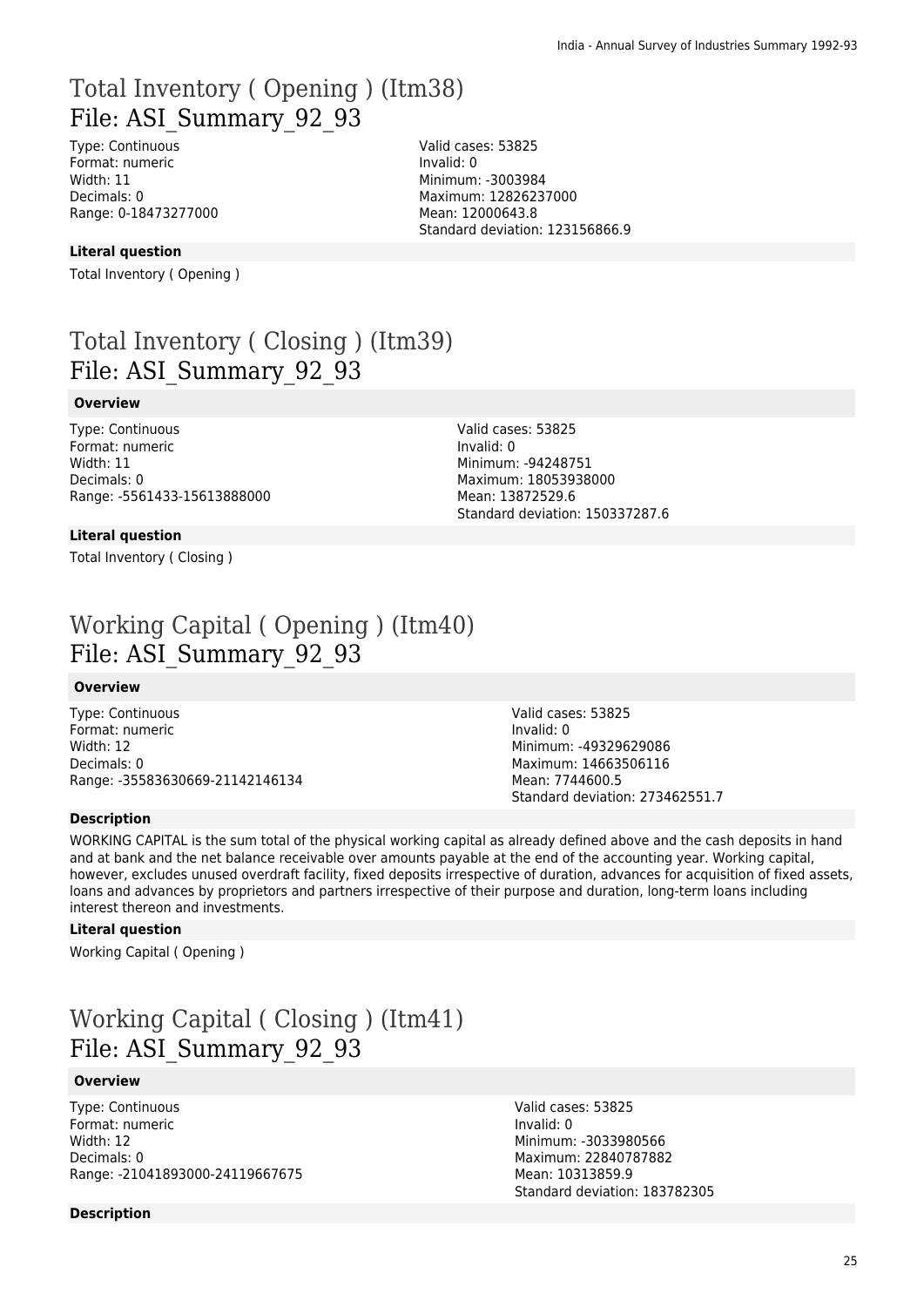### Working Capital ( Closing ) (Itm41) File: ASI\_Summary\_92\_93

WORKING CAPITAL is the sum total of the physical working capital as already defined above and the cash deposits in hand and at bank and the net balance receivable over amounts payable at the end of the accounting year. Working capital, however, excludes unused overdraft facility, fixed deposits irrespective of duration, advances for acquisition of fixed assets, loans and advances by proprietors and partners irrespective of their purpose and duration, long-term loans including interest thereon and investments.

#### **Literal question**

Working Capital ( Closing )

## Outstanding Loans ( Opening ) (Itm42) File: ASI\_Summary\_92\_93

#### **Overview**

Type: Continuous Format: numeric Width: 12 Decimals: 0 Range: -9449121-108574980866

Valid cases: 53825 Invalid: 0 Minimum: -18420994 Maximum: 84968229814 Mean: 31354103.3 Standard deviation: 924818354.9

#### **Description**

OUTSTANDING LOANS represent all loans whether short term or long term, whether interest bearing or not, outstanding according to the books of the factory as on the closing day of the accounting year.

#### **Literal question**

Outstanding Loans ( Opening )

#### **Interviewer instructions**

Opening Outstanding loans to be filled.

### Outstanding Loans ( Closing ) (Itm43) File: ASI\_Summary\_92\_93

#### **Overview**

Type: Continuous Format: numeric Width: 12 Decimals: 0 Range: -52664239-116778956583 Valid cases: 53825 Invalid: 0 Minimum: -4113600 Maximum: 99387956337 Mean: 28292948.4 Standard deviation: 827214678.7

#### **Description**

OUTSTANDING LOANS represent all loans whether short term or long term, whether interest bearing or not, outstanding according to the books of the factory as on the closing day of the accounting year.

#### **Literal question**

Outstanding Loans ( Closing )

#### **Interviewer instructions**

Closing Outstanding loans to be filled.

## Mandays Employees (Itm44) File: ASI\_Summary\_92\_93

#### **Overview**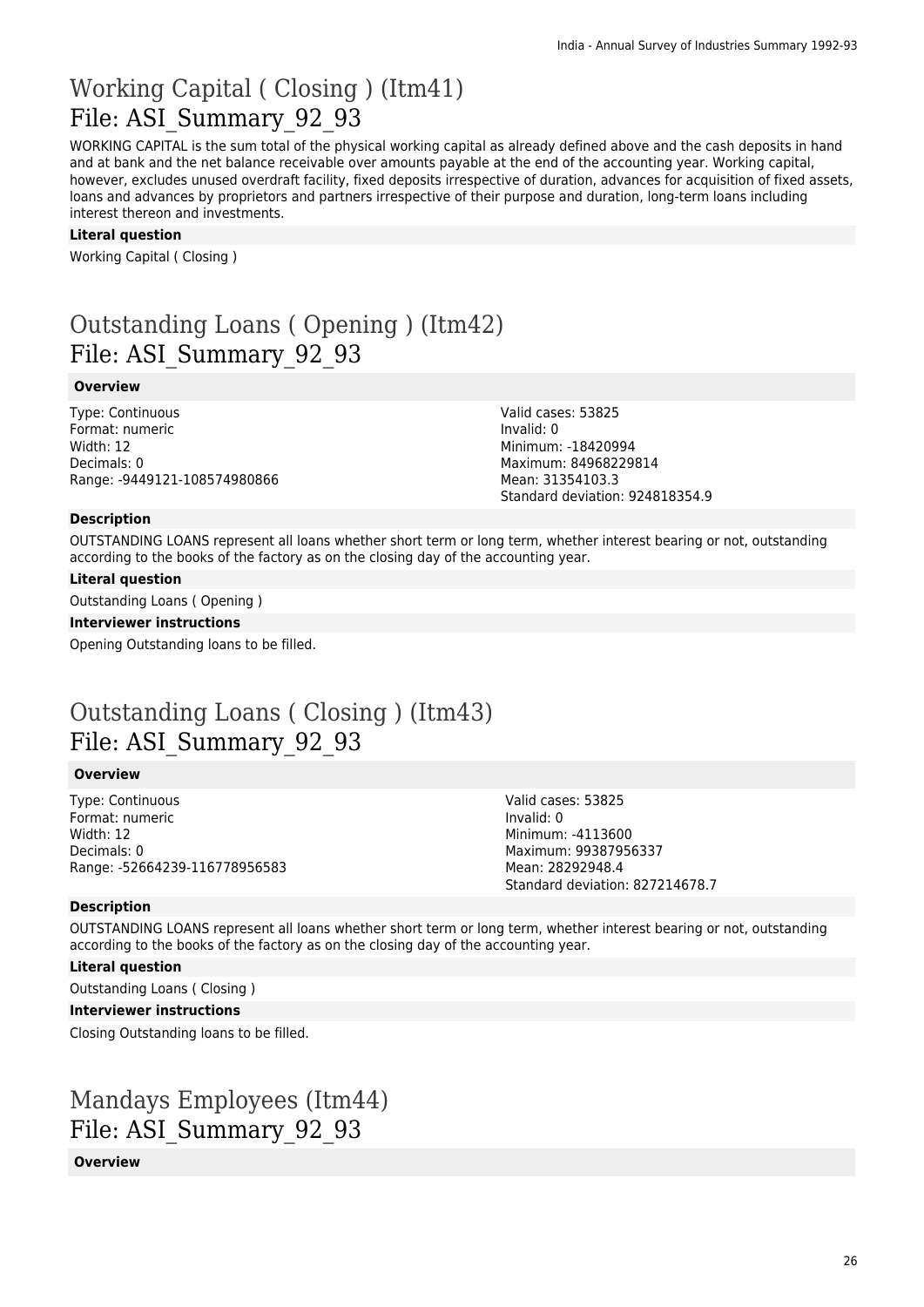## Mandays Employees (Itm44) File: ASI\_Summary\_92\_93

Type: Continuous Format: numeric Width: 8 Decimals: 0 Range: 0-55633813 Valid cases: 53825 Invalid: 0 Minimum: -1810 Maximum: 39637105 Mean: 42342.5 Standard deviation: 416473.4

#### **Description**

EMPLOYEES include all workers defined above and persons receiving wages and holding supervisory or managerial positions engaged in administrative office, store keeping section and welfare section, sales department as also those engaged in purchase of raw materials etc. or purchase of fixed assets for the factory and watch and ward staff.

MANDAYS represent the total number of days worked and the number of days paid for during the accounting year .It is obtained by summing-up the number of persons of specified categories attending in each shift over all the shifts worked on all days.

#### **Literal question**

Mandays Employees

### Workers ( Nos.) (Itm45) File: ASI\_Summary\_92\_93

#### **Overview**

Type: Continuous Format: numeric Width: 6 Decimals: 0 Range: 0-133974

Valid cases: 53825 Invalid: 0 Minimum: -100 Maximum: 70817 Mean: 101.3 Standard deviation: 846.4

#### **Description**

WORKERS are defined to include all persons employed directly or through any agency whether for wages or not and engaged in any manufacturing process or in cleaning any part of the machinery or premises used for manufacturing process or in any other kind of work incidental to or connected with the manufacturing process or the subject of the manufacturing process. Labour engaged in the repair and maintenance or production of fixed assets for factory's own use or labour employed for generating electricity or producing coal, gas etc. are included.

#### **Literal question**

Workers ( Nos.)

### Total Persons Engaged (Itm46) File: ASI\_Summary\_92\_93

#### **Overview**

Type: Continuous Format: numeric Width: 6 Decimals: 0 Range: 0-152421

Valid cases: 53825 Invalid: 0 Minimum: 0 Maximum: 108594 Mean: 134.1 Standard deviation: 1179.1

#### **Description**

TOTAL PERSONS ENGAGED include the employees as defined above and all working proprietors and their family members who are actively engaged in the work of the factory even without any pay and the unpaid members of the co-operative societies who worked in or for the factory in any direct and productive capacity.

The number of workers or employees is an average number obtained by dividing mandays worked by the number of days the factory had worked during the reference year.

#### **Literal question**

Total Persons Engaged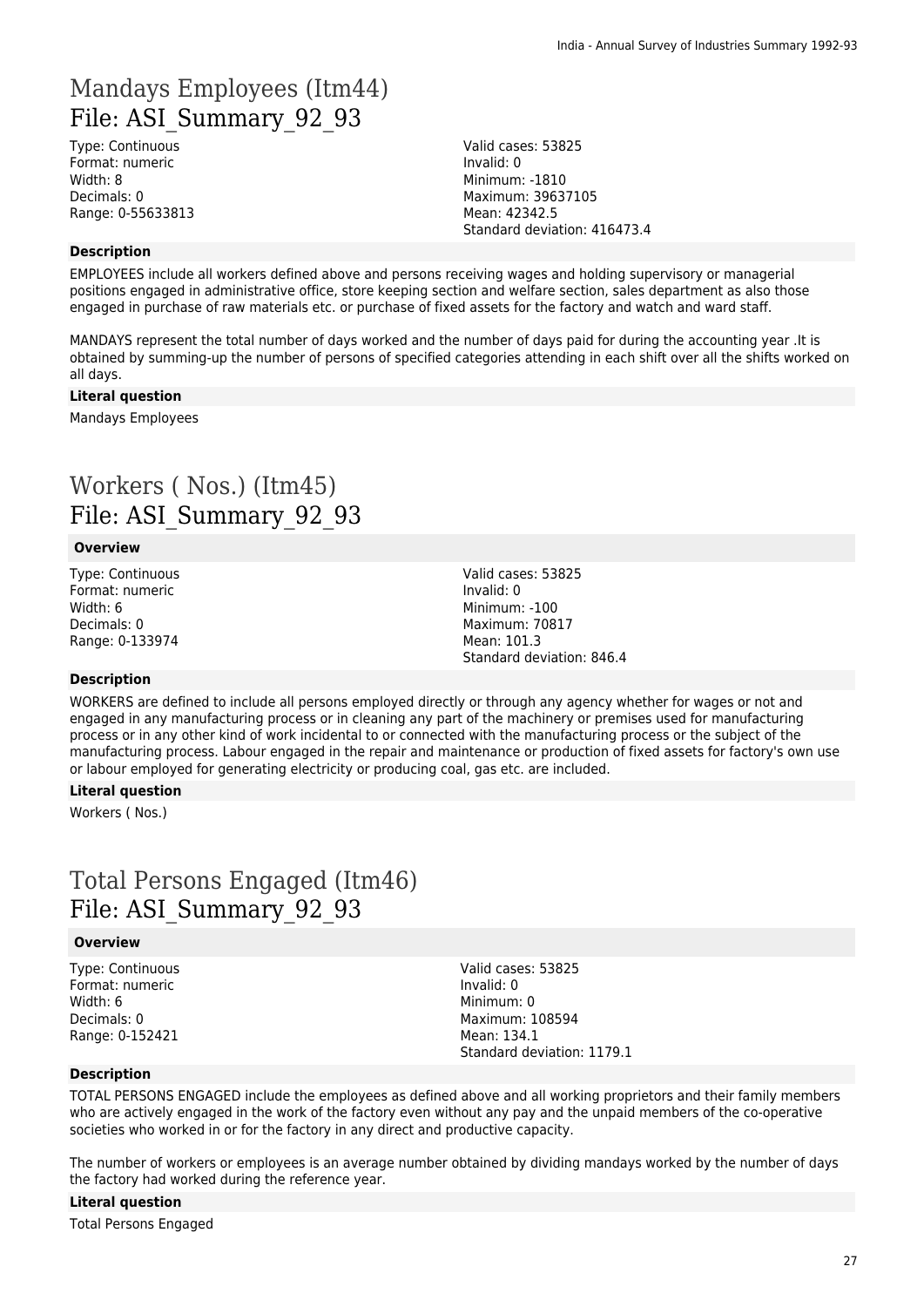## Wages to Workers (Itm47) File: ASI\_Summary\_92\_93

#### **Overview**

Type: Continuous Format: numeric Width: 10 Decimals: 0 Range: 0-4658037891

#### **Description**

Valid cases: 53825 Invalid: 0 Minimum: -295053 Maximum: 3882973566 Mean: 2557761.9 Standard deviation: 29597704.5

WAGES AND SALARIES are defined to include all remuneration in monetary terms and also payable more or less regularly in each pay period to workers as compensation for work done during the accounting year. It includes (a) direct wages and salary (i.e., basic wages/salaries, payment of overtime, dearness, compensatory, house rent and other allowances) (b) remuneration for the period not worked (i.e., basic wages, salaries and allowances payable for leave period, paid holiday, lay- off payments and compensation for unemployment, if not paid from sources other than employers) (c) bonus and ex-gratia payment paid both at regular and less frequent intervals (i.e., incentive bonuses, productive bonuses, profit sharing bonuses, festival or year-end bonuses etc.) It excludes lay off payments which are made from trust or other special funds set up exclusively for this purpose i.e., payments not made by the employer. It also excludes imputed value of benefits in kind, employer's contribution to old age benefits and other social security charges, direct expenditure on maternity benefits creches and other group benefits Travelling and other expenditure incurred for business purposes and reimbursed by the employer are excluded. The wages are expressed in terms of gross value i.e., before deduction for fines, damages, taxes, provident fund, employee's state insurance contribution etc.

#### **Literal question**

Wages to Workers

## Salaries to Employees (Itm48) File: ASI\_Summary\_92\_93

#### **Overview**

Type: Continuous Format: numeric Width: 10 Decimals: 0 Range: 0-6382433400 Valid cases: 53825 Invalid: 0 Minimum: -523338 Maximum: 5339045597 Mean: 4244489.2 Standard deviation: 53295796.5

#### **Description**

WAGES AND SALARIES are defined to include all remuneration in monetary terms and also payable more or less regularly in each pay period to workers as compensation for work done during the accounting year. It includes (a) direct wages and salary (i.e., basic wages/salaries, payment of overtime, dearness, compensatory, house rent and other allowances) (b) remuneration for the period not worked (i.e., basic wages, salaries and allowances payable for leave period, paid holiday, lay- off payments and compensation for unemployment, if not paid from sources other than employers) (c) bonus and ex-gratia payment paid both at regular and less frequent intervals (i.e., incentive bonuses, productive bonuses, profit sharing bonuses, festival or year-end bonuses etc.) It excludes lay off payments which are made from trust or other special funds set up exclusively for this purpose i.e., payments not made by the employer. It also excludes imputed value of benefits in kind, employer's contribution to old age benefits and other social security charges, direct expenditure on maternity benefits creches and other group benefits Travelling and other expenditure incurred for business purposes and reimbursed by the employer are excluded. The wages are expressed in terms of gross value i.e., before deduction for fines, damages, taxes, provident fund, employee's state insurance contribution etc.

EMPLOYEES include all workers defined above and persons receiving wages and holding supervisory or managerial positions engaged in administrative office, store keeping section and welfare section, sales department as also those engaged in purchase of raw materials etc. or purchase of fixed assets for the factory and watch and ward staff.

#### **Literal question**

Salaries to Employees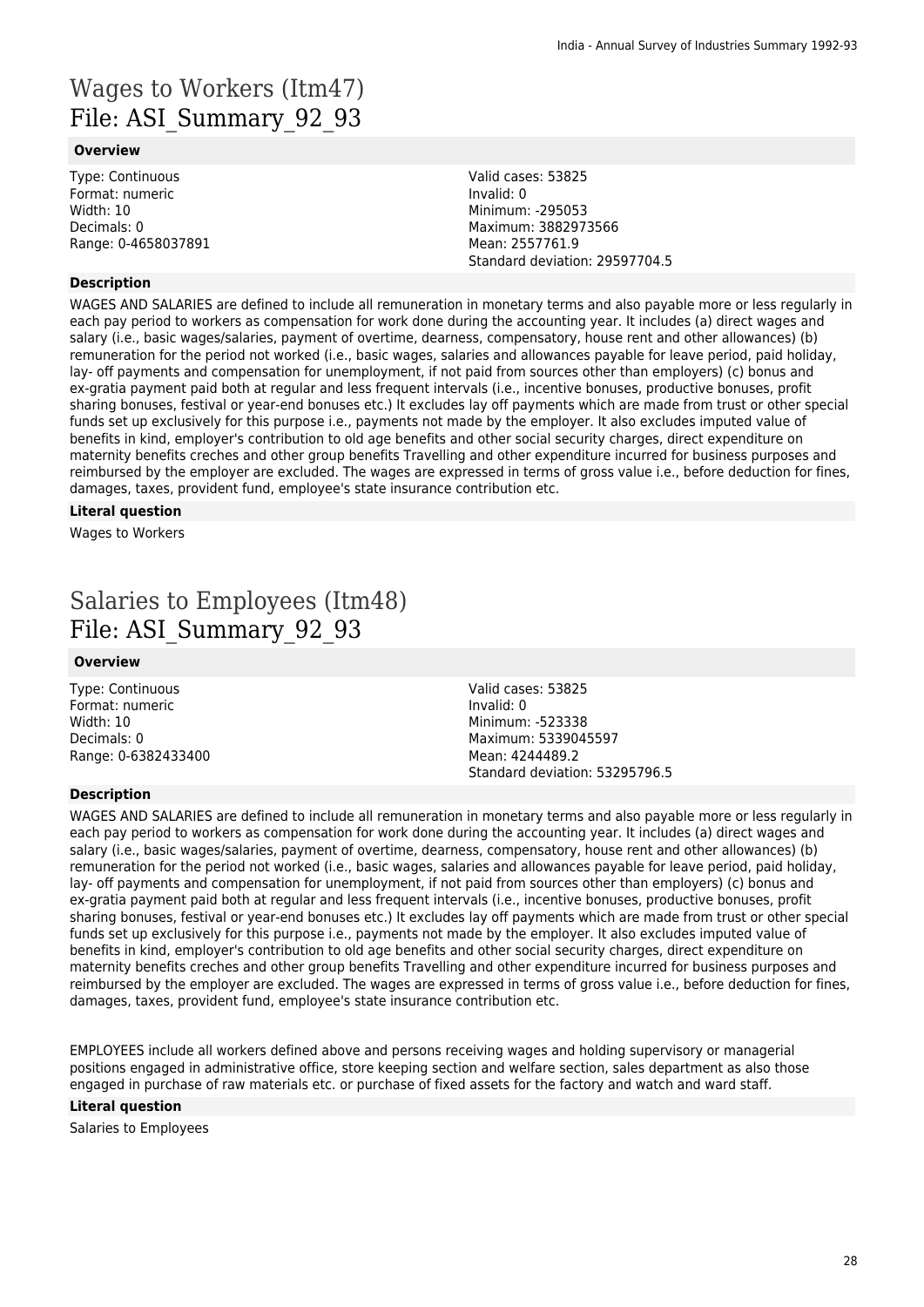## Bonus to Employees (Itm49) File: ASI\_Summary\_92\_93

#### **Overview**

Type: Continuous Format: numeric Width: 10 Decimals: 0 Range: 0-1286460000

#### **Description**

bonus and ex-gratia payment paid both at regular and less frequent intervals (i.e., incentive bonuses, productive bonuses, profit sharing bonuses, festival or year-end bonuses etc.)

#### **Literal question**

Bonus to Employees

### Addition due to Revaluation (Itm50) File: ASI\_Summary\_92\_93

#### **Overview**

Type: Continuous Format: numeric Width: 12 Decimals: 0 Range: -111792205-836919260000

#### **Literal question**

Addition due to Revaluation

### Total value of Benefits (Itm51) File: ASI\_Summary\_92\_93

#### **Overview**

Type: Continuous Format: numeric Width: 12 Decimals: 0 Range: -2250498-1384685671

#### **Literal question**

Total value of Benefits

## Fuels Consumed (Itm52) File: ASI\_Summary\_92\_93

#### **Overview**

Type: Continuous Format: numeric Width: 11 Decimals: 0 Range: 0-18794180501

#### **Description**

Valid cases: 53825 Invalid: 0 Minimum: -61091 Maximum: 291308590 Mean: 283154.6 Standard deviation: 2513913.3

Valid cases: 53825 Invalid: 0 Minimum: 0 Maximum: 75879373136 Mean: 1855131.6 Standard deviation: 328519494.2

Valid cases: 53825 Invalid: 0 Minimum: -70902608 Maximum: 157195100000 Mean: 3802060.8 Standard deviation: 677627411.7

Valid cases: 53825 Invalid: 0 Minimum: -91117 Maximum: 14163132552 Mean: 5326753.8 Standard deviation: 108587916.3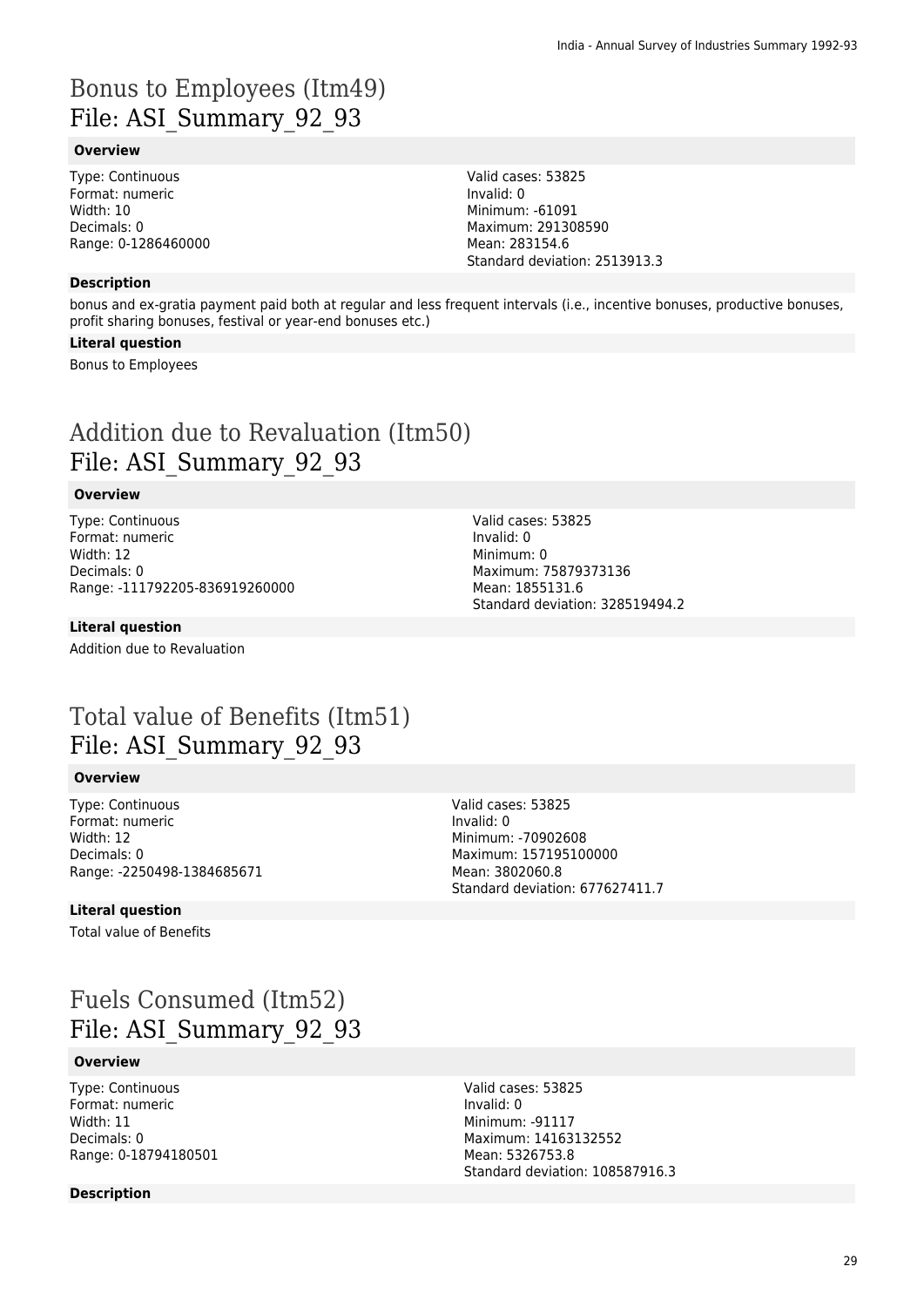### Fuels Consumed (Itm52) File: ASI\_Summary\_92\_93

FUELS CONSUMED represents total purchase value of all items of fuels such as coal, liquified petroleum gas, petrol, diesel, electricity, lubricants, water etc. consumed by the factory during the accounting year but excluding the items which directly enter into the manufacturing process.

#### **Literal question**

Fuels Consumed

## Material Consumed (Itm53) File: ASI\_Summary\_92\_93

#### **Overview**

Type: Continuous Format: numeric Width: 11 Decimals: 0 Range: 0-31322031839 Valid cases: 53825 Invalid: 0 Minimum: -4942893 Maximum: 20116777131 Mean: 34232521.6 Standard deviation: 302706847.4

#### **Description**

MATERIALS CONSUMED represents the total delivered value of all items of raw materials, components, chemicals, packing materials and stores which actually enter into the production process of the factory during the accounting year. It also includes the cost of all materials used for the construction of building etc. for the factory's own use .It, however, excludes all intermediate products consumed during the accounting year. Intermediate products are those products, which are produced by the factory but are subject to further manufacturing.

#### **Literal question**

Material Consumed

### Other Expenditure (Itm54) File: ASI\_Summary\_92\_93

#### **Overview**

Type: Continuous Format: numeric Width: 12 Decimals: 0 Range: 0-4974913471 Valid cases: 53825 Invalid: 0 Minimum: -759145 Maximum: 105130023234 Mean: 7438366.1 Standard deviation: 533227877.9

#### **Literal question**

Other Expenditure

## Total Input (Itm56) File: ASI\_Summary\_92\_93

#### **Overview**

Type: Continuous Format: numeric Width: 11 Decimals: 0 Range: -2884629-34386600601

#### **Description**

Valid cases: 53825 Invalid: 0 Minimum: -22000664 Maximum: 28037904303 Mean: 43918055.4 Standard deviation: 396912731.9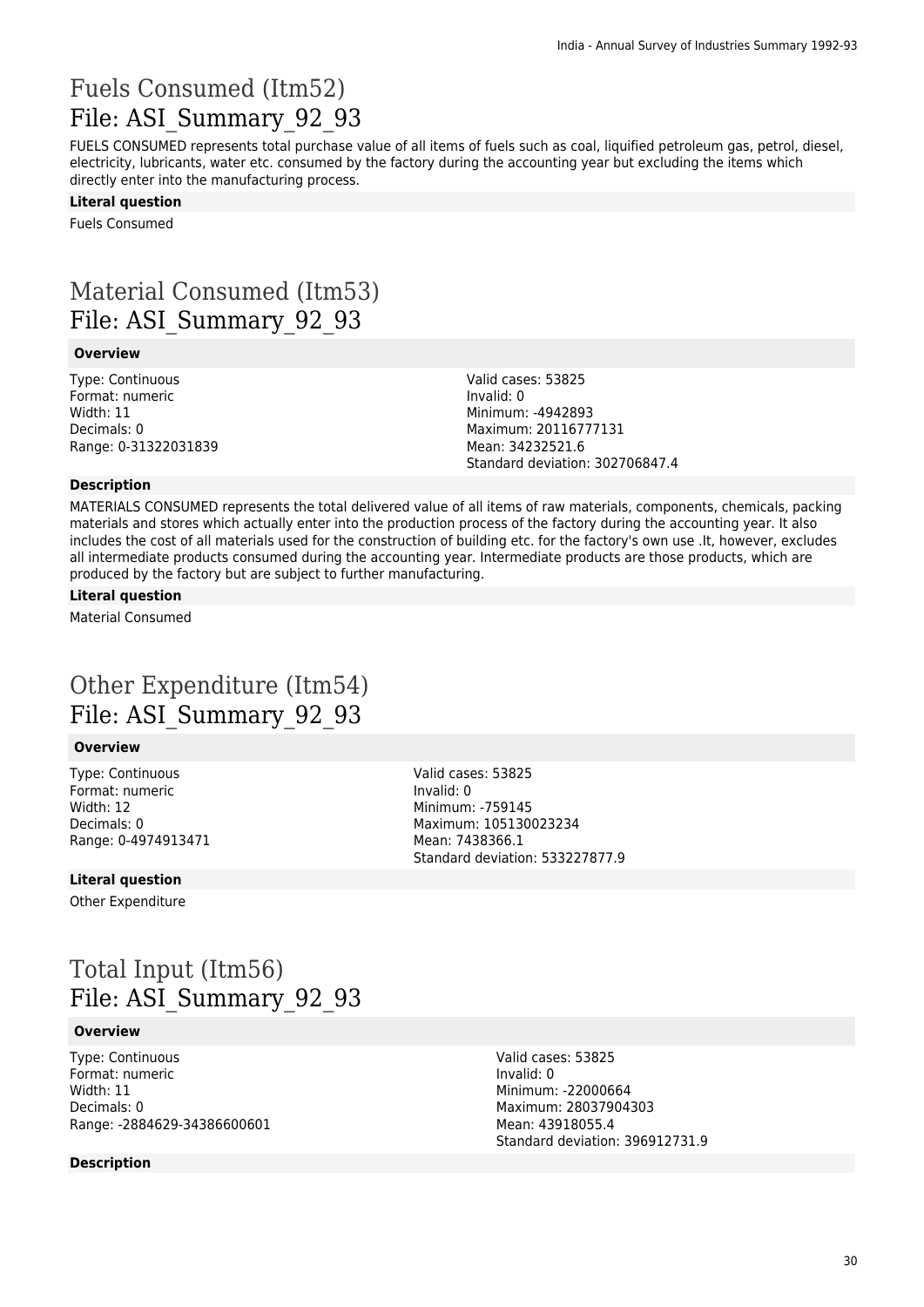### Total Input (Itm56) File: ASI\_Summary\_92\_93

TOTAL INPUT comprises total value of fuels, materials consumed as well as expenditures such as cost of contract and commission work done by others on materials supplied by the factory, cost of materials consumed for repair and maintenance work done by others to the factory's fixed assets, inward freight and transport charges, rate and taxes (excluding income tax), postage, telephone and telex expenses, insurance charges, banking charges, cost of printing and stationery and purchase value of goods sold in the same condition as purchased. Rent paid and interest paid is not included.

#### **Literal question**

Total Input

### Interest (Itm57) File: ASI\_Summary\_92\_93

#### **Overview**

Type: Continuous Format: numeric Width: 11 Decimals: 0 Range: -8800638-11706092877 Valid cases: 53825 Invalid: 0 Minimum: -3460894 Maximum: 8098250698 Mean: 3819422 Standard deviation: 68472082.4

#### **Literal question**

Interest

Receipts from Services rendered to others (Itm58) File: ASI\_Summary\_92\_93

#### **Overview**

Type: Continuous Format: numeric Width: 11 Decimals: 0 Range: -10512391-15199480100

#### **Literal question**

Receipts from Services rendered to others

Valid cases: 53825 Invalid: 0 Minimum: -15182224 Maximum: 7599696448 Mean: 3482151.3 Standard deviation: 64766318.2

### Product (Itm59) File: ASI\_Summary\_92\_93

#### **Overview**

Type: Continuous Format: numeric Width: 11 Decimals: 0 Range: -471396578-61594854625

#### **Literal question**

Product

Other Output/receipts (Itm60) File: ASI\_Summary\_92\_93

Valid cases: 53825 Invalid: 0 Minimum: -408128230 Maximum: 44687678465 Mean: 54255173.2 Standard deviation: 524823930.9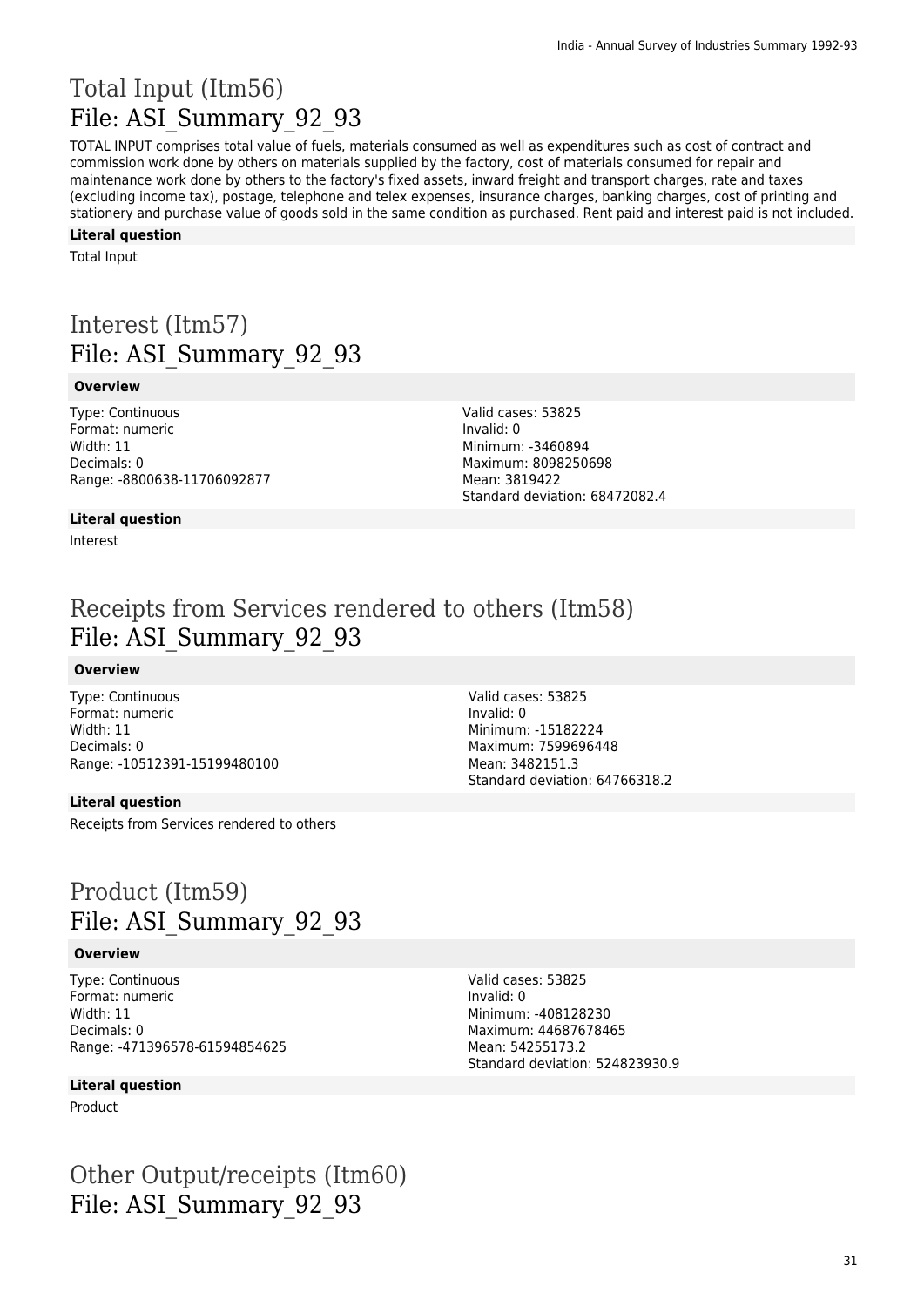## Other Output/receipts (Itm60) File: ASI\_Summary\_92\_93

#### **Overview**

Type: Continuous Format: numeric Width: 11 Decimals: 0 Range: -485435519-23124471352

#### **Literal question**

Other Output/receipts

Total Output (Itm61) File: ASI\_Summary\_92\_93

#### **Overview**

Type: Continuous Format: numeric Width: 11 Decimals: 0 Range: -467498385-64578946291 Valid cases: 53825 Invalid: 0 Minimum: -391075641 Maximum: 46567999703 Mean: 58256170.2 Standard deviation: 563047289.1

Valid cases: 53825

Minimum: -370009460 Maximum: 11426883797 Mean: 4400429.6

Standard deviation: 84494037

Invalid: 0

#### **Description**

TOTAL OUTPUT comprises total ex-factory value of products and by-products manufactured as well as other receipts from non industrial services rendered to others, work done for others on material supplied by them, value of electricity produced and sold, sale value of goods sold in the same conditions purchased, addition in stock of semi- finished goods and value of own construction.

#### **Literal question**

Total Output

## Depreciation (Itm62) File: ASI\_Summary\_92\_93

#### **Overview**

Type: Continuous Format: numeric Width: 10 Decimals: 0 Range: -1124982-6949401203 Valid cases: 53825 Invalid: 0 Minimum: -15575907 Maximum: 3495417094 Mean: 2458901.4 Standard deviation: 40929323

#### **Description**

DEPRECIATION is consumption of fixed capital due to wear and tear and obsolescence during the accounting year and is taken as provided by the factory owner or is estimated on the basis of cost of installation and working life of the fixed assets.

#### **Literal question**

Depreciation

## Value Added (Itm63) File: ASI\_Summary\_92\_93

#### **Overview**

32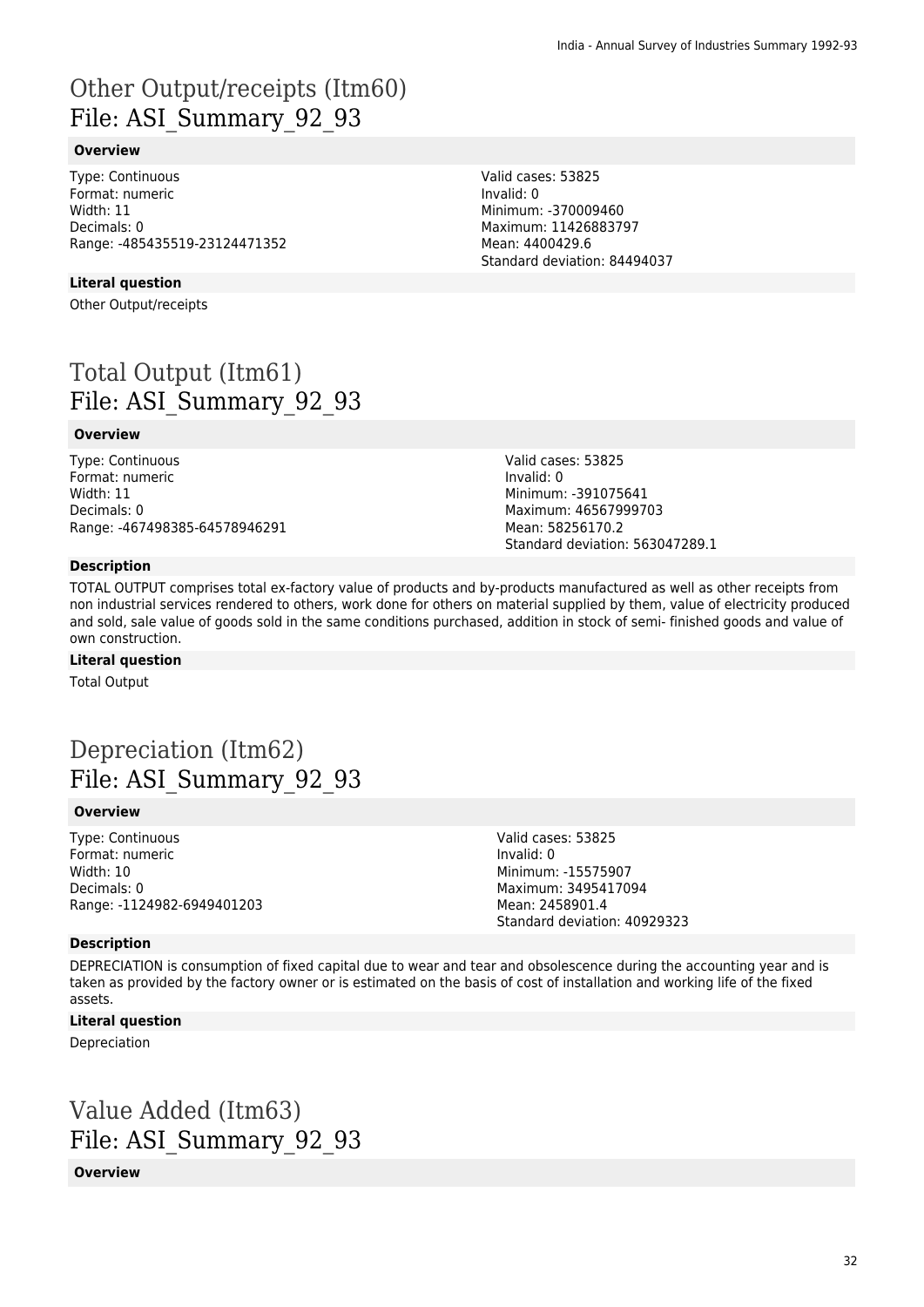## Value Added (Itm63) File: ASI\_Summary\_92\_93

Type: Continuous Format: numeric Width: 11 Decimals: 0 Range: -1733867697-23242944487 Valid cases: 53825 Invalid: 0 Minimum: -1623699942 Maximum: 15034678306 Mean: 11879213.4 Standard deviation: 164743080.1

#### **Description**

NET VALUE ADDED is arrived by deducting total input and depreciation from total output.

**Literal question** Value Added

## Stock Of Material fuels Stores etc. (Opening) (Itm64) File: ASI\_Summary\_92\_93

#### **Overview**

Type: Continuous Format: numeric Width: 10 Decimals: 0 Range: 0-7085200000 Valid cases: 53825 Invalid: 0 Minimum: -379340 Maximum: 6266491000 Mean: 6871014.6 Standard deviation: 78260361.9

#### **Literal question**

Stock Of Material fuels Stores etc. (Opening)

### Stock Of Materials fuels Stores etc. (Closing) (Itm65) File: ASI\_Summary\_92\_93

#### **Overview**

Type: Continuous Format: numeric Width: 11 Decimals: 0 Range: 0-7836714445 Valid cases: 53825 Invalid: 0 Minimum: -1207960 Maximum: 20231248907 Mean: 8403390.3 Standard deviation: 152137789

#### **Literal question**

Stock Of Materials fuels Stores etc. (Closing)

## Stock Of Semi-Finished Goods (Opening) (Itm66) File: ASI\_Summary\_92\_93

#### **Overview**

Type: Continuous Format: numeric Width: 10 Decimals: 0 Range: -4630-1680585529

#### **Literal question**

Stock Of Semi-Finished Goods (Opening)

Valid cases: 53825 Invalid: 0 Minimum: 0 Maximum: 1351965000 Mean: 1649341 Standard deviation: 19186414.7

33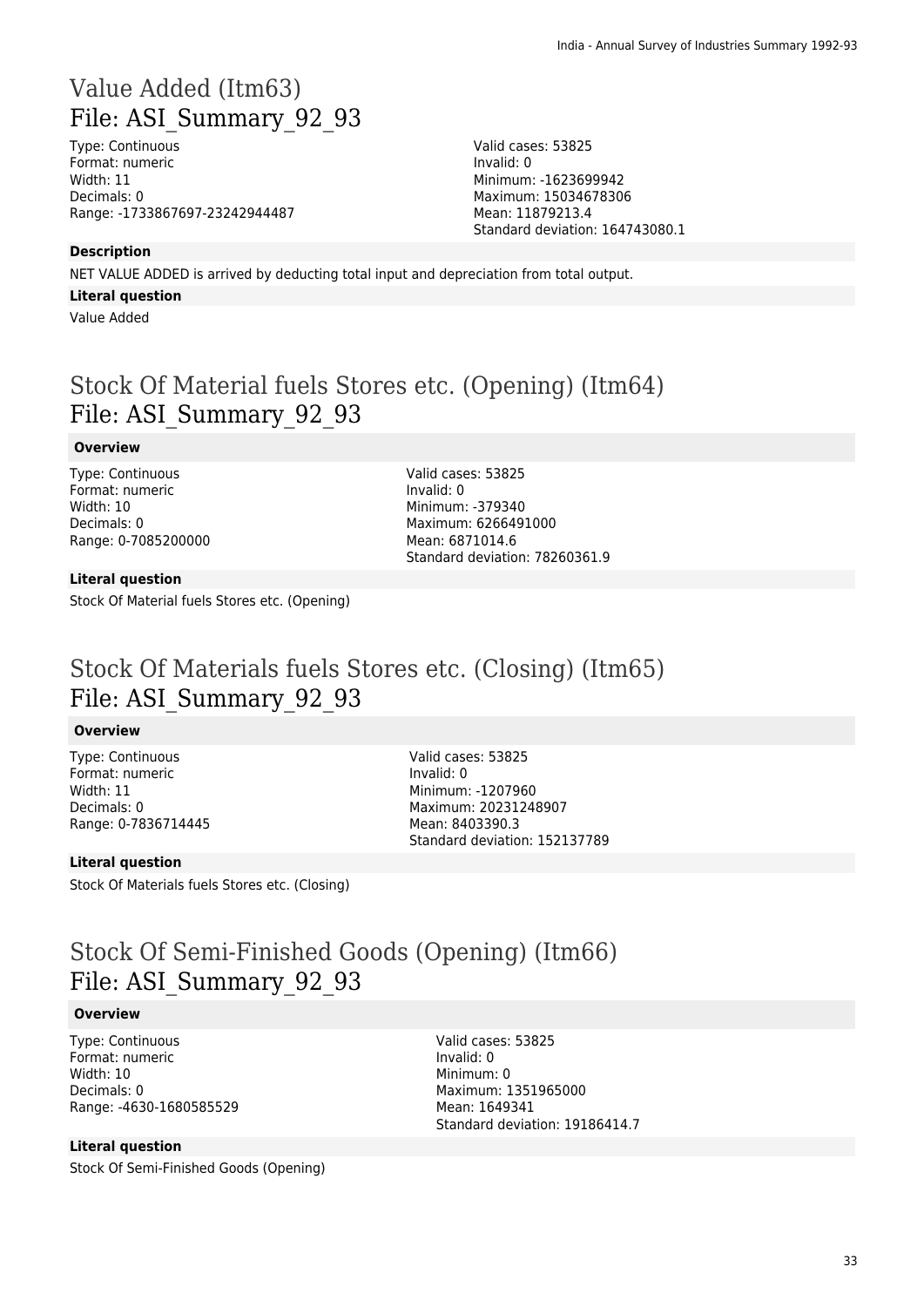### Stock Of Semi-Finished Goods (Closing) (Itm67) File: ASI\_Summary\_92\_93

#### **Overview**

Type: Continuous Format: numeric Width: 10 Decimals: 0 Range: 0-1637075376

Valid cases: 53825 Invalid: 0 Minimum: -5048399 Maximum: 2172338000 Mean: 1885147.5 Standard deviation: 24510062.4

#### **Literal question**

Stock Of Semi-Finished Goods (Closing)

## Stock Of Finished Goods (Opening) (Itm68) File: ASI\_Summary\_92\_93

#### **Overview**

Type: Continuous Format: numeric Width: 11 Decimals: 0 Range: -34000-11388077000 Valid cases: 53825 Invalid: 0 Minimum: -297325 Maximum: 5625471000 Mean: 3818633.1 Standard deviation: 40039849.6

#### **Literal question**

Stock Of Finished Goods (Opening)

### Stock Of Finished Goods (Closing) (Itm69) File: ASI\_Summary\_92\_93

#### **Overview**

Type: Continuous Format: numeric Width: 10 Decimals: 0 Range: 0-9398313000 Valid cases: 53825 Invalid: 0 Minimum: -520640 Maximum: 8359820000 Mean: 4966802.3 Standard deviation: 62600538.4

#### **Literal question**

Stock Of Finished Goods (Closing)

### Increase in Stock of Finished Goods (Itm70) File: ASI\_Summary\_92\_93

#### **Overview**

Type: Continuous Format: numeric Width: 12 Decimals: 0 Range: -10575530798-1615554000

#### **Literal question**

Increase in Stock of Finished Goods

Valid cases: 53825 Invalid: 0 Minimum: -597959675 Maximum: 2734349000 Mean: 1111600.6 Standard deviation: 24480711.5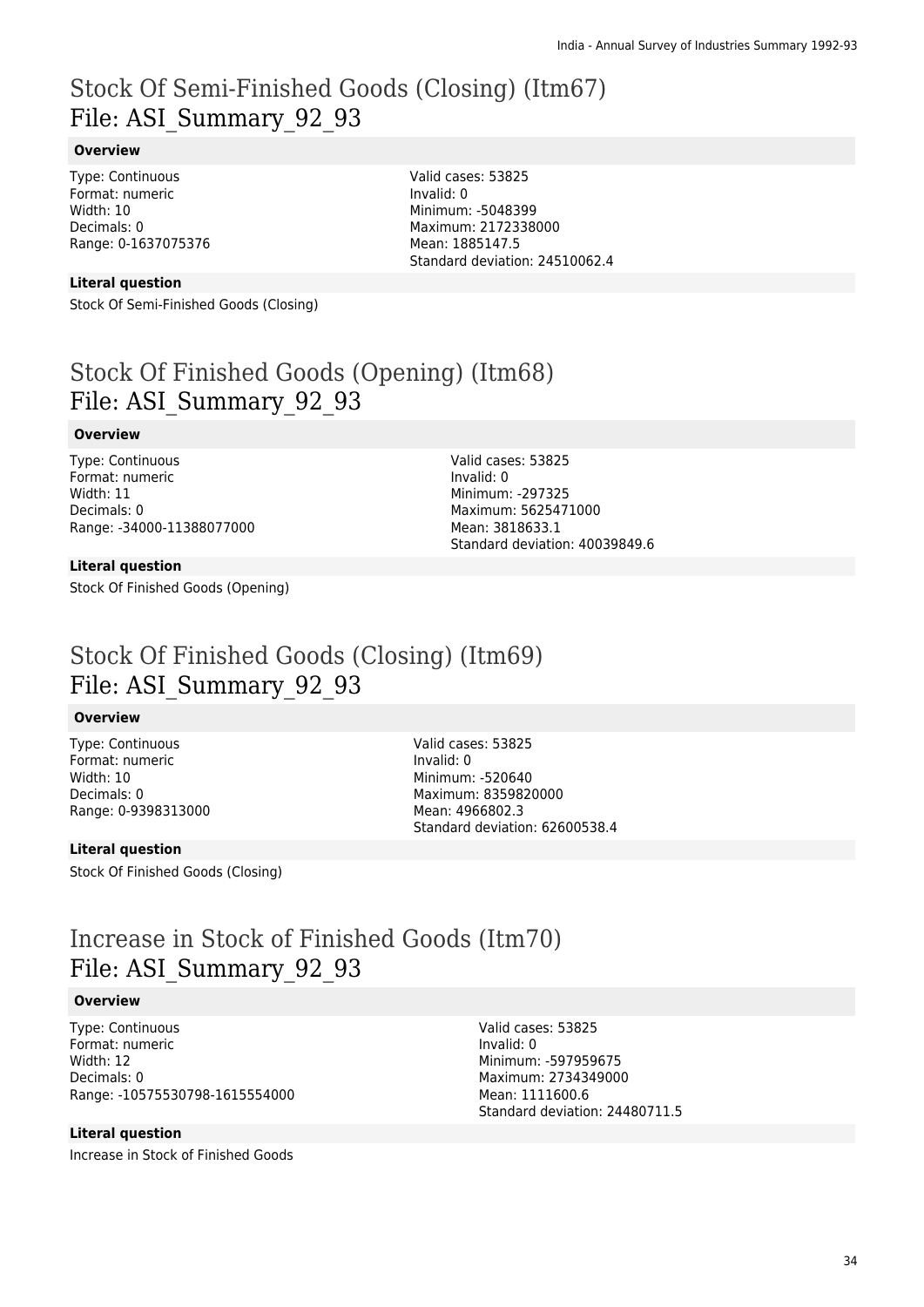## All Workers Mandays (Itm71) File: ASI\_Summary\_92\_93

#### **Overview**

Type: Continuous Format: numeric Width: 8 Decimals: 0 Range: 0-48900510

#### **Literal question**

All Workers Mandays

Bonus Paid to Workers (Itm72) File: ASI\_Summary\_92\_93

#### **Overview**

Type: Continuous Format: numeric Width: 9 Decimals: 0 Range: 0-302230254 Valid cases: 53825 Invalid: 0 Minimum: -227710 Maximum: 595424211 Mean: 219341.6 Standard deviation: 3792997.9

Valid cases: 53825

Minimum: -32974 Maximum: 25848219 Mean: 31747.4

Standard deviation: 292604.7

Invalid: 0

#### **Literal question**

Bonus Paid to Workers

### All Employees ( Nos. ) (Itm73) File: ASI\_Summary\_92\_93

#### **Overview**

Type: Continuous Format: numeric Width: 6 Decimals: 0 Range: 0-152421

#### **Literal question**

All Employees ( Nos. )

Valid cases: 53825 Invalid: 0 Minimum: -19 Maximum: 108594 Mean: 133 Standard deviation: 1178

### Labour Cost (Itm75) File: ASI\_Summary\_92\_93

#### **Overview**

Type: Continuous Format: numeric Width: 9 Decimals: 0 Range: -16866-777624227

#### **Literal question**

Labour Cost

Valid cases: 53825 Invalid: 0 Minimum: -2881 Maximum: 95425897 Mean: 7248.8 Standard deviation: 416607

35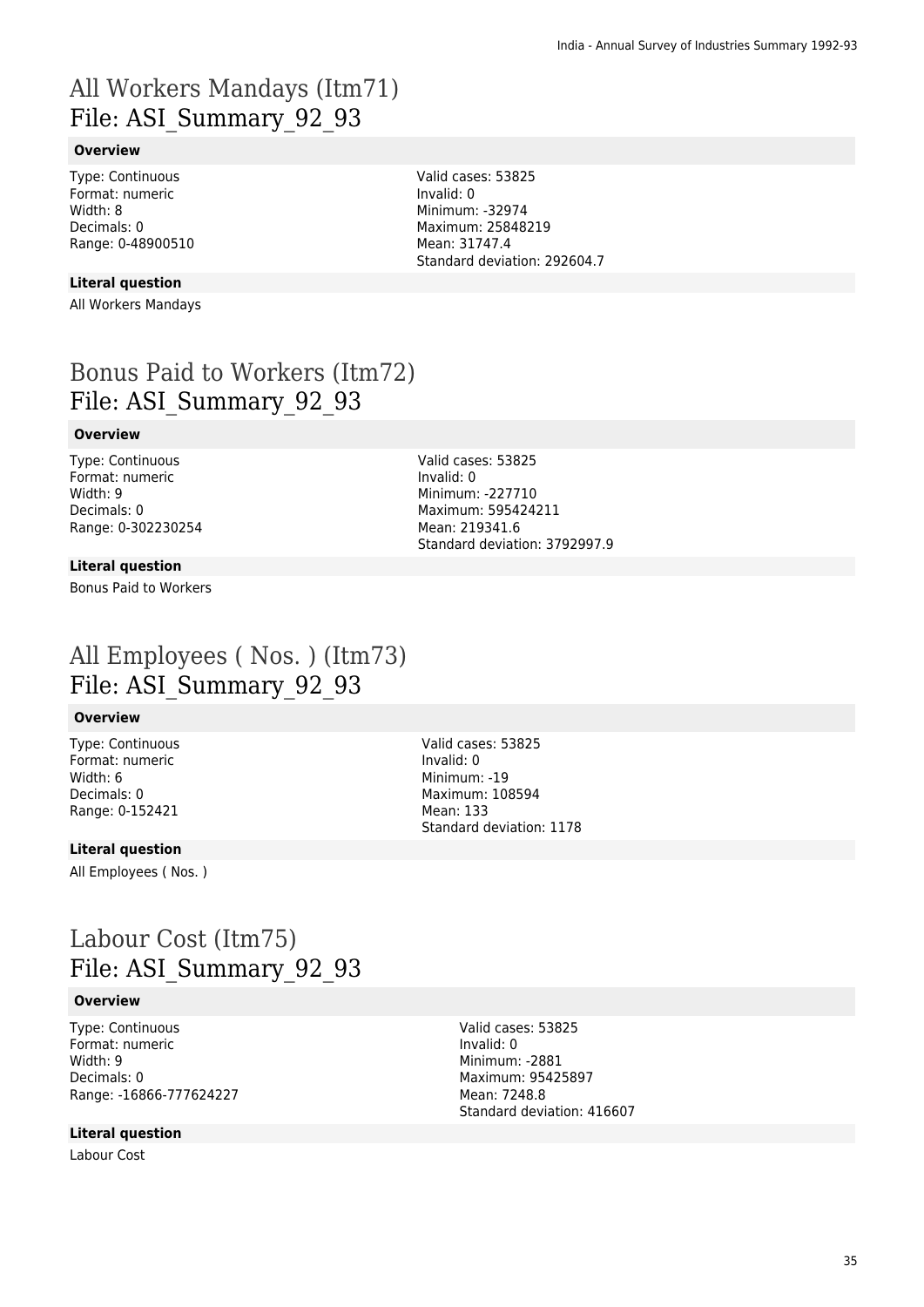### Contribution to Provident & Other Funds (Itm76) File: ASI\_Summary\_92\_93

#### **Overview**

Type: Continuous Format: numeric Width: 10 Decimals: 0 Range: 0-1257100128

#### **Literal question**

Contribution to Provident & Other Funds

## Sub-Total (Itm77) File: ASI\_Summary\_92\_93

#### **Overview**

Type: Continuous Format: numeric Width: 8 Decimals: 0 Range: 0-99721273 Valid cases: 53825 Invalid: 0 Minimum: 0 Maximum: 99619144 Mean: 10541772.7 Standard deviation: 12229106.6

Valid cases: 53825

Minimum: -1041337 Maximum: 537988824 Mean: 486274.4

Standard deviation: 5894755.5

Invalid: 0

#### **Literal question**

Sub-Total

### Workmen and Staff Welfare Expenses (Itm79) File: ASI\_Summary\_92\_93

#### **Overview**

Type: Continuous Format: numeric Width: 10 Decimals: 0 Range: -62707-1032982555 Valid cases: 53825 Invalid: 0 Minimum: -29545 Maximum: 736234381 Mean: 391299 Standard deviation: 5034695.6

#### **Description**

WORKMEN AND STAFF WELFARE EXPENSES include group benefits like direct expenditure on maternity, creches, canteen facilities, educational, cultural recreational facilities, and grants to trade unions, co-operative stores etc. meant for employees.

#### **Literal question**

Workmen and Staff Welfare Expenses

## Invested Capital (Itm81) File: ASI\_Summary\_92\_93

#### **Overview**

Type: Continuous Format: numeric Width: 12 Decimals: 0 Range: -3035709-116743083375

**Literal question**

Valid cases: 53825 Invalid: 0 Minimum: -10078977 Maximum: 100381974515 Mean: 47706061.4 Standard deviation: 981553336.7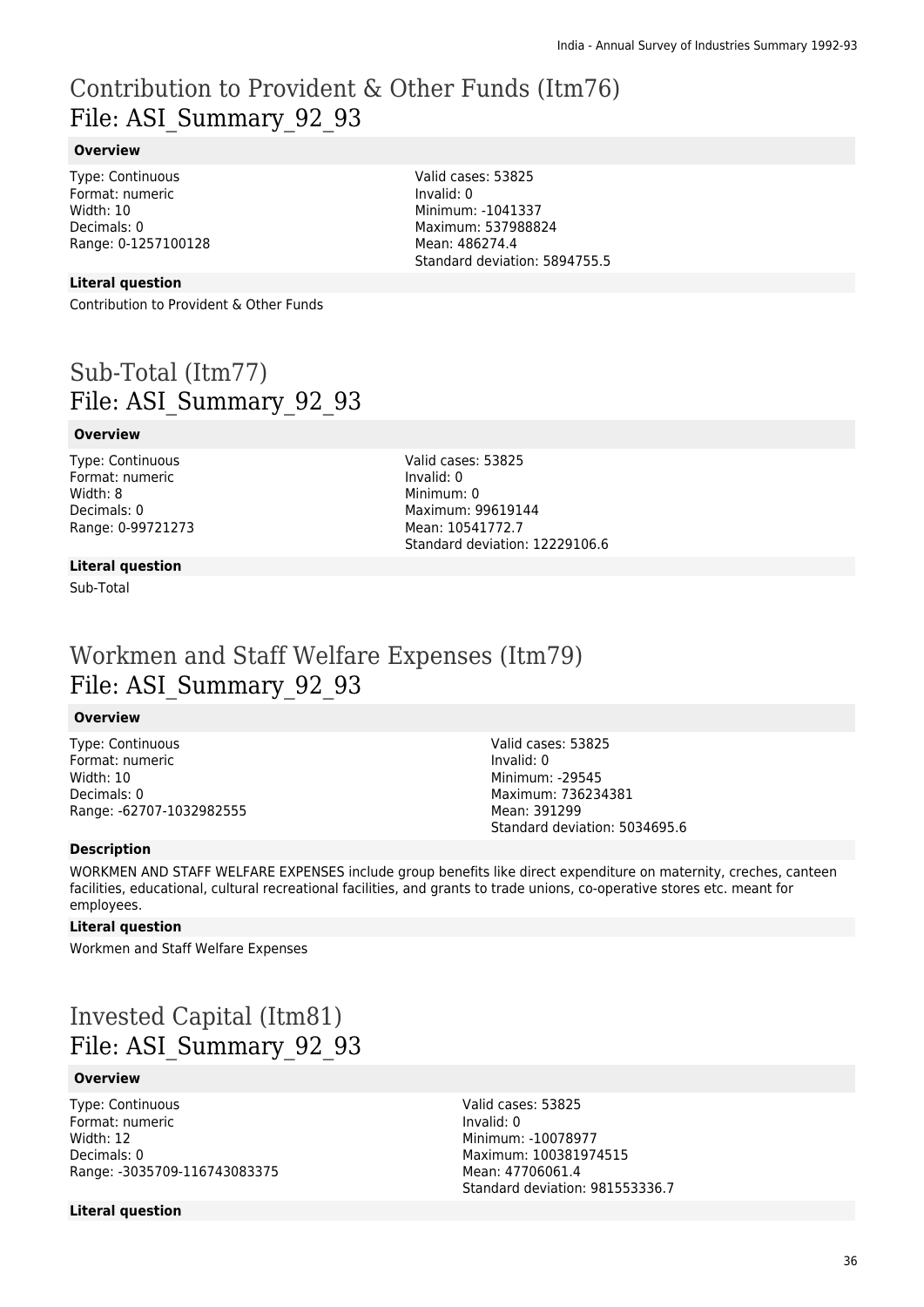### Invested Capital (Itm81) File: ASI\_Summary\_92\_93

Invested Capital

### Wages to Workers (Including Bonus to Workers) (Itm82) File: ASI\_Summary\_92\_93

#### **Overview**

Type: Continuous Format: numeric Width: 10 Decimals: 0 Range: 0-4672421085 Valid cases: 53825 Invalid: 0 Minimum: -266591 Maximum: 3955904723 Mean: 2777103.6 Standard deviation: 31323685.6

#### **Literal question**

Wages to Workers (Including Bonus to Workers)

### Total Emoluments (Itm83) File: ASI\_Summary\_92\_93

#### **Overview**

Type: Continuous Format: numeric Width: 10 Decimals: 0 Range: 0-6526266667 Valid cases: 53825 Invalid: 0 Minimum: -475175 Maximum: 5431039949 Mean: 4527643.8 Standard deviation: 55099455

#### **Description**

TOTAL EMOLUMENTS is defined as the sum of wages and salaries, employers contribution as provident fund and other funds and workmen and staff welfare expenses as defined above.

#### **Literal question**

Total Emoluments

### Other Input (Itm84) File: ASI\_Summary\_92\_93

#### **Overview**

Type: Continuous Format: numeric Width: 12 Decimals: 0 Range: 0-4974913471 Valid cases: 53825 Invalid: 0 Minimum: -759145 Maximum: 105130023234 Mean: 7438366.1 Standard deviation: 533227877.9

#### **Literal question**

Other Input

## Net Income (Itm85) File: ASI\_Summary\_92\_93

#### **Overview**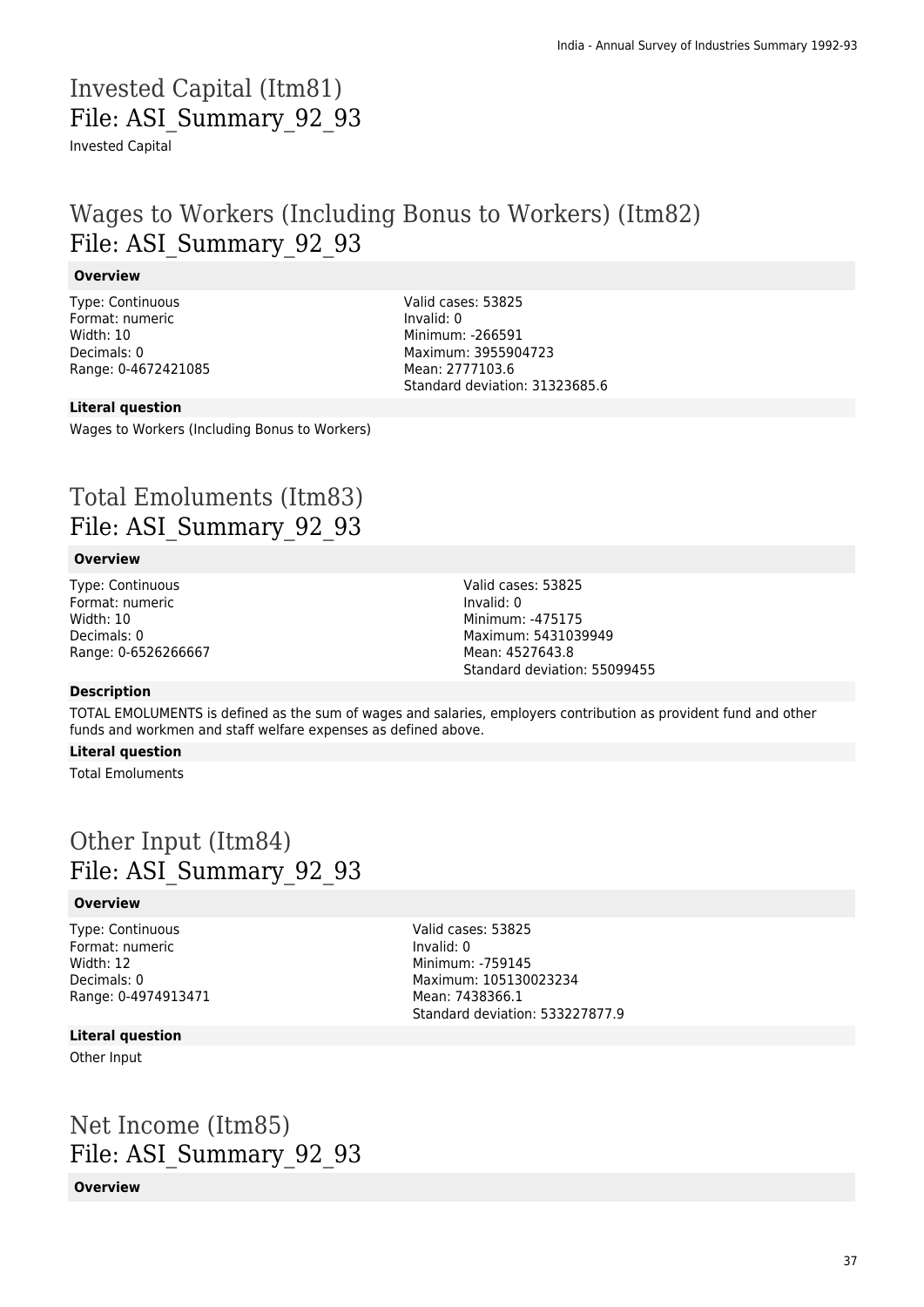### Net Income (Itm85) File: ASI\_Summary\_92\_93

Type: Continuous Format: numeric Width: 11 Decimals: 0 Range: -3352291852-14734719762

#### **Literal question**

Net Income

# Value of addition to Fixed Capital (Itm86) File: ASI\_Summary\_92\_93

#### **Overview**

Type: Continuous Format: numeric Width: 12 Decimals: 0 Range: -2859389000-2737022000

#### **Literal question**

Value of addition to Fixed Capital

Valid cases: 53825 Invalid: 0 Minimum: -5227509942 Maximum: 12408404379 Mean: 7845549 Standard deviation: 118279640.9

Valid cases: 53825 Invalid: 0 Minimum: -11616160430 Maximum: 6478511826 Mean: 1871885.8 Standard deviation: 83787901.2

## Variation in Stock of Semi-Finished Goods (Itm87) File: ASI\_Summary\_92\_93

#### **Overview**

Type: Continuous Format: numeric Width: 10 Decimals: 0 Range: -515534000-771320000

#### **Literal question**

Variation in Stock of Semi-Finished Goods

Valid cases: 53825 Invalid: 0 Minimum: -431010955 Maximum: 1268217805 Mean: 266128.9 Standard deviation: 9514127.4

### Profits (Itm88) File: ASI\_Summary\_92\_93

#### **Overview**

Type: Continuous Format: numeric Width: 11 Decimals: 0 Range: -7736719940-13632521063

#### **Literal question**

Profits

Valid cases: 53825 Invalid: 0 Minimum: -6071787942 Maximum: 12337119183 Mean: 2440331.7 Standard deviation: 90876186.7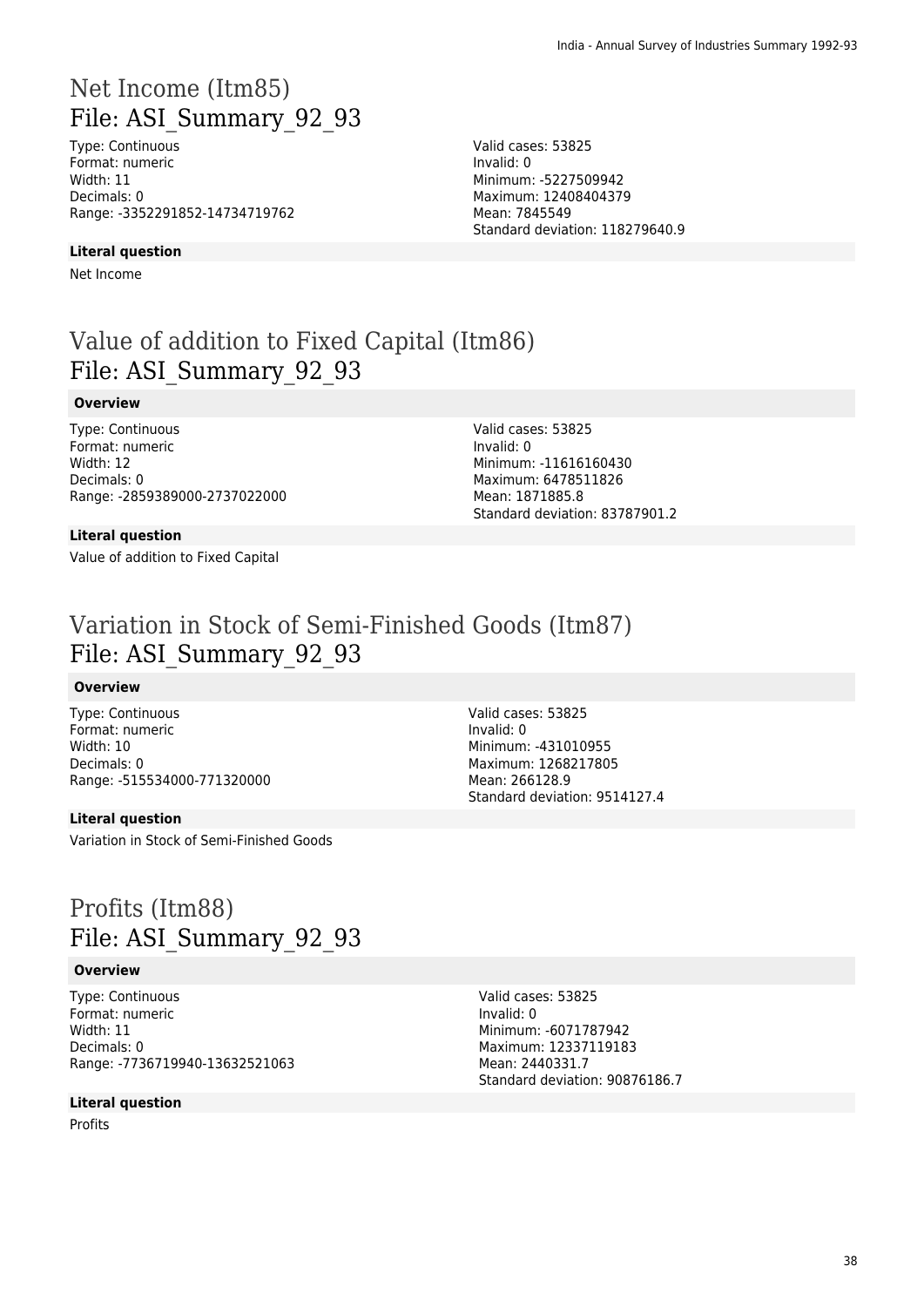## Gross Fixed Capital (Itm89) File: ASI\_Summary\_92\_93

#### **Overview**

Type: Continuous Format: numeric Width: 11 Decimals: 0 Range: -4070008000-33435963311

#### **Literal question**

Gross Fixed Capital

Addition in Stock of Materials (Itm90) File: ASI\_Summary\_92\_93

#### **Overview**

Type: Continuous Format: numeric Width: 11 Decimals: 0 Range: -1312827367-7144671594

#### **Literal question**

Addition in Stock of Materials

Valid cases: 53825 Invalid: 0 Minimum: -3518629985 Maximum: 15499195498 Mean: 6161349.7 Standard deviation: 143927340.9

Valid cases: 53825 Invalid: 0 Minimum: -3890003528 Maximum: 17690312427 Mean: 1532375.7 Standard deviation: 120119923.3

## Addition in Stock of Materials (Semi-Finished Goods) (Itm91) File: ASI\_Summary\_92\_93

#### **Overview**

Type: Continuous Format: numeric Width: 10 Decimals: 0 Range: -515534000-771320000

#### **Literal question**

Addition in Stock of Materials (Semi-Finished Goods)

Valid cases: 53825 Invalid: 0 Minimum: -431010955 Maximum: 1268217805 Mean: 235806.5 Standard deviation: 9562735.3

## Addition in Stock of Finished Goods (Itm92) File: ASI\_Summary\_92\_93

#### **Overview**

Type: Continuous Format: numeric Width: 11 Decimals: 0 Range: -1989764000-1615554000

#### **Literal question**

Addition in Stock of Finished Goods

Valid cases: 53825 Invalid: 0 Minimum: -664955245 Maximum: 4655568721 Mean: 1148169.2 Standard deviation: 31999885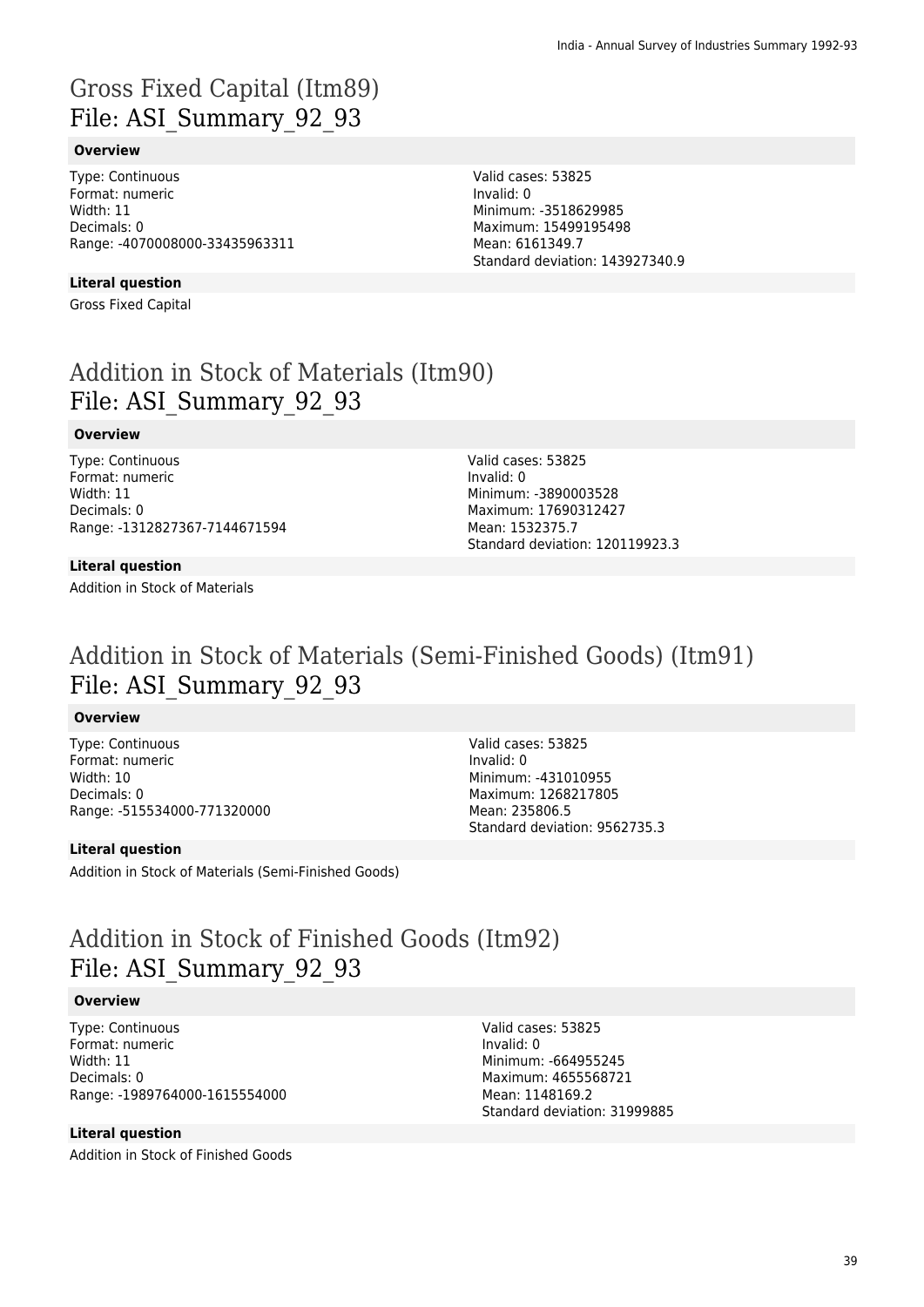## Gross Capital Formation (Itm93) File: ASI\_Summary\_92\_93

#### **Overview**

Type: Continuous Format: numeric Width: 11 Decimals: 0 Range: -4355459000-33892628992

#### **Literal question**

Gross Capital Formation

## Quantity of Electricity consumed (Itm94) File: ASI\_Summary\_92\_93

#### **Overview**

Type: Continuous Format: numeric Width: 12 Decimals: 0 Range: -45137-868800000000

#### **Literal question**

Quantity of Electricity consumed

Invalid: 0 Minimum: -29545 Maximum: 736234381 Mean: 391299 Standard deviation: 5034695.6

Valid cases: 53825

Valid cases: 53825

Minimum: -3673885850 Maximum: 17909709335 Mean: 9077701.1

Standard deviation: 202060590

Invalid: 0

## Productive Capital (Itm95) File: ASI\_Summary\_92\_93

#### **Overview**

Type: Continuous Format: numeric Width: 12 Decimals: 0 Range: -10221739000-133313562398

#### **Literal question**

Productive Capital

Valid cases: 53825 Invalid: 0 Minimum: -2482320783 Maximum: 107808506497 Mean: 44147391.7 Standard deviation: 1008781105.2

### Own Construction (Itm96) File: ASI\_Summary\_92\_93

#### **Overview**

Type: Continuous Format: numeric Width: 11 Decimals: 0 Range: -1209143-13075755464

#### **Literal question**

Own Construction

Valid cases: 53825 Invalid: 0 Minimum: -140516534 Maximum: 2156347966 Mean: 163626.1 Standard deviation: 12764784.5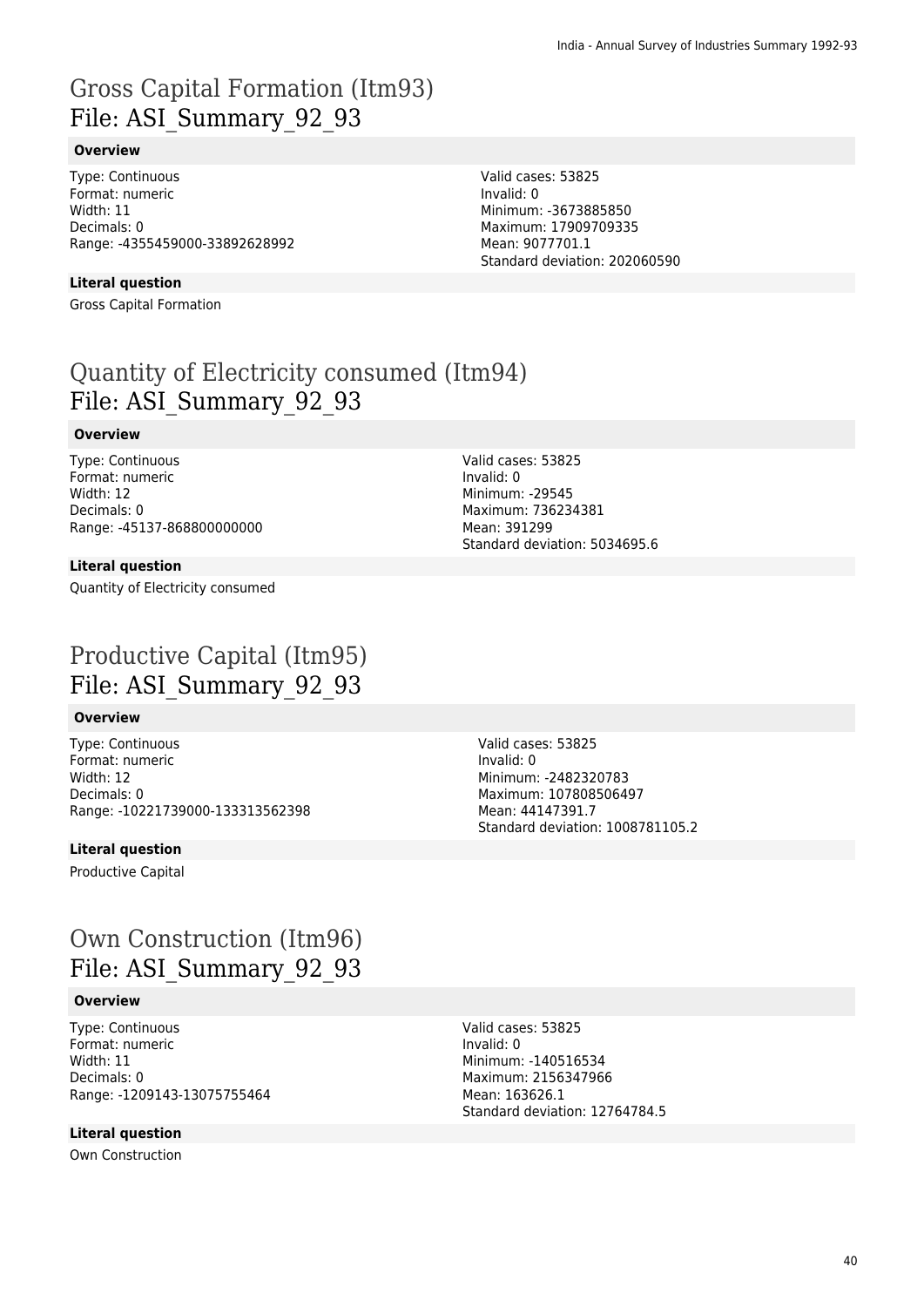## Gross Sale value (Itm97) File: ASI\_Summary\_92\_93

#### **Overview**

Type: Continuous Format: numeric Width: 11 Decimals: 0 Range: 0-61594951025

#### **Literal question**

Gross Sale value

Quantity of Electricity Purchased (Itm98) File: ASI\_Summary\_92\_93

#### **Overview**

Type: Continuous Format: numeric Width: 11 Decimals: 0 Range: 0-2748853800

Valid cases: 53825 Invalid: 0 Minimum: -599885 Maximum: 12995827112 Mean: 1828950.1 Standard deviation: 84901982.6

Valid cases: 53825

Minimum: -91450256 Maximum: 44741950188 Mean: 59624892.8

Standard deviation: 566145513.5

Invalid: 0

#### **Literal question**

Quantity of Electricity Purchased

### Distributive Expenses (Itm99) File: ASI\_Summary\_92\_93

#### **Overview**

Type: Continuous Format: numeric Width: 11 Decimals: 0 Range: -6861-11553168568

#### **Literal question**

Distributive Expenses

Valid cases: 53825 Invalid: 0 Minimum: -8843926 Maximum: 8418210000 Mean: 6917321.4 Standard deviation: 95898086.9

### Value of Electricity Sold (Itm100) File: ASI\_Summary\_92\_93

#### **Overview**

Type: Continuous Format: numeric Width: 10 Decimals: 0 Range: -359520-1050249548

#### **Literal question**

Value of Electricity Sold

Valid cases: 53825 Invalid: 0 Minimum: -2999482 Maximum: 840777719 Mean: 50688.5 Standard deviation: 5243523.3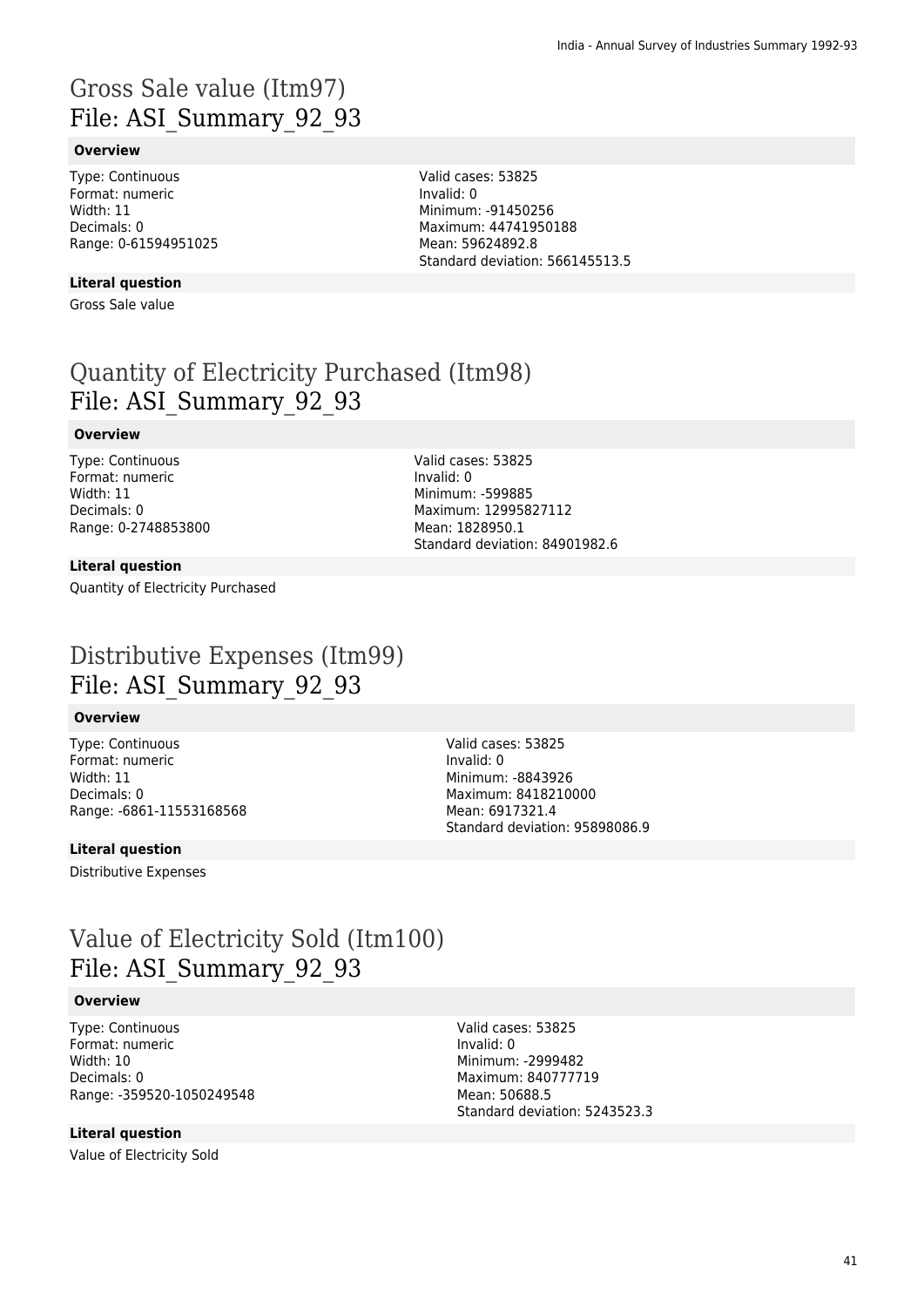### Quantity of Electricity Produced (K.W.H.) (Itm101) File: ASI\_Summary\_92\_93

#### **Overview**

Type: Continuous Format: numeric Width: 10 Decimals: 0 Range: 0-7746012548 Valid cases: 53825 Invalid: 0 Minimum: -487127 Maximum: 2722170960 Mean: 460970 Standard deviation: 20100855.5

#### **Literal question**

Quantity of Electricity Produced (K.W.H.)

## Quantity of Electricity Sold (K.W.H.) (Itm102) File: ASI\_Summary\_92\_93

#### **Overview**

Type: Continuous Format: numeric Width: 10 Decimals: 0 Range: 0-6948589989 Valid cases: 53825 Invalid: 0 Minimum: -287878 Maximum: 2235192790 Mean: 97995 Standard deviation: 11071590.5

#### **Literal question**

Quantity of Electricity Sold (K.W.H.)

### Quantity of Electricity Consumed (K.W.H.) (Itm103) File: ASI\_Summary\_92\_93

#### **Overview**

Type: Continuous Format: numeric Width: 11 Decimals: 0 Range: -9062342-2748853800

#### **Literal question**

Quantity of Electricity Consumed (K.W.H.)

Valid cases: 53825 Invalid: 0 Minimum: -10400000 Maximum: 12995831700 Mean: 2191925.1 Standard deviation: 86792218

### Code ( if required is taken into account) (Itm104) File: ASI\_Summary\_92\_93

#### **Overview**

Type: Continuous Format: numeric Width: 2 Decimals: 0 Range: 1-75

Valid cases: 53825 Invalid: 0 Minimum: 1 Maximum: 91 Mean: 11.5 Standard deviation: 10.6

#### **Literal question**

Code ( if required is taken into account)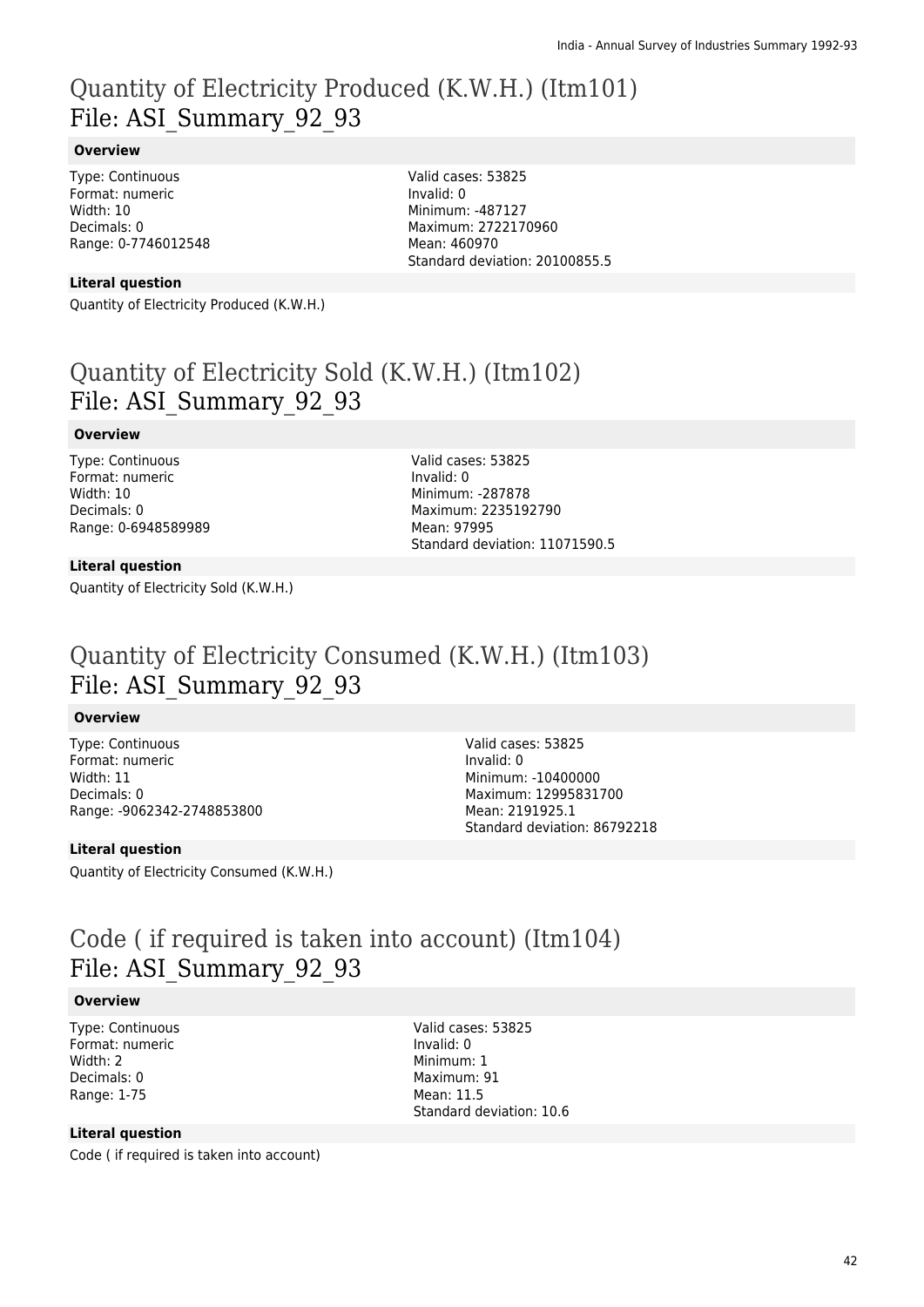## **Documentation**

### **Reports**

### **IHSN Report ASI (Summary) 1992-93**

Title IHSN Report ASI (Summary) 1992-93 Country India Language English Filename IHSN Report ASI (Summary) 1992-93.pdf

### **Technical documents**

### **ASI Summary 1992-93 Record Layout**

Title ASI Summary 1992-93 Record Layout Country India Language English Filename SUM9094M.pdf

### **Concordance Table**

Title Concordance Table Country India Language English Filename CONV7087.pdf

### **ASI Code List**

Title ASI Code List Country India Language English Filename ASI CODES FOR 1988 1994.pdf

### **ASICC (ITEM) Code List**

Title ASICC (ITEM) Code List Country India Language English Filename ASICC code.pdf

### **National Industrial Classification - NIC 87**

Title National Industrial Classification - NIC 87 Country India Language English